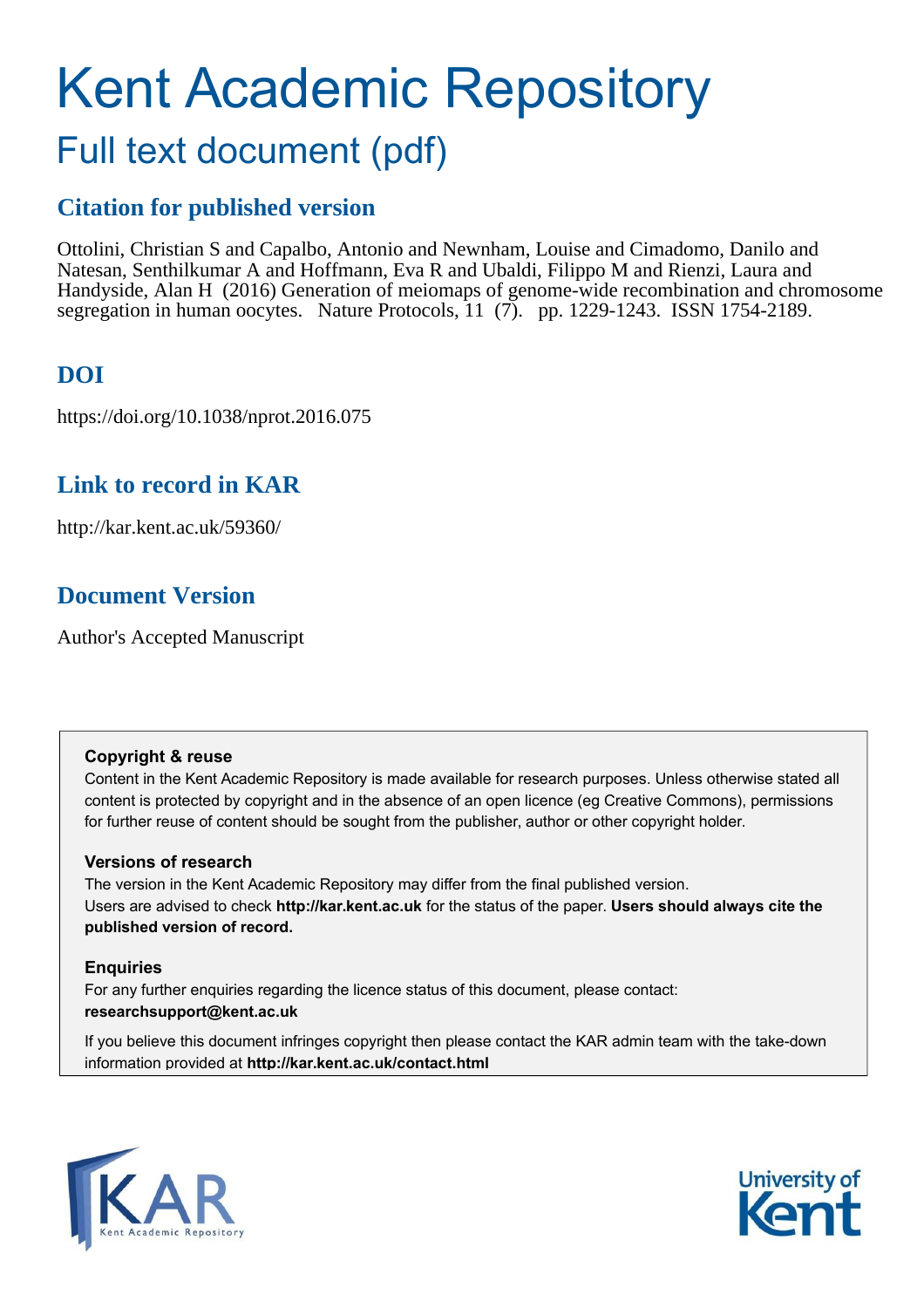# **DOI: 2016.075**

**Categories**  Genetic Analysis **Genomics Ontology**  [Biological sciences / Genetics / Genotype / Haplotypes](http://subjects.npd.nature.com/products/nprot#631/208/727/728) [Biological sciences / Biological techniques / Genomic analysis / Whole genome](http://subjects.npd.nature.com/products/nprot#631/1647/2217/2220)  [amplification](http://subjects.npd.nature.com/products/nprot#631/1647/2217/2220) [Biological sciences / Genetics / Genomics](http://subjects.npd.nature.com/products/nprot#631/208/212)

Tweet#NewNProt: Mapping genome-wide recombination and chromosome segregation #meiomaps

**Related Manuscripts:** doi:10.1038/ng.3306

**Keywords:** meiomapping, karyomapping, polar body, oocyte, oocyte activation, meiosis, meiotic recombination, crossovers, aneuploidy, egg, chromosome, chromosome segregation, SNP, single nucleotide polymorphism, calcium ionophore, haplotyping, embryo, Whole genome amplification, WGA, SNP genotyping, Comparative Genomic Hybridizations, CGH, macro, excel

**Editorial summary:** This protocol describes how to perform polar body biopsy, artificial activation of human oocytes and SNP genotyping to generate genome-wide maps of female meiotic recombination and chromosome segregation outcomes.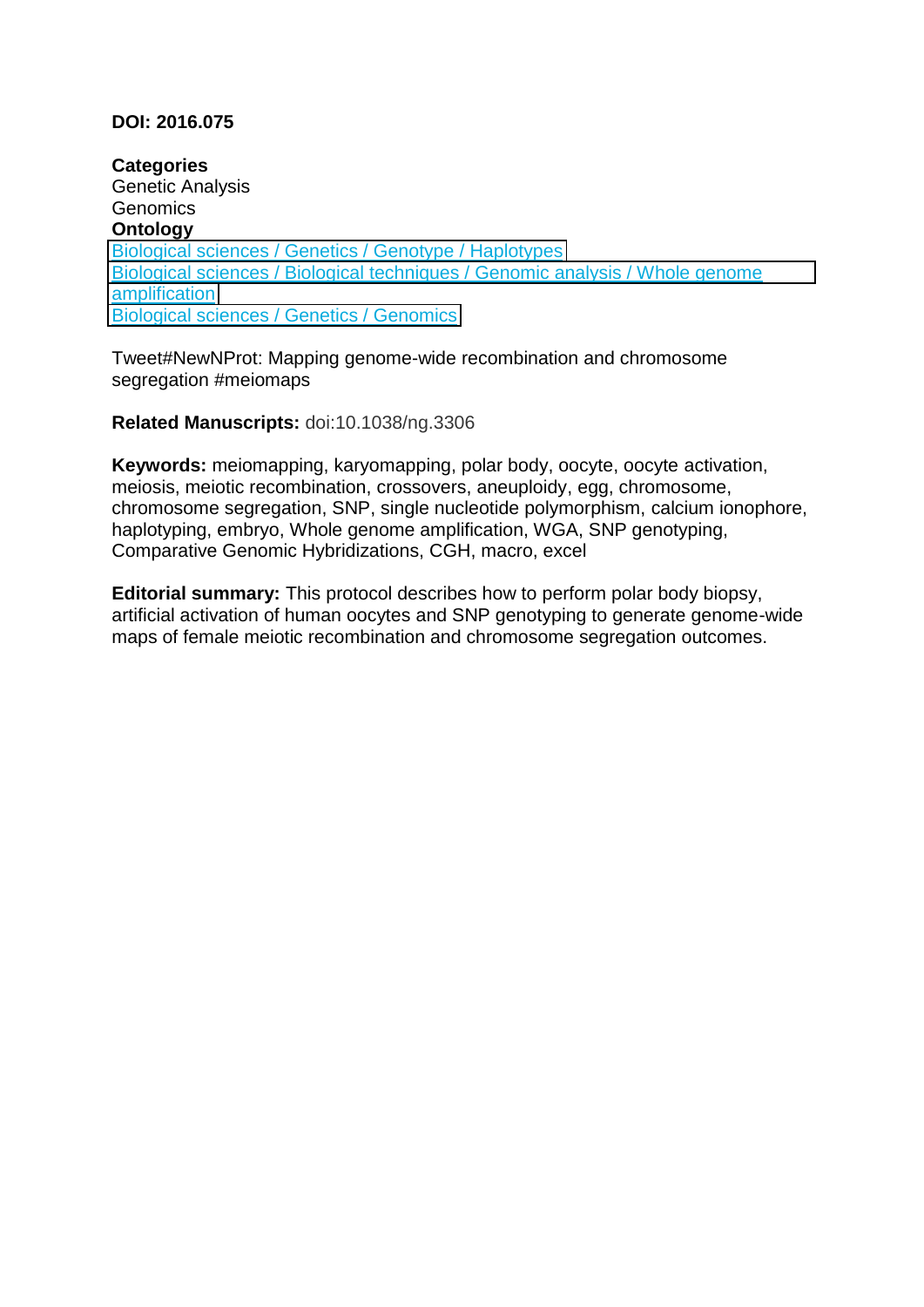# **Generating meiomaps of genome-wide recombination and chromosome segregation in human oocytes**

Christian S. Ottolini<sup>1,2,6</sup>, Antonio Capalbo<sup>3,6</sup>, Louise Newnham<sup>4,6</sup>, Danilo Cimadomo<sup>3</sup>, Senthilkumar A. Natesan<sup>5</sup>, Eva R. Hoffmann<sup>4</sup>, Filippo M. Ubaldi<sup>3</sup>, Laura Rienzi<sup>3</sup>, Alan H. Handyside<sup>1,2,5</sup>

<sup>1</sup>The Bridge Centre, London, UK. School of Biosciences, University of Kent, Canterbury, UK. G.E.N.E.R.A., Centers for Reproductive Medicine, Rome, Italy. Genome Damage and Stability Centre, School of Life Sciences, University of Sussex, Brighton, UK. Illumina, Capital Park CPC4, Fulbourn, Cambridge, UK.

<sup>6</sup>These authors contributed equally to this work.

Correspondence and requests for data should be sent to ahandyside@illumina.com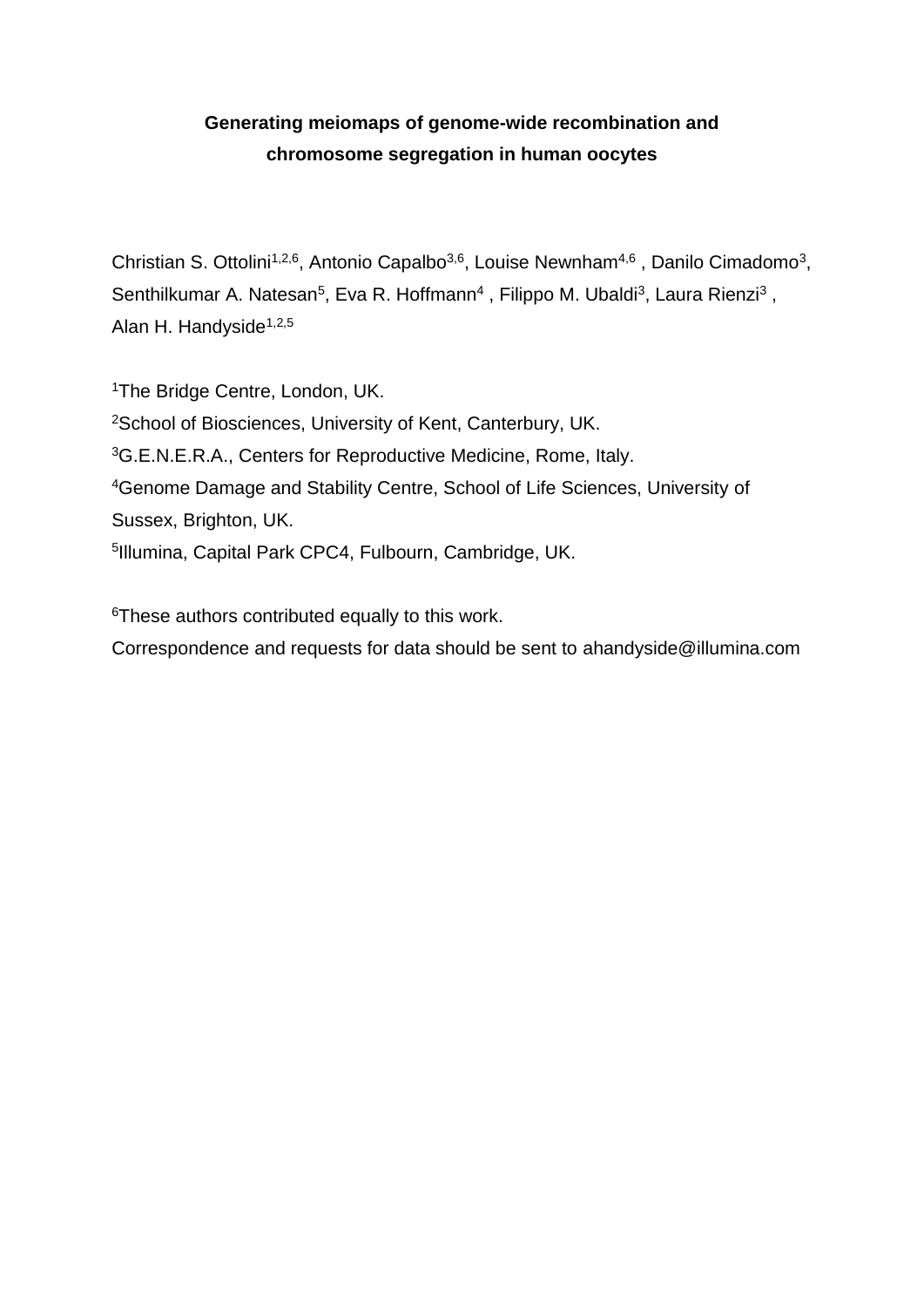# **Abstract**

We have developed a protocol for generating genome-wide maps (meiomaps) of recombination and chromosome segregation for the three products of human female meiosis: the first and second polar bodies (PB1 and PB2) and the corresponding oocyte. PB1 is biopsied and the oocyte is artificially activated by exposure to calcium ionophore, after which PB2 is biopsied and collected with the corresponding oocyte. The whole genome of the polar bodies and oocytes are amplified by multiple displacement amplification and together with maternal genomic DNA are genotyped for approximately 300,000 SNPs genome-wide by microarray. Informative maternal heterozygous SNPs are phased using a haploid PB2 or oocyte as a reference. A simple algorithm is then used to identify the maternal haplotypes for each chromosome, in all of the products of meiosis for each oocyte. This allows mapping of crossovers and analysis of chromosome segregation patterns. The protocol takes a minimum of 3-5 days and requires a clinical embryologist with micromanipulation experience and a molecular biologist with basic bioinformatic skills. It has several advantages over previous methods; importantly, the use of artificial oocyte activation avoids the creation of embryos for research purposes. Also, compared with next generation sequencing, targeted SNP genotyping is cost effective and simplifies the bioinformatic analysis, since only one haploid reference sample is required to establish phase for maternal haplotyping. Finally, meiomapping is more informative than copy number analysis alone for analysis of chromosome segregation patterns and using this protocol, we have provided new insights that may lead to improvements in assisted reproduction for the treatment of infertility.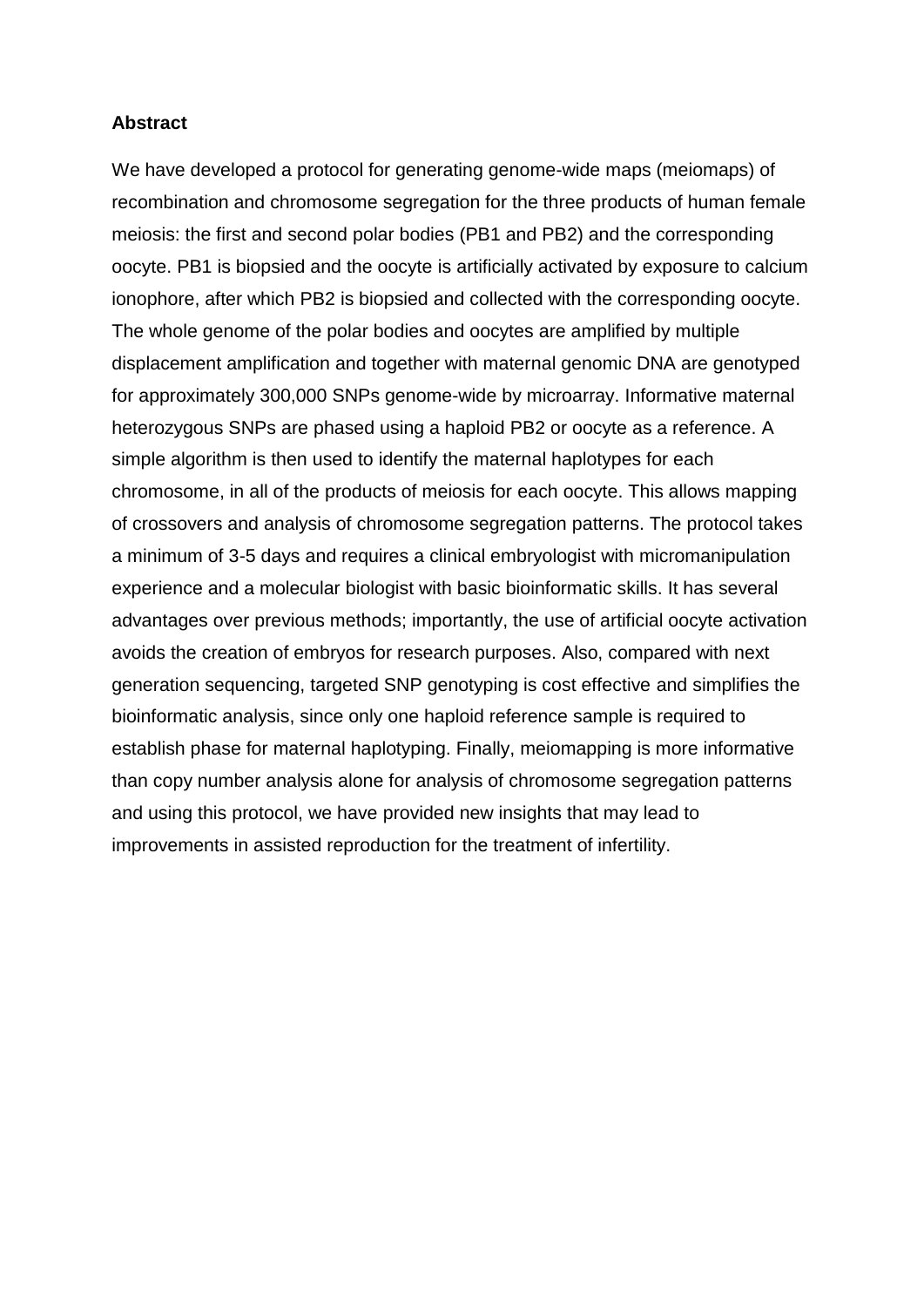#### **Introduction**

Chromosome segregation errors in human female meiosis are the principal cause of embryo aneuploidy leading to pregnancy loss, abnormal pregnancies and live births affected by chromosomal disorders<sup>1</sup>. The causes of these errors are not completely understood however, they increase exponentially with maternal age over 35 years and are associated with reduced and/or altered patterns of genetic recombination<sup>2</sup>. The evidence for this has been based largely on population studies and analysis of genetic markers in trisomic pregnancies and live births<sup>2</sup>. Furthermore, analysis of markers close to the centromere in common trisomies, for example, trisomy 21, which causes Down syndrome, has demonstrated the presence of both maternal homologues in most cases. Classically, therefore, most trisomies were thought to arise by non-disjunction of the bivalent chromosomes in the first meiotic division (meiosis I) of oogenesis.

The use of in vitro fertilisation (IVF) for the treatment of infertility opened up the possibility of studying these processes directly in human gametes and early preimplantation embryos. Early pioneering studies by Angell and colleagues, in which human oocytes at various stages were karyotyped, indicated that rather than whole chromosome non-disjunction, premature separation of sister chromatids (PSSC) at meiosis I was the major mechanism causing segregation errors<sup>3</sup> . However, karyotyping oocytes and embryo cells is technically challenging and identification of chromosomes by banding patterns is generally not possible. More recently, the development of methods for whole genome amplification from single or small numbers of cells biopsied from preimplantation embryos and array based comparative genomic hybridisation (array CGH) has allowed chromosome copy number analysis for all 23 pairs of chromosomes. Copy number analysis by array CGH of all three products of female meiosis, the first and second polar bodies (PB1 and PB2) and the corresponding fertilised oocyte, demonstrated a high incidence of aneuploidy in the oocytes of women of advanced maternal age<sup>4</sup>. It also confirmed that the predominant mechanism causing segregation errors in meiosis I for all affected chromosomes is PSSC with only a small minority showing whole chromosome non-disjunction.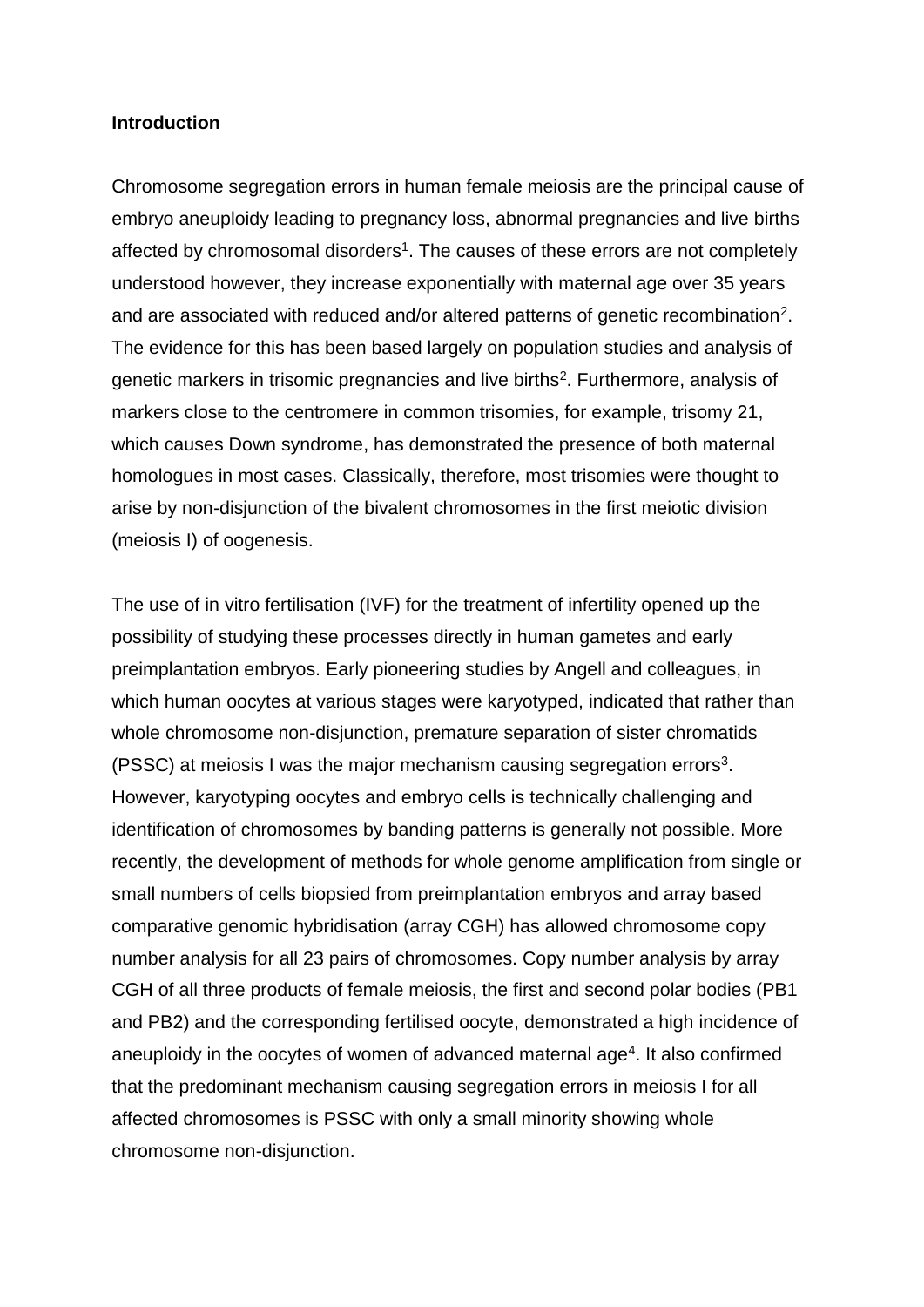Whole genome amplification at the single cell level also allows the use of other genomics methods including single nucleotide polymorphism (SNP) microarrays and next generation sequencing (NGS). Genome-wide SNP genotyping of both parents and a close relative of known disease status, allows informative parental SNPs to be phased and compared to the genotype of embryo biopsy samples as a universal linkage-based test (karyomapping) for preimplantation genetic diagnosis (PGD) of single gene defects<sup>5,6</sup>. Since karyomapping maps the parental origin of each chromosome present in the embryo cell(s), meiotic trisomies, monosomies and deletions can be detected by the presence or absence of one or both parental chromosome haplotypes. Furthermore, the transitions between parental haplotypes distal from the centromeres provided the first high resolution data for meiotic recombination at the single cell level<sup>5</sup>.

To identify recombination events at the chromatid level and analyse chromosome segregation errors in human oocytes, requires maternal haplotype analysis of all three products of meiosis i.e. PB1, PB2 and the oocyte (collectively referred to as 'oocyte-PB trios') (Fig 1). Here we describe a protocol for: the artificial activation of donated human oocytes, which causes the resumption and completion of meiosis II and avoids the need to create fertilised embryos for research purposes; the biopsy of PB1 and PB2 before and after activation and the isolation of the activated oocyte (Fig 2); whole genome amplification and genome-wide SNP genotyping; and maternal haplotype analysis using a simple algorithm based on Mendelian segregation of maternal SNP alleles (meiomapping), similar in principle to karyomapping, to generate genome-wide maps of recombination in oocyte-PB trios. Using this protocol, we recently demonstrated selection for maternal recombination rates, described a novel reverse segregation pattern of chromosome segregation and presented the first evidence for meiotic drive<sup>7</sup>.

# **Development of the protocol**

The meiomap protocol was developed as a tool to study recombination and chromosome segregation in human female meiosis. A previous method used donated oocytes, which were fertilised by intracytoplasmic sperm microinjection (ICSI) using donated sperm, following biopsy of PB1<sup>8</sup> . After PB2 biopsy, the male and female pronucleus were removed by micromanipulation and the whole genome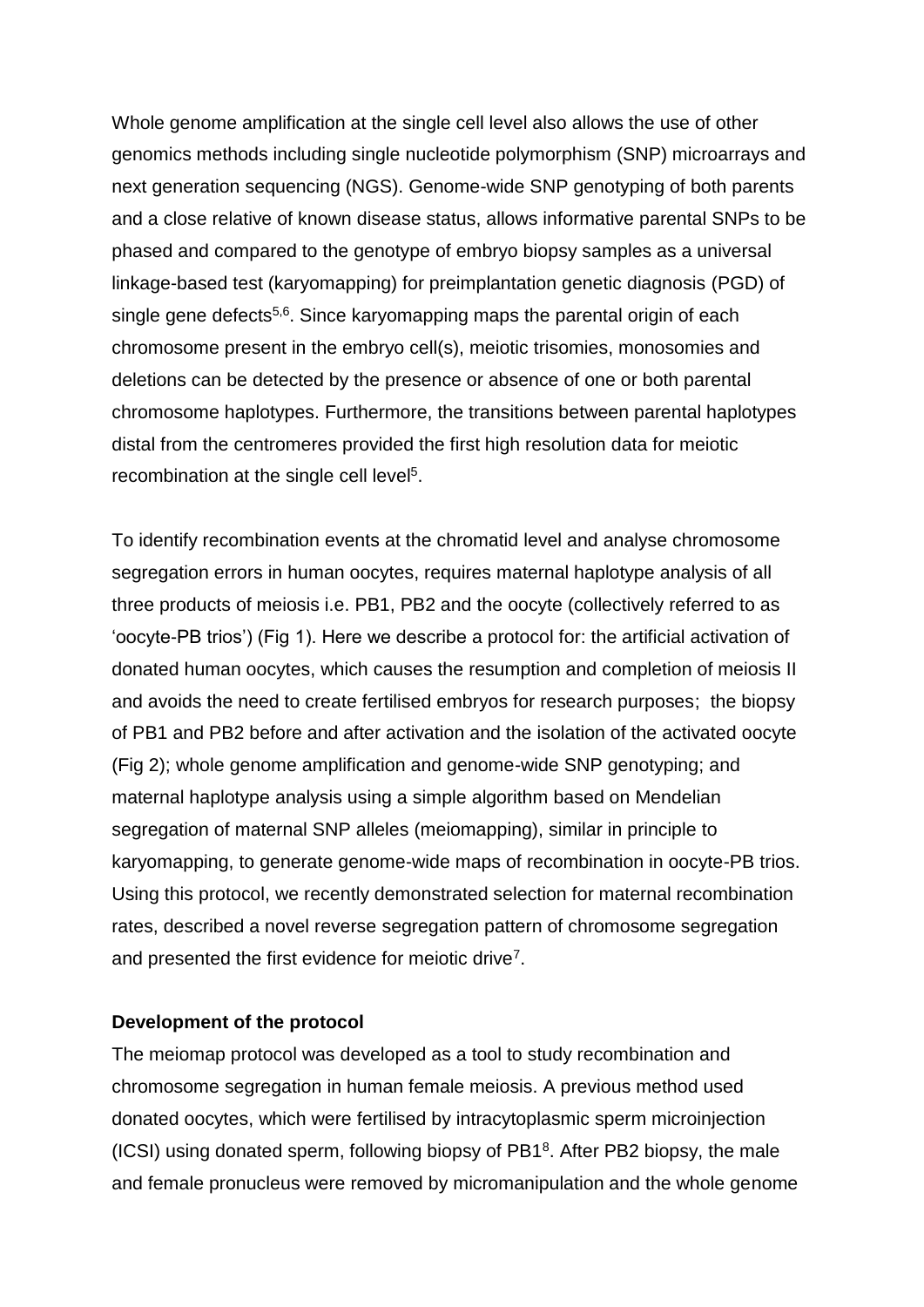of the polar bodies and female pronucleus (FPN) were amplified by Multiple Annealing and Looping Based Amplification Cycles (MALBAC). Maternal haplotyping was then achieved by NGS and bioinformatic analysis of multiple triads.

To avoid the ethical issues involved in creating fertilised embryos for research purposes and the additional manipulation required to remove the pronuclei, we based our protocol on an established method for artificial activation of oocytes arrested in metaphase of the second meiotic division (MII) with calcium ionophore  $(A23187)^{9.14}$ . The activated MII oocytes resume meiosis and extrude the PB2. Furthermore, artificial activation has been used clinically in cases of ICSI failure and live births reported<sup>15-19</sup>. Sources of human oocytes may include cryopreserved oocytes no longer required for therapeutic use or theoretically, immature oocytes, at germinal vesicle or metaphase of the first meiotic division (MI), matured in vitro to MII. These are widely available, since a proportion of oocytes at these stages are collected in routine IVF cycles. Irrespective of the source of oocytes, informed patient or donor consent is mandatory.

Our choice of method for whole genome amplification was based on the availability of commercial PCR-based libraries and multiple displacement amplification (MDA) methods are used routinely for chromosome copy number analysis by array CGH or NGS, and for karyomapping by SNP genotyping. However, for SNP genotyping the call rates are higher and the resulting resolution of the meiomap analysis is also higher with MDA. Finally, targeted sequencing of a defined set of SNPs using a microarray is cost effective and simplifies the bioinformatic analysis since the same loci are analysed in the maternal DNA and oocyte-PB trios.

To map the positions of crossovers in the oocyte-PB trios, an algorithm is used to phase heterozygous maternal SNPs distributed across each chromosome (including the non-pseudoautosomal region of the X chromosome and excluding the Y chromosome) using a haploid PB2 or activated oocyte as a reference. This results in two notional maternal haplotypes at consecutive loci across each chromosome: Maternal haplotype 1 and 2 colour coded in yellow and green, respectively (Table 1). The genotypes at all of these informative loci are then examined in each of the other trio samples and compared to the reference. If the sample genotype is homozygous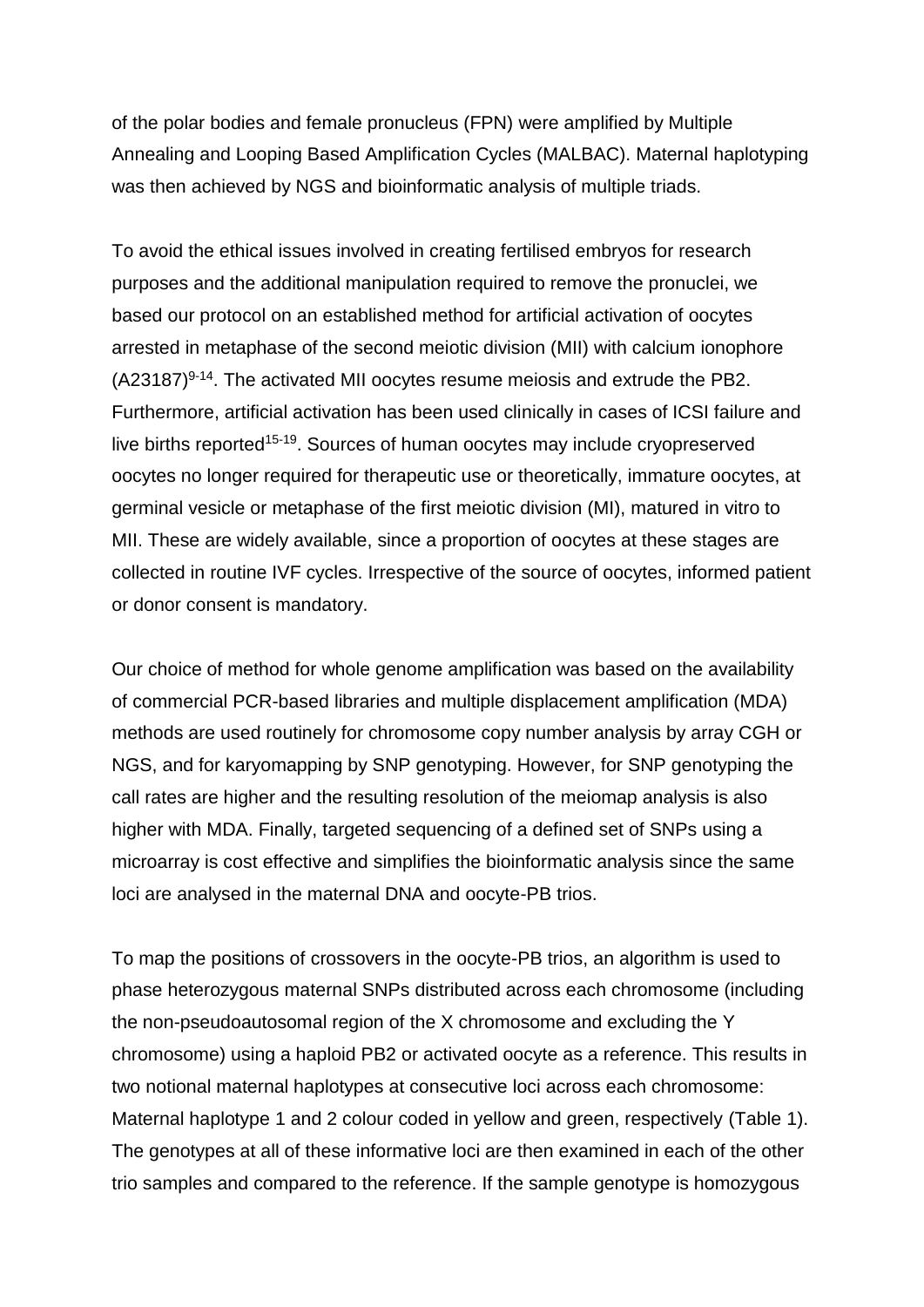and identical to the reference it is Maternal haplotype 1 (yellow). If homozygous for the other SNP allele then it is Maternal haplotype 2 (green). Finally, if heterozygous it is colour coded in blue or if neither haplotype is detected for that SNP this is depicted in grey (Table 1 & Figure 3). Occasionally, heterozygous SNPs call in homozygous (haploid) regions and we refer to these as 'allele drop in' (ADI) events that generate low-level background 'noise' in the data (e.g. Table 1: SNP 13 in PB2). Please note that because the SNP genotyping software assumes that all samples are diploid, it calls haploid SNP loci in PB2 or the activated oocyte as either 'AA' or 'BB'. We therefore refer here to these calls as 'homozygous' to distinguish these loci from genuinely heterozygous calls in, for example, PB1 where two chromatid regions from both maternal homologues are present.

Theoretically, all maternal heterozygous SNPs should be informative. In practice, however, selecting heterozygous maternal SNPs, which are, as an additional requirement, genotyped as homozygous in the chosen reference, significantly improves the consistency of haplotype calling. (Please note that because of the principle of independent segregation, each chromosome in the reference has a random grandparental origin).

When the colour coded SNPs are displayed in columns as a consecutive series for each chromosome, the transitions which occur as a result of recombination (or 'crossovers') are evident (Figure 3). For PB1, each recombination is marked by a transition from a heterozygous (blue) region to a homozygous region for one of the two maternal haplotypes (yellow or green) or vice versa (Figure 4). For PB2 and the activated oocyte, the transitions occur between the two homozygous maternal haplotypes (yellow to green or green to yellow; Figure 4). At this stage, the reference sample, which for phasing purposes is assumed to have no recombination, displays only one maternal haplotype i.e. all SNPs coded yellow. However, in most cases the reference chromosome will in fact be recombinant. This has the effect of creating an apparent recombination in all of the other haploid samples at that position (common crossover). This is because each SNP along a chromosome is compared to the reference and where they match they are assigned the same haplotype as the reference (yellow) and where they differ they are assigned the opposing haplotype (green). A recombination in the reference therefore causes a 'switch' in haplotype at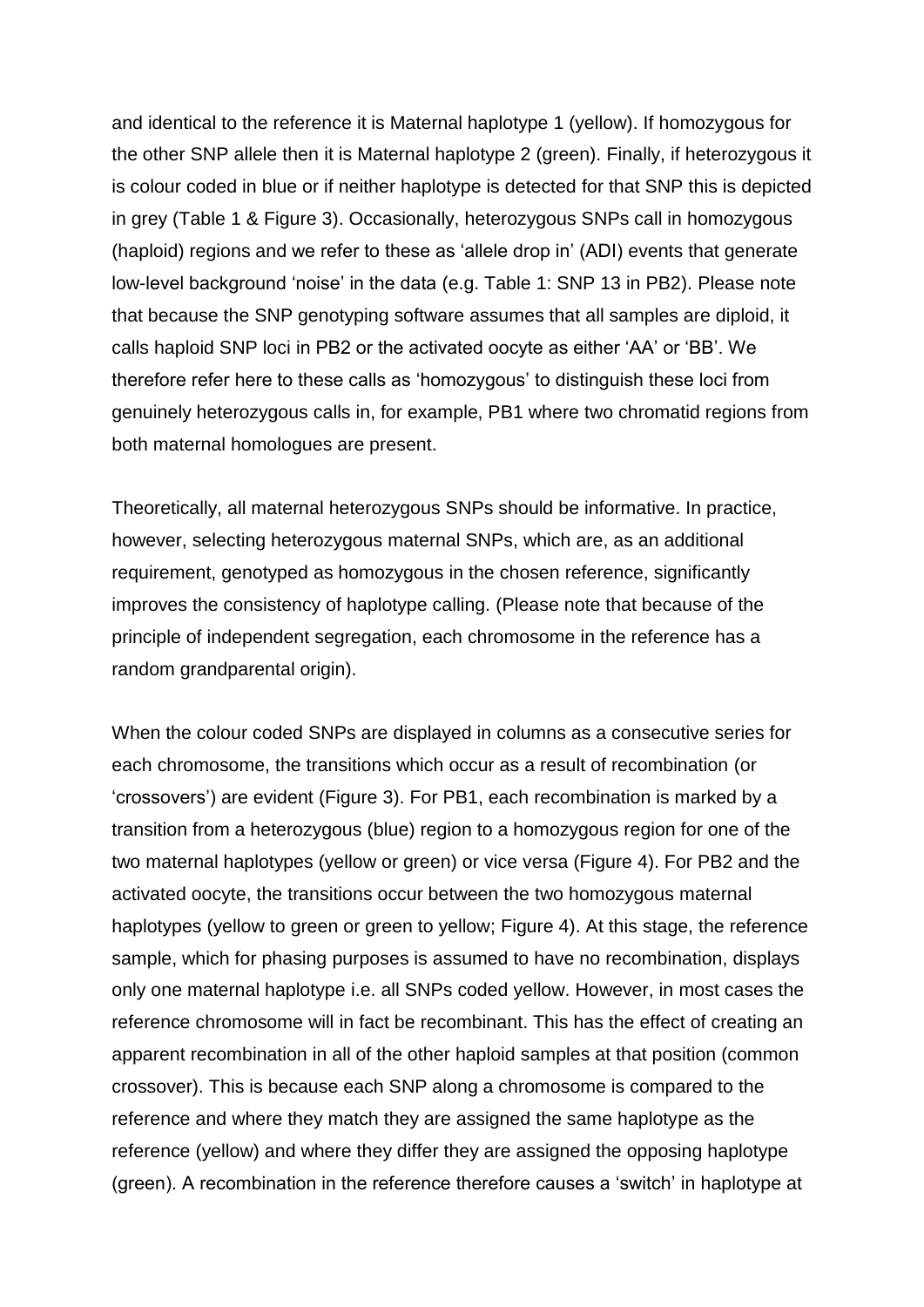that position across all other haploid samples from that donor (Figure 3 & 4). Each sample, therefore, has a combination of true crossovers and common crossovers. Secondary analysis is then required to identify the common crossovers, restore them to the reference sample and remove them from all of the others (Figure 4).

# **Applications of the method**

This protocol is an important advance to human oocyte research within an ethical framework that facilitates a new era of investigation into various aspects of female meiosis. It does not require the creation or destruction of fertilized human embryos and the protocol was paramount to uncovering several novel findings<sup>7</sup>. These include a previously unknown meiotic segregation pattern termed 'reverse segregation'; in which both homologs undergo a meiosis II-like division at meiosis I and the two non-sister chromatids segregate at meiosis II<sup>7</sup>. This work has also shed new light on the meiotic origin of both monosomies and trisomies. It has led to direct evidence showing that lower, genome-wide recombination rates are associated with increased missegregation of chromosomes in human female meiosis, suggesting that higher recombination rates are selected for in the female germline<sup>7</sup>. The studies also revealed direct evidence of meiotic drive, in which non-recombinant chromatids are preferentially excluded from the oocyte<sup>7</sup>. This protocol is central for further oocyte-PB trio analysis and is being used by the Human MeioMap Project to explore human female meiosis on a broader population scale

[\(www.sussex.ac.uk/lifesci/hoffmannlab/research/meiomap\)](http://www.sussex.ac.uk/lifesci/hoffmannlab/research/meiomap).

Currently the protocol is optimised for oocytes arrested at metaphase II (MII). However, it could also theoretically be applied to surplus immature, germinal vesicle (GV) or metaphase I (MI) stage, oocytes from human IVF cycles that are otherwise unused and can be matured in vitro to the metaphase stage of the second meiotic division. This would require an additional in vitro maturation step of up to 48 hours culture before starting the protocol<sup>14</sup>. Nevertheless, these oocytes represent a potentially large resource that, with patients' informed consent, could enable easy and ethical access to material for the study of human female meiosis. Application of this method will also provide a validation tool to assess various in vitro maturation protocols.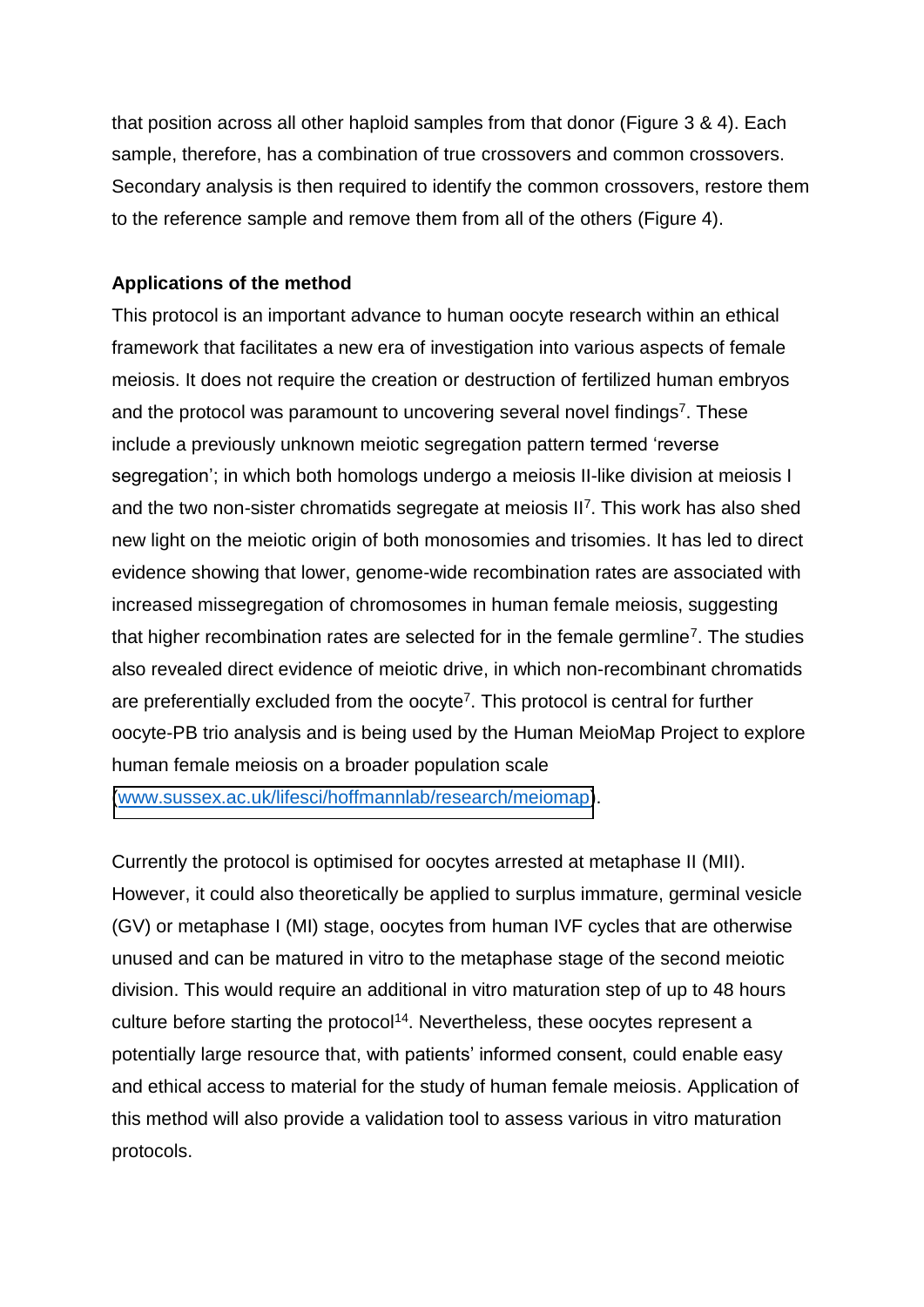Genome-wide mapping of female meioses can also be achieved by analysing the SNP genotype of PB1, PB2 and fertilised embryos (embryo-PB trios). For embryo-PB trios, however, the presence of the paternal genome in the embryo samples has to be taken into account. One option is to genotype both parents and perform karyomap analysis<sup>5</sup>. Unlike meiomap analysis in which all heterozygous maternal SNP loci are potentially informative, karyomapping identifies two sets of informative SNP loci for the paternal and maternal chromosomes, in which one parent is heterozygous and the other homozygous. Heterozygous informative SNPs are then phased, typically using a child or, with embryo-PB trios, a sibling embryo, as reference and compared to the genotype of each sample. This has the advantage that crossovers between the paternal chromosomes can be identified in the same embryos. However, the resolution is lower because two distinct sets of informative SNPs are used to define the parental haplotypes and the number of these SNP loci is significantly reduced. Alternatively, meiomap analysis as described here can be used with a PB2 or an embryo as reference, with the additional requirement that both the reference and sample SNP genotypes are homozygous. Compared with oocyte-PB trios, this again reduces the number of informative SNP loci and the resolution, but is still effective. For purposes of brevity, we have referred to oocyte-PB trios only throughout the protocol since in all other aspects, the protocol is the same.

In theory, meiomapping or karyomapping of polar bodies alone could be used for PGD to identify maternal meiotic errors resulting in aneuploidy in the corresponding fertilised embryo, to diagnose the inheritance of maternal structural chromosome defects or for linkage-based detection of single gene defects. However, neither of these protocols have been validated for clinical use and establishing which maternal haplotype is associated with a genetic defect is still required. This would require some knowledge of familial genotypes, such as the genotype of an affected child or relative.

#### **Comparison to other methods: Advantages and Limitations**

Until the introduction of genome-wide sequence analysis $8$  and meiomapping, studies of the relationship between recombination and meiotic chromosome segregation in humans were confined to population-based studies<sup>20-23</sup>. Most of these analyses are limited to trisomies that are compatible with in utero development and cannot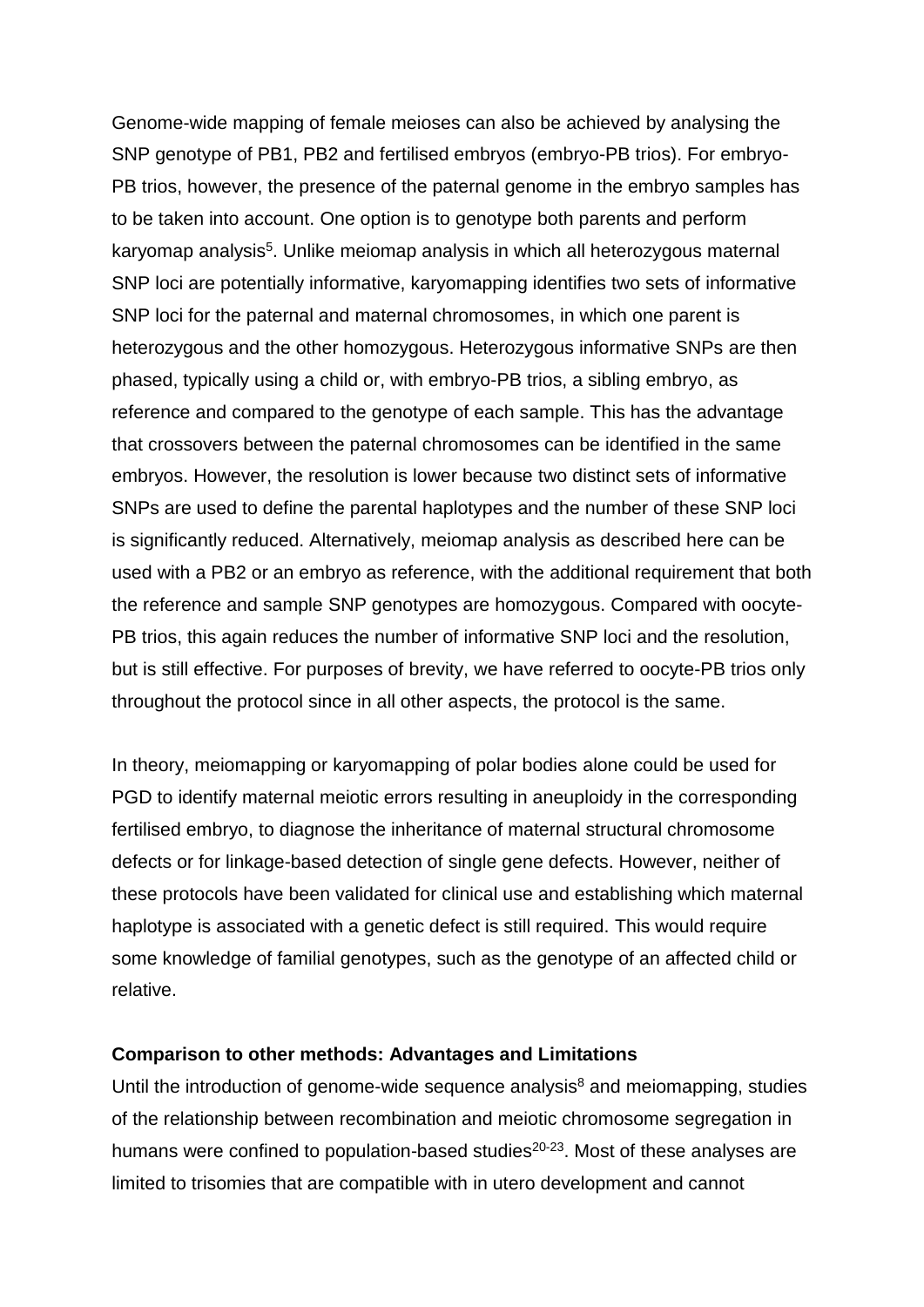ascertain the meiotic origins of monosmies, the vast majority of which do not give rise to clinically recognised pregnancies. Furthermore, by only examining one product of meiosis; the oocyte (without the information from polar bodies), chromosome missegregation patterns and total recombination rates can only be estimated.

One major advantage of meiomapping is its power to detect global recombination rates in human oocytes. Previously, the only method of detecting recombination across all 23 homologs was through cytological analysis of Mlh1 (that marks  $crossovers)$  in fetal oocytes<sup>24,25</sup>. However, this method cannot determine crossovers that may have arisen through Mlh1-independent pathways (e.g. Mus81-dependent crossovers, which account for <10% crossovers <sup>26</sup>). Meiomapping provides an additional advance over these cytological assessments in that it provides information about which of the four chromatids in a bivalent recombined at any given crossover.

The second major advantage of meiomapping is its capacity to reveal the chromosome segregation patterns that result in aneuploidy. Previously this could only be inferred from pericentromeric SNPs in trisomic conceptions<sup>20,27</sup>, which are potentially subject to interpretation errors. More recently, however, chromosome copy number analysis of polar bodies by array CGH has enabled new insight into the prevalence of segregation errors in preimplantation embryos following IVF<sup>4,28,29</sup>. Array CGH differs from meiomapping in that it can report chromosome copy number losses or gains in the polar bodies, which can in turn reveal any losses/gains in the fertilised oocyte, but cannot distinguish maternal haplotypes and therefore whether homologs or sister chromatids missegregated.

To obtain similar results to our protocol, Hou et. al used intracytoplasmic sperm injection (ICSI) to induce resumption of the second meiotic division in mature (MII arrested) human oocytes<sup>8</sup>. The female pronucleus was then removed from the resulting fertilised embryos thus effectively destroying them. Our oocyte activation protocol is less technically involved in that the whole oocyte is tubed rather than having to use micromanipulation to remove the pronuclei and does not result in the creation or destruction of human embryos for research purposes. Furthermore, our protocol results in an activation rate equal to or higher than performing ICSI in a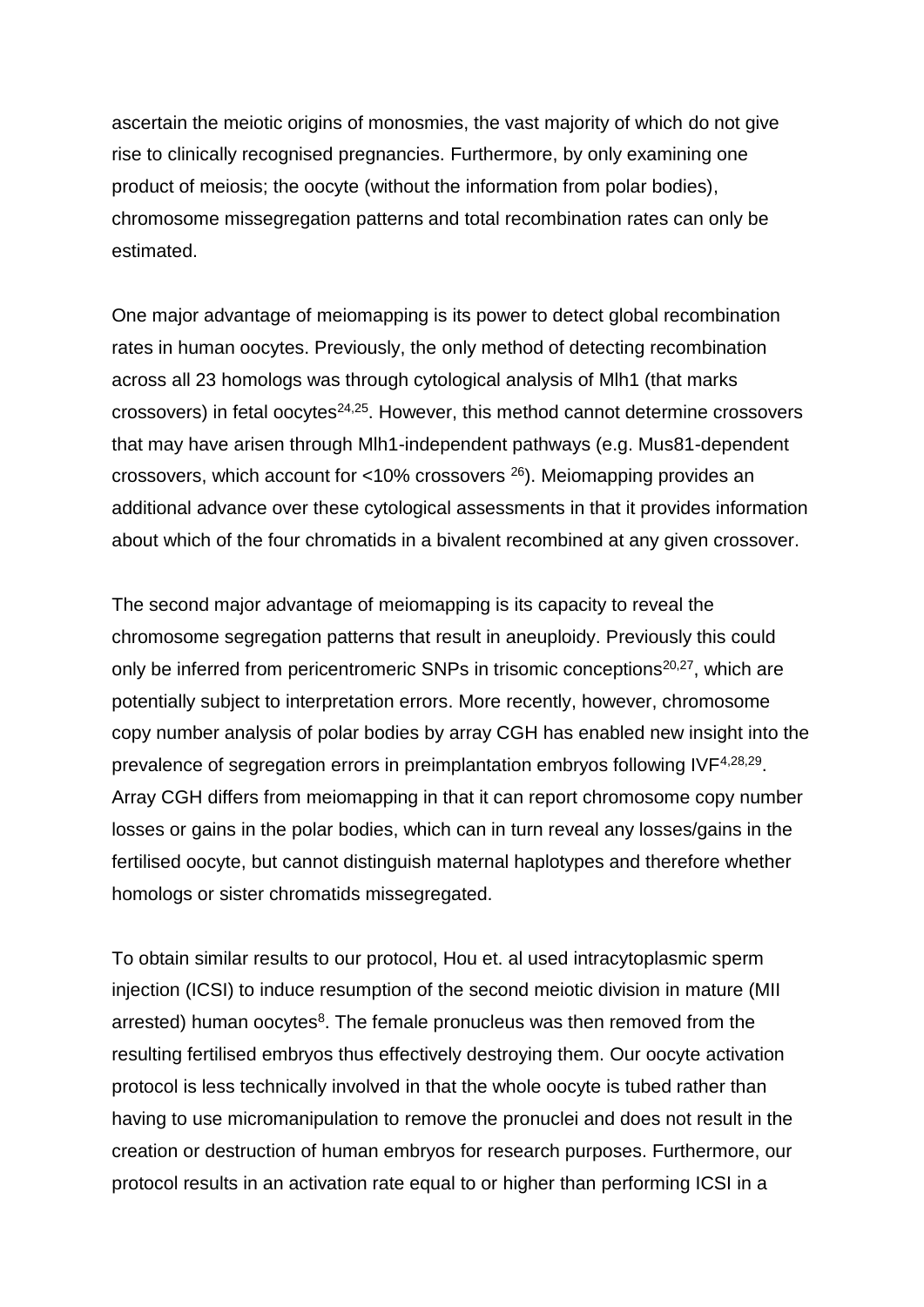clinical IVF setting<sup>30</sup>. Hou et. al used a sequencing-based approach<sup>8</sup>, however, we validated our protocol using genome-wide SNP arrays. This protocol is theoretically platform-independent, relying only on the detection of genome-wide polymorphisms. Therefore, with minor adaptation, the protocol will evolve with advances in single cell technology, including next generation sequencing, which has the potential to increase resolution. Although our method could be adapted to a sequencing-based approach, the efficacy and resolution depends on the read depth and level of SNP overlap across all samples (including maternal and reference genotypes). At present, the depth of sequencing required for our approach is not cost-effective.

An advantage of our simple Mendelian approach compared to other advanced bioinformatic algorithms, which identify haplotypes by analysing multiple reference samples<sup>8</sup>, is that a single haploid reference (PB2 or oocyte) is sufficient to phase maternal heterozygous SNPs and detect the majority of recombination events. However, the single reference needs to be from a second oocyte-PB trio in order to identify all crossover events in the two trios (Table 2). Otherwise, reciprocal crossovers between sister chromatids in the bivalent segregating to PB2 and oocyte, at precisely the same locus, will not be visible. For optimal detection of all possible crossovers three or more oocyte-PB trios are required (Table 2). The identification of common crossovers in the second, and at least one other trio, then allows assignment of these to the reference sample. Furthermore, availability of multiple reference samples can be helpful to resolve rare ambiguous crossovers (for example at the extreme ends of chromosomes). It also becomes necessary to use an alternative reference if there are one or more aneuploidy or structural chromosome abnormalities in the original reference (see Troubleshooting Table 3).

The need to have three or more oocyte trios to detect all of the recombination events and chromosome segregation errors is an inherent limitation (Table 2). At present the protocol does not allow for the separation of the two sister chromatids in the PB1. Reciprocal crossovers in PB1 cannot be detected as they exist in heterozygous regions of PB1<sup>7</sup>. Additionally, not all recombination events are visible when chromosome segregation errors have taken place. For example, when an extra chromatid segregates to the PB1 this will obscure the recombination events on these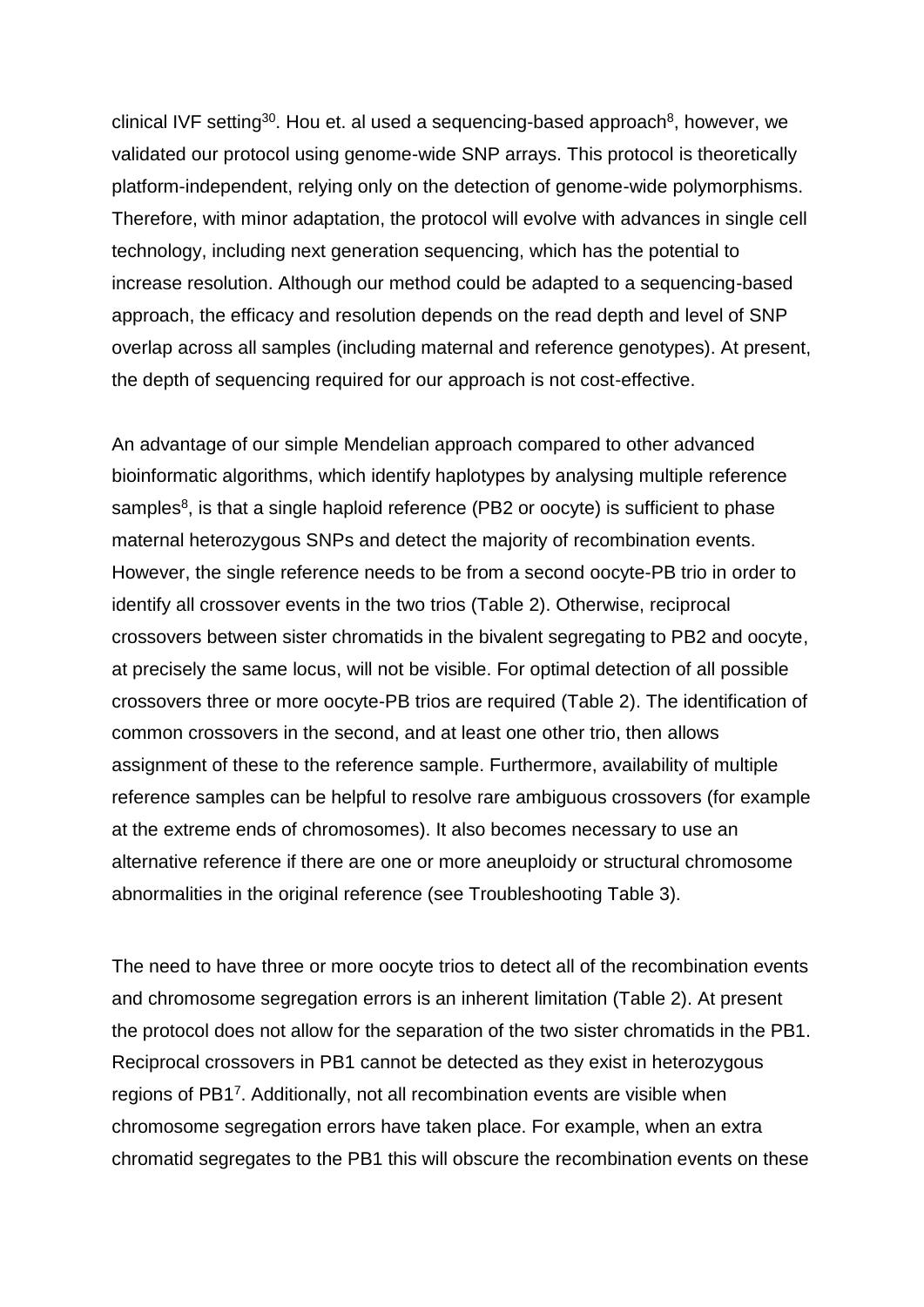three chromatids so that the only detectable recombination event for that bivalent will be on the single chromatid in the PB2 or oocyte.

Meiomapping relies upon efficient single cell whole genome amplification (WGA) and accurate SNP genotyping. Although the protocol for collection and processing of the single cell samples is well established for clinical diagnostic use, amplification failure does occasionally occur (<5%) and is highly operator dependent.. Nevertheless, if two out of three elements in an oocyte-PB trio are successfully amplified and genotyped, all of the recombinations can be identified (owing to the reciprocal nature of crossovers). In our initial study, 34 out of 40 (85%) oocytes activated and the corresponding trios were amplified but many samples were lost in shipment between labs<sup>7</sup>. Of the remaining samples, all 13 complete oocyte-trios were analysed successfully. Also, irrespective of the method used, WGA results in a certain level of amplification errors<sup>31</sup>. Random failure to amplify one of the parental SNP alleles, or allele dropout (ADO), for example, is relatively common at the single cell level and here results in erroneous homozygous calls in heterozygous regions (Table 1). More rarely, allele drop in (ADI) can also occur and result either in erroneous heterozygous or homozygous genotype calls. Finally, variation of amplification across the genome at the sequence level results in a significantly increased proportion of SNPs, which cannot be genotyped, 'no calls', and lower overall call rates. These types of errors are particularly evident in heterozygous regions, which are typically present in PB1. Indeed, with the beadarray and associated software used here, heterozygous calls are much more likely to result in no calls. Overall call rates exceeding about 60% are usually satisfactory for meiomapping purposes. However, at the lower end of this range, heterozygous regions, whilst easily identifiable, have poorly defined boundaries. The location of the crossover is therefore best identified from either of the haploid elements (PB2 or oocyte). Fortunately, with these ADI is rare and no call rates are also much lower so that the transition from one continuous series of SNP alleles for one maternal haplotype, in most cases, switches to the next haplotype across adjacent informative SNPs. This is reflected in the lower resolution of recombination events in PB1 compared with PB2 or oocyte.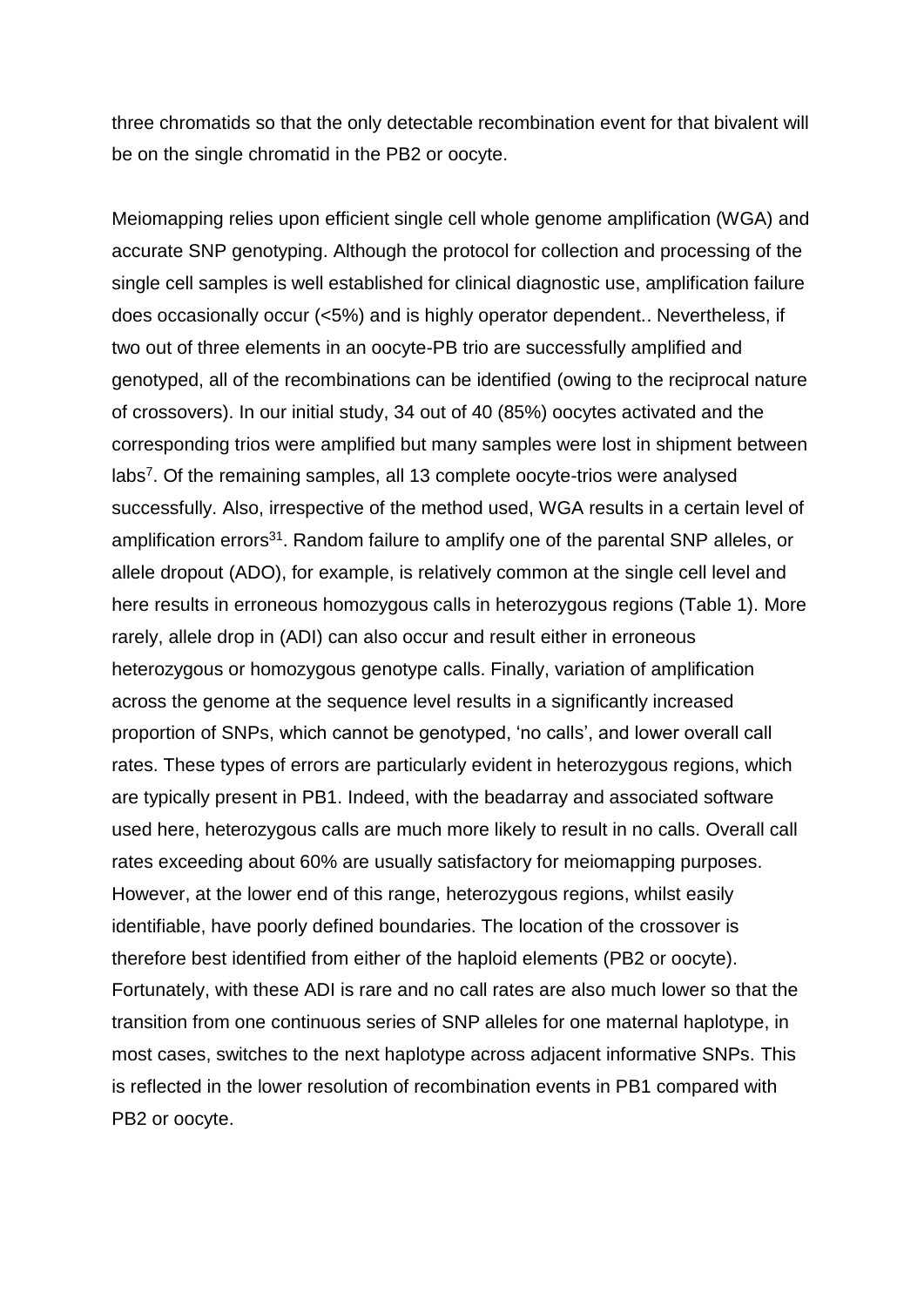Further limitations include the distribution of SNP loci genotyped on the array. The coverage of the array in this protocol exceeds 90% of the genome. However, there are large gaps on the q arms of chromosomes 1 and 9 and recombination in these regions requires careful interpretation (See Troubleshooting Table 3). Also, the density of SNP markers varies across the genome and consequently so does the resolution of the position of recombination events.

Finally, any studies of human oocytes (or embryos) are limited by their restricted availability from clinics involved in fertility treatment and legal regulations. They must be ethically sourced with patients' informed consent preferably by taken by someone not directly involved in the research.

# **Experimental Design**

**Level of expertise:** Access to human oocytes and embryos for research is only possible by collaborating with an IVF clinic with suitably qualified personnel and the expertise to stimulate the ovaries appropriately and collect the oocytes etc. The protocol for meiomapping itself requires a clinical embryologist with micromanipulation experience to perform polar body biopsy, activate the oocytes and isolate the activated oocytes, and a molecular biologist with basic bioinformatic skills. With suitable training, the clinical embryologist can collect the samples and perform the whole genome amplification. The amplified DNA can either be sent to a service lab for SNP genotyping, or this can be performed in-house if SNP arrays are available. Basic bioinformatic skills and knowledge of programming, for example, using Visual Basic for Applications (VBA) in Microsoft Excel, is necessary to develop the tools to analyse and display the SNP data (see example in Supplementary Data).

**Genomic DNA:** Genomic DNA from the oocyte donors is obtained by standard methods using commercially available kits. Sources of DNA include blood samples, buccal cells (kits can be sent in the post to the donors) or cumulus cells removed from oocytes at the time of egg collection.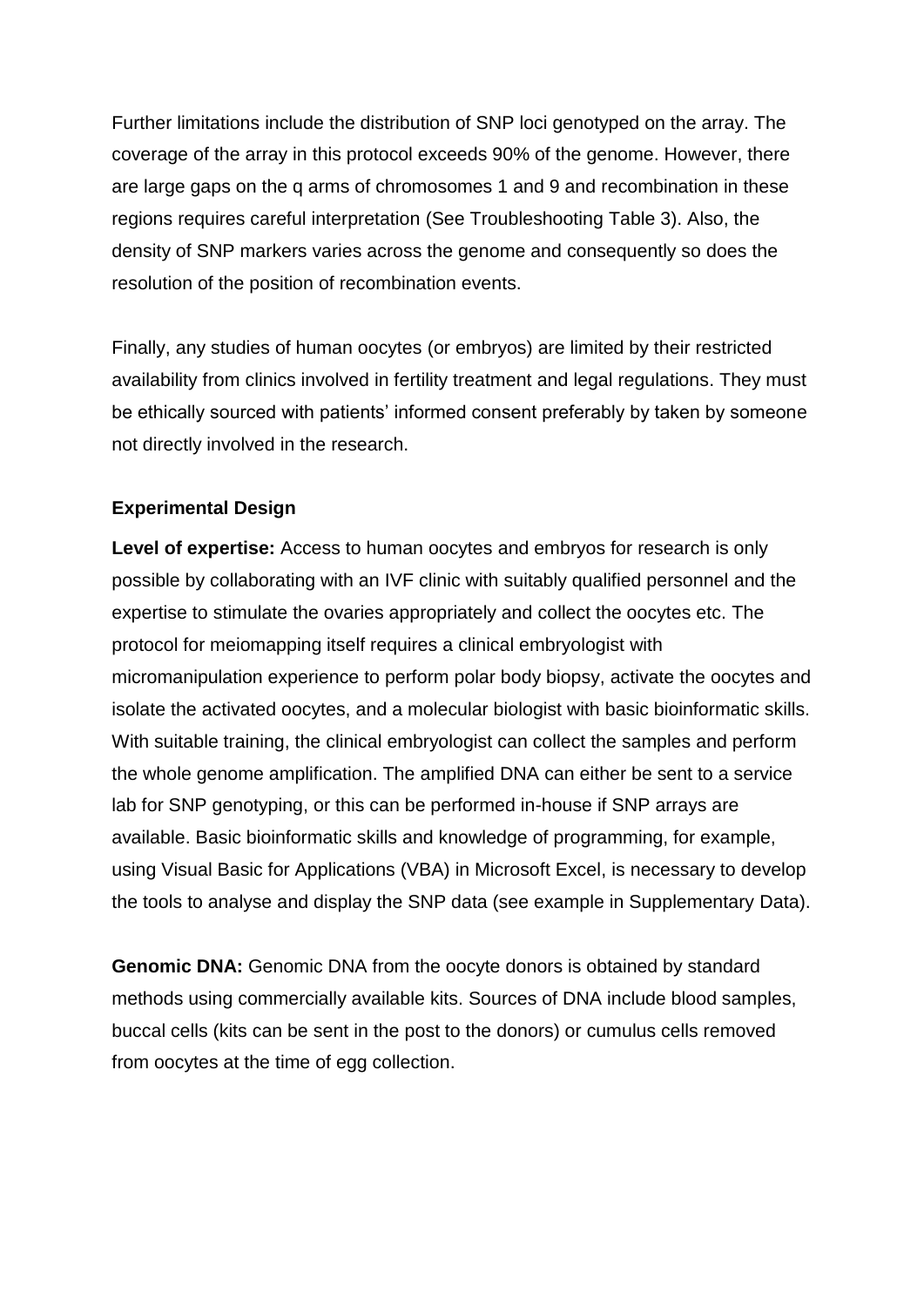**Meiomapping:** Informative maternal heterozygous SNP loci are identified and phased by reference to the genotype of a haploid PB2 or oocyte. This establishes two maternal haplotypes across each chromosome. The genotypes of the polar bodies and activated oocytes are then compared to the reference haplotype and crossovers identified by transitions between heterozygous and homozygous regions (typically in PB1) or between opposing haplotypes in PB1, PB2 or activated oocytes. Finally, common crossovers present in all samples are identified and reassigned to the reference sample. This reveals the pattern of unique crossover events in the oocyte-PB trios, which allows the chromosome segregation patterns to be interpreted.

Recombination events can be seen by comparing the samples to a haploid (PB2 or oocyte) reference. The reference needs to be from an independent oocyte-PB trio from the same donor and ideally with a high call rate (>60%) and low heterozygous call rate (~1-2%). The requirement for an independent reference sample necessitates at least two oocyte-PB trios per donor. It is desirable to have multiple samples from the same donor, which can help overcome problems associated with aneuploidy in the reference sample or common crossovers very close to other crossovers (see Troubleshooting Table 3 & Table 2).

**Bioinformatics techniques and analysis**: The SNP calls for each chromosome and each sample are imported into a Microsoft Excel spreadsheet for primary analysis (Supplementary Data). Each SNP is classified as 'AB' (both haplotypes), 'AA', or 'BB' (each grandparental haplotype). Regions of heterozygosity (both haplotypes present) are defined by the presence of blocks of AB calls. Homozygous regions are compared SNP-by-SNP to a reference sample; where the SNPs match those of the reference they are assigned 'haplotype 1' (yellow), where they differ they are 'haplotype 2' (green). This results in a pattern of haplotype switching or breakpoints, which represent crossovers. Any crossovers present on the reference chromatid will manifest as 'common crossovers' across all samples (Figure 3 & 4; red boxed region). These are removed and replaced to the reference as part of the secondary analysis (see step 48). Chromosome segregation is assessed at the end following crossover mapping as part of the secondary analysis. Non-canonical segregation patterns manifest as reciprocal losses or gains of chromosomes or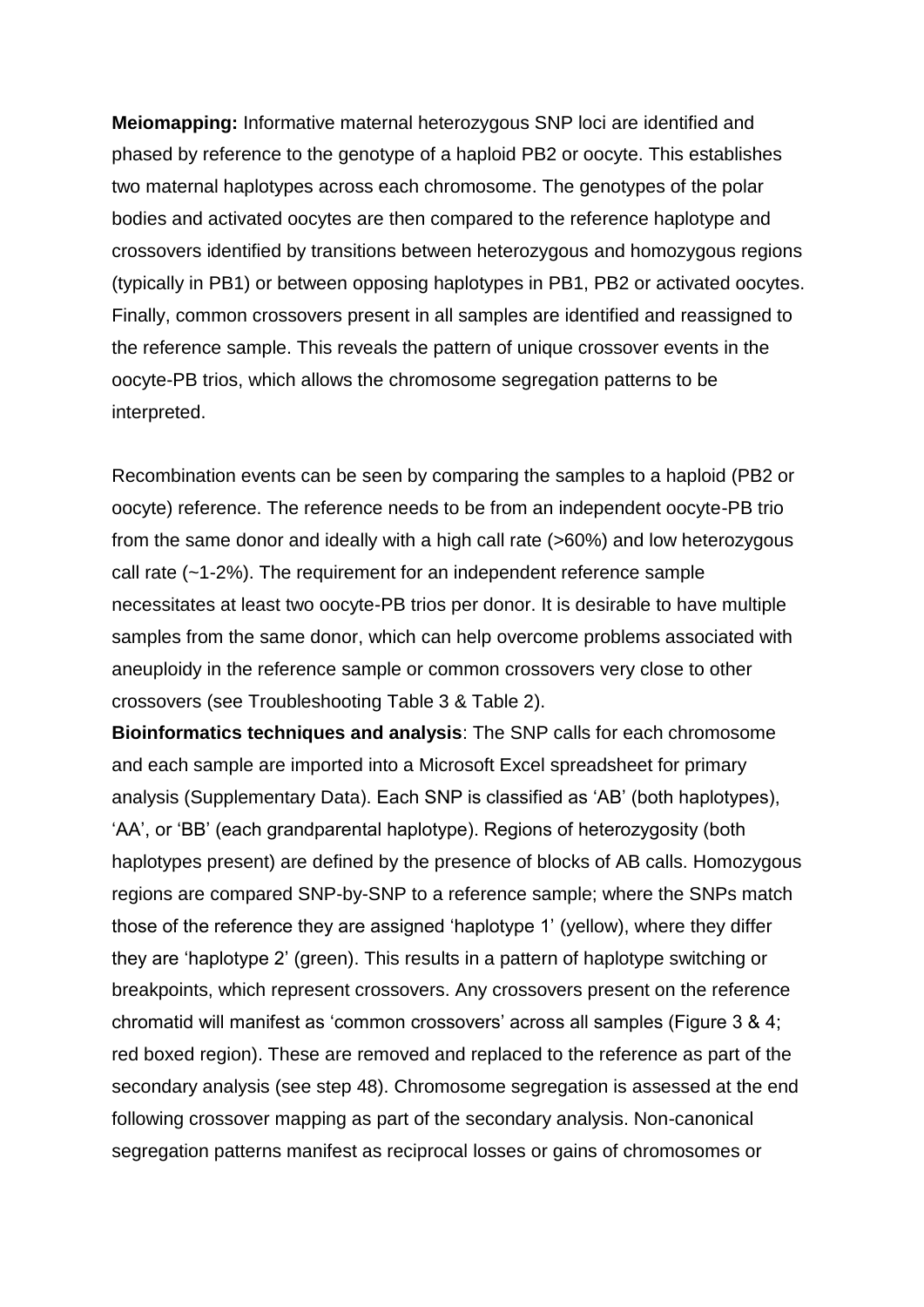chromatids or in the case of reverse segregation as heterozygous SNPs surrounding the centromere in PB1.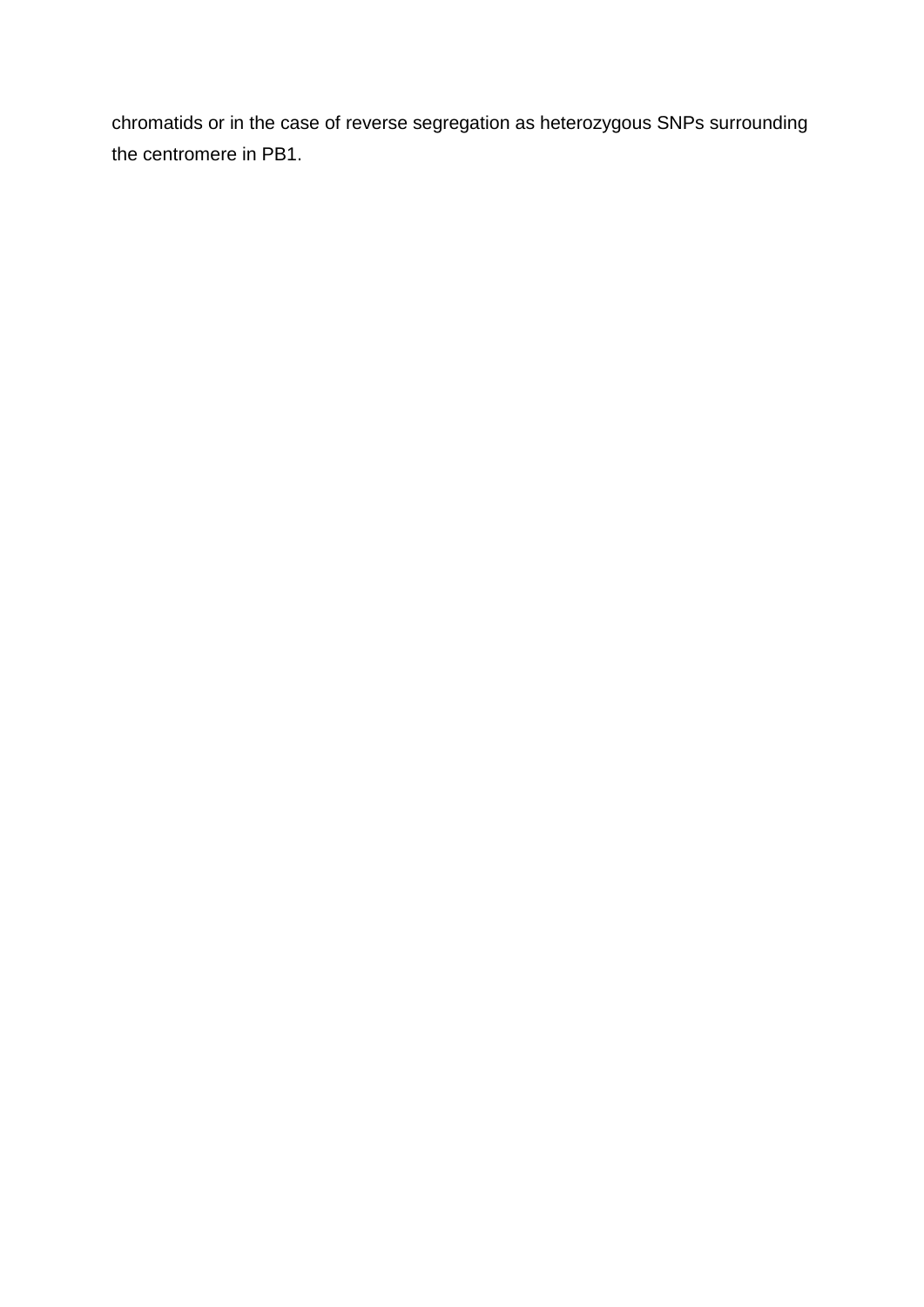# **Materials**

CRITICAL: The reagents and equipment specified below for the culture and micromanipulation of human oocytes and embryos are for illustration purposes only. Individual IVF clinics will vary in their practices, which are optimised for clinical use.

# REAGENTS:

• Mature (metaphase II arrested) Oocytes

CAUTION: Any experiments involving human oocytes must conform to relevant Institutional and National regulations. In the UK they must be obtained through an HFEA-licensed clinic in accordance with the HFE Act and with approval of the local research ethics service. Fully informed patient consent must be obtained in all cases.

- Oocyte culture medium (Quinn's Advantage cleavage medium; Sage, USA, ART-1026)
- Oocyte handling medium (Sage HEPES buffered medium, ART-1023)
- Human serum albumin (Sage HSA, ART-3001)
- Mineral oil (Sage culture oil, ART-4008)
- Hyaluronidase solution (SAGE, ART-4007-A)
- Phosphate Buffered Saline (PBS) (Dulbecco's Phosphate Buffered Saline, Sigma-Aldrich, USA, D8537)
- Calcium ionophore (Sigma-Aldrich, USA, A23187)
- Dimethyl Sulphoxide (DMSO) (Sigma-Aldrich, USA, D2650)
- WGA Kit (Sure MDA; Illumina, USA, PR-40-405102-00)
- Genomic DNA from oocyte donors obtained by using any appropriate commercially available kit (see Experimental Design for more details)

# EQUIPMENT:

CRITICAL: All equipment should be situated in a dedicated tissue culture facility suitable for the culture of human gametes and embryos.

- Vertical Class 2 flow cabinet work station (IVF Tech, Stenløse DK)
- Stereo microscope (Leica Microsystems M80, Germany)
- 37°C heated work surface (IVF Tech, Stenløse DK).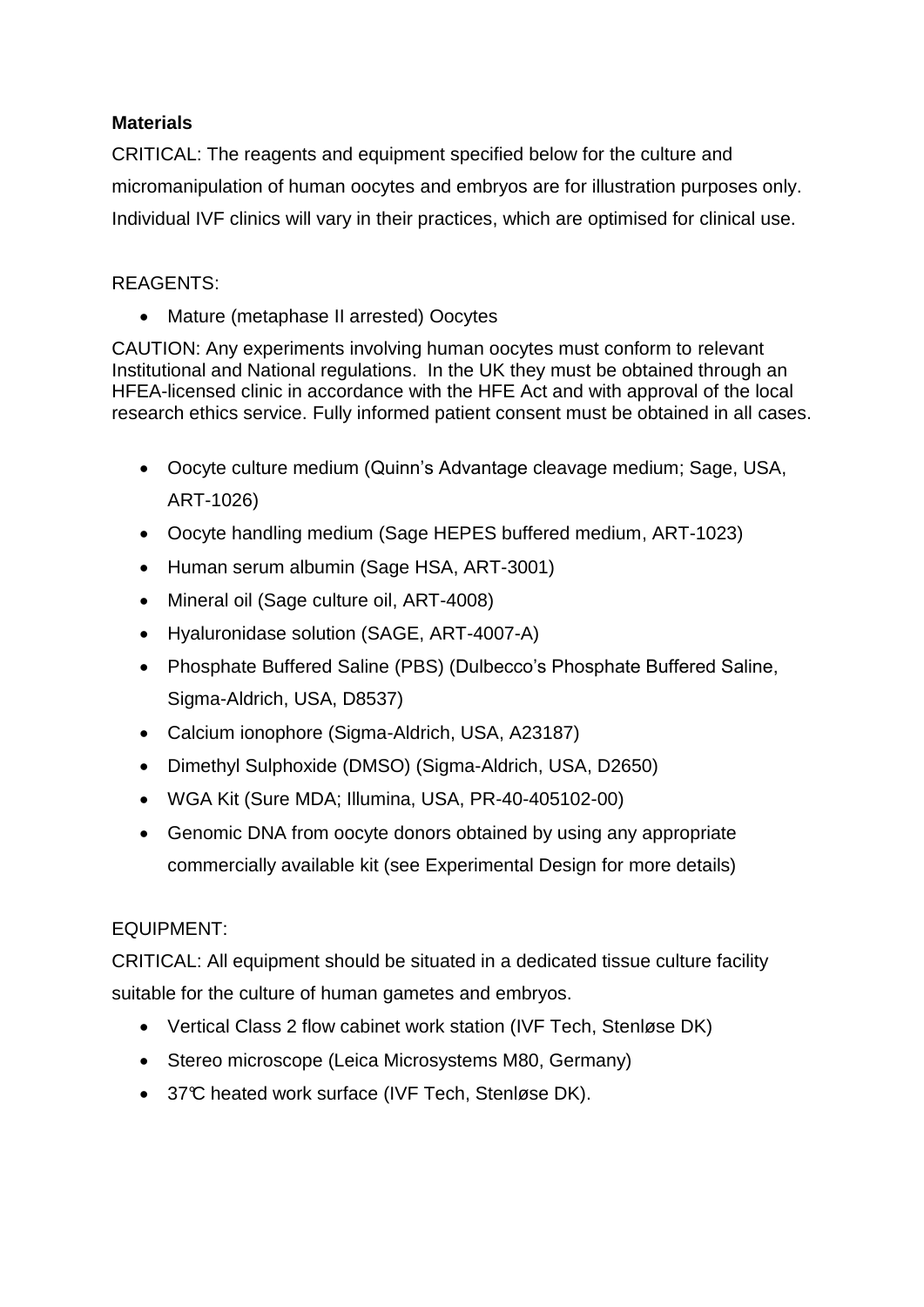- Incubators for embryo media equilibration and embryo activation culture (Sanyo MCO-5M, Sanyo Electric Co. Ltd, Japan- MINC Benchtop incubator, COOK Medical, Bloomington USA)
- Inverted microscope (Nikon Eclipse TE2000-U, Nikon Japan) equipped with two micromanipulators (NT-88-V3,Narishige, Japan) fitted with syringes attached to the holding and micro-pipettes.
- Inverted microscope (Nikon IX-70 microscope; Nikon Ltd, Japan) equipped with Hoffman Modulation contrast (Nikon Ltd, Japan), 37°C heating stage (Tokai Hit Thermo Plate, Tokai Hit CO.Ltd, Japan) and a laser objective (Saturn laser 5; Research Instruments, Falmouth UK)
- Holding micro-pipette (Holding pipette; TPC, Australia)
- Aspiration micro pipette for biopsy (zona drilling pipette; TPC, Australia)
- Stripper hand piece and plastic denuding pipette tips with a range of diameters (120  $\mu$ m,130  $\mu$ m and 170  $\mu$ m lumen; Flexipet denuding pipette,COOK Medical, Ireland)
- Culture dishes appropriate for culture system, either with or without time lapse incubation (EmbryoSlide; Unisense Fertilitech, Denmark/ Vitrolife Göteborgor Falcon Primaria dish 60x15mm; Corning Incorporated, USA)
- Biopsy dishes (Nunc IVF ICSI Dish; Thermo Scientific, USA)
- Karyomapping Beadchip (HumanKaryomap-12 v1.0 BeadChip, Illumina, San Diego CA, USA)
- 0.2ml PCR tubes (any supplier)
- Thermocycler machine
- Computer with Visual Basic enabled Microsoft Excel (Microsoft Office; Microsoft, USA)
- **OPTIONAL:** Time lapse incubator (EmbryoScope; Unisense Fertilitech, Denmark/ Vitrolife Göteborg) for embryo cell culture and tracking.

# REAGENT SET-UP:

**Calcium ionophore stock solution**. Dilute 20.94mg of calcium ionophore in 10ml of DMSO to make 4mM stock solution. Store at -20°C for up to 3 months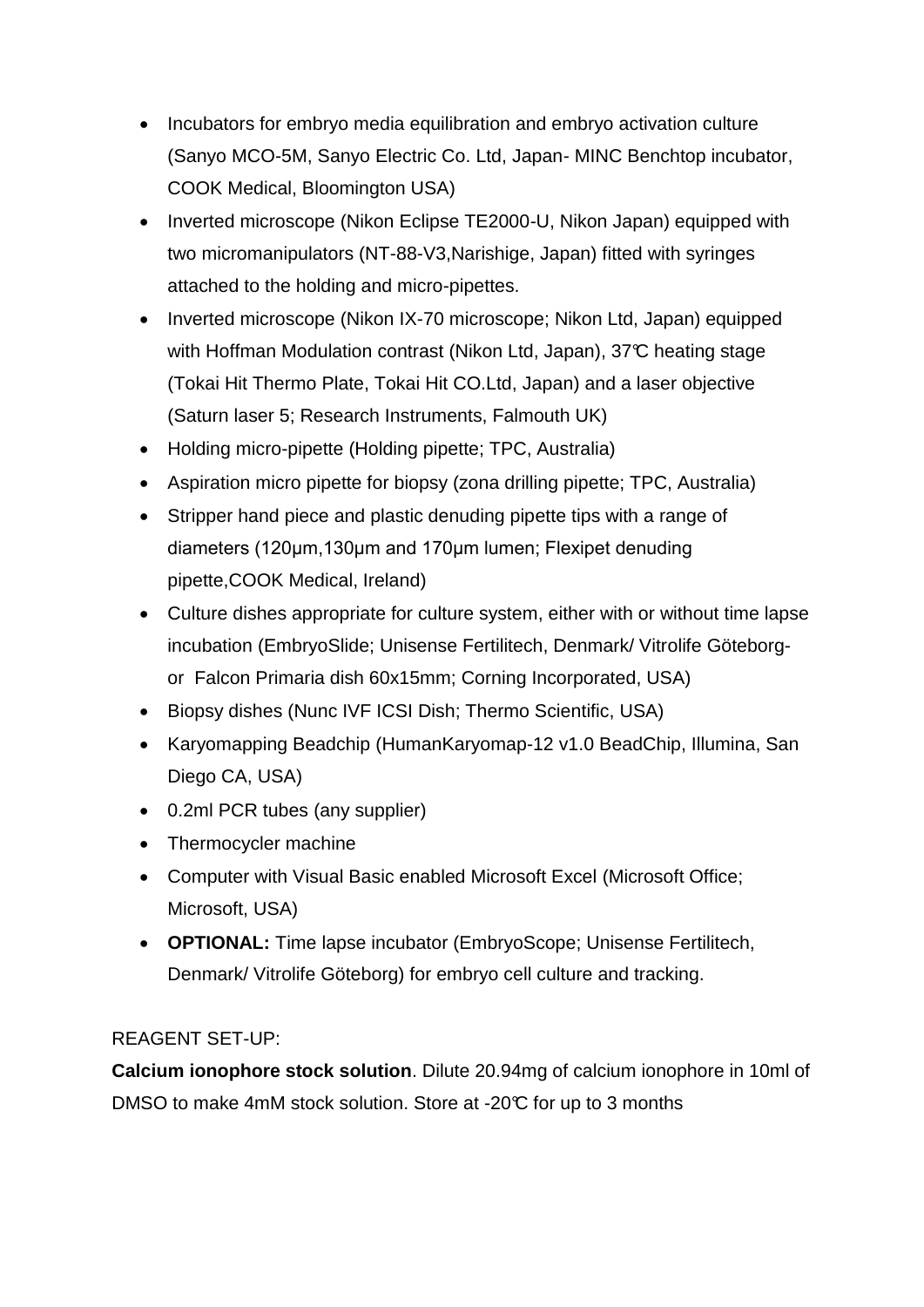**Working activation culture medium**. Add 100ul of calcium ionophore stock solution to 3.9ml of Sage cleavage medium for a final 100uM working solution. Add 10% (v/v) HSA. Store at 3-5°C for up to a week.

**Oocyte culture medium.** Add 10% HSA to Sage cleavage medium (without calcium ionophore). Store at 3-5°C for up to a week.

**Oocyte handling medium.** Add 10% HSA to Sage HEPES buffered media. Store at  $3-5$ °C for up to a week.

# EQUIPMENT SET-UP:

**Oocyte holding dishes:** Make two 25µl drops of oocyte culture medium (one for washing, one for culture) per oocyte within culture dishes (Falcon Primaria) and overlay with mineral oil until the drops are entirely covered. Dishes should be allowed to equilibrate in incubator set at  $37<sup>o</sup>$  in 6% CO2 and 5% O2 for a minimum of 3 hours prior to use and within 24 hours of preparation.

**Activation dishes**: Make two 25µl drops of working activation culture medium (one for washing, one for culture) per oocyte within culture dishes (Falcon Primaria) and overlay with mineral oil until the drops are entirely covered. Dishes should be allowed to equilibrate in incubator set at  $37<sup>o</sup>$  in 6% CO2 and 5% O2 for a minimum of 3 hours prior to use and within 24 hours of preparation.

**Post-activation dishes**: This can be done using either EmbryoSlides, if culturing in an Embryoscope, or ordinary culture dishes if standard culture is used.If standard Culture is used make two 25µl drops of oocyte culture medium (one for washing, one for culture) per oocyte within culture dishes (Falcon Primaria) and overlay with mineral oil until the drops are entirely covered. If embryoscope culture is used fill all 12 numbered wells of the EmbryoSlide with 25µl of oocyte culture medium ensuring the micro-well at the bottom is free of bubbles. Completely fill the wash wells (with no micro-well) with the same medium and overlay with mineral oil until the wells are entirely covered.

Both culture dishes and EmbryoSlides should be allowed to equilibrate in an incubator set at 37 $\mathbb{C}$  in 6% CO2 and 5% O2 for a minimum of 3 hours prior to use and within 24 hours of preparation.

**Biopsy dishes:** Make two 10µl drops of oocyte handling medium per oocyte (one wash drop, one working drop) within biopsy dishes and overly with mineral oil. Allow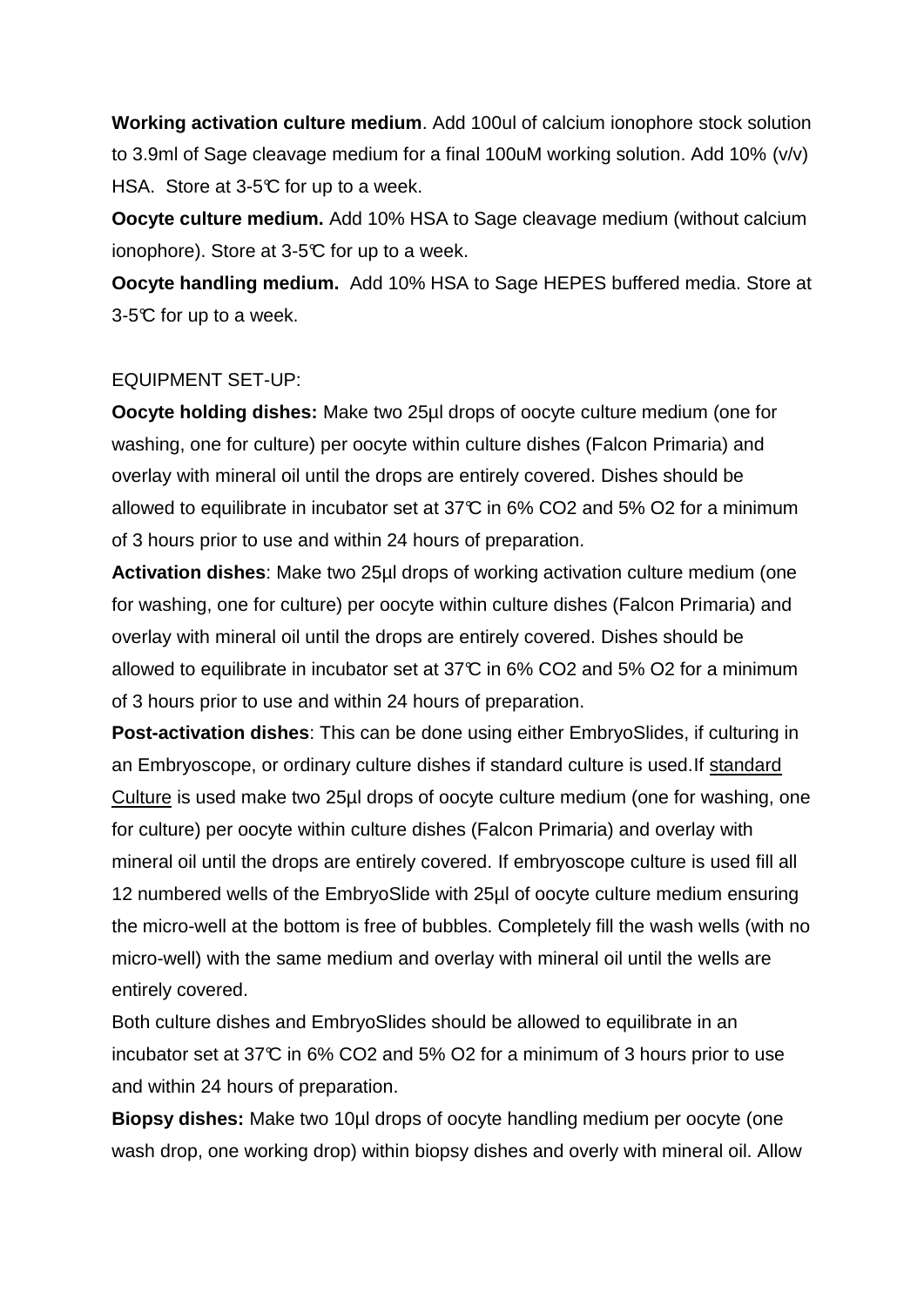to equilibrate on heated stage (37°C) for a minimum of 20 minutes prior to use an d use within one hour.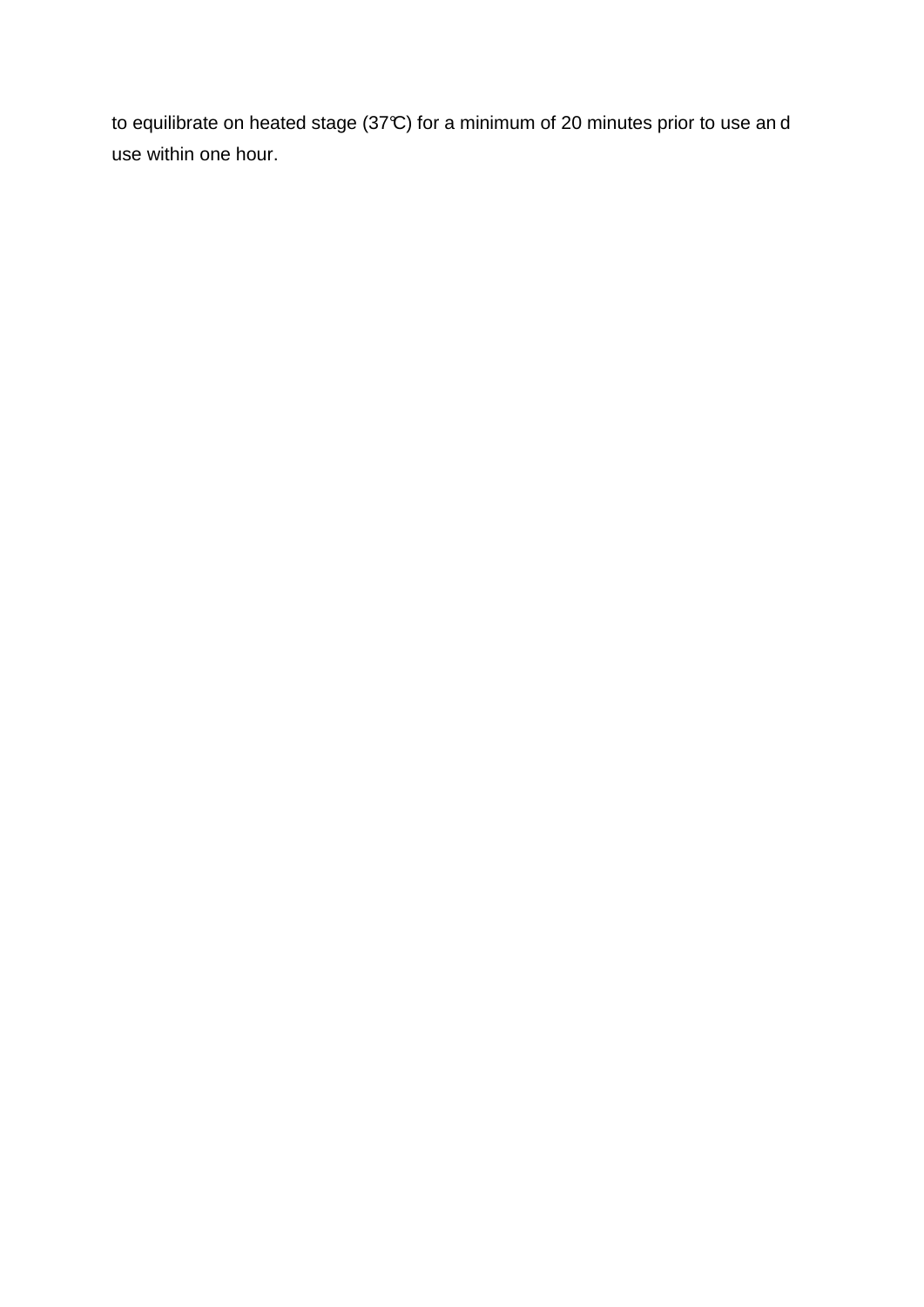# PROCEDURE:

CRITICAL: All oocyte culture is performed in a humidified incubator set at 37°C in 6% CO2 and 5% O2.To enable tracking of the oocytes and their corresponding PBs throughout the protocol, individual samples must remain separated. Thus, all culture drops, wells and tubes should be uniquely numbered and recorded to allow traceability throughout the experiment.

# **Oocyte preparation** TIMING 5-10 mins

CRITICAL: For best results the protocol should begin 38-40 hours post LH surge (natural cycle) or administration of HCG trigger (stimulated cycle). If using vitrified oocytes, the protocol should begin 1-2 hours post oocyte warming (protocol for warming will depend on procedure used in clinic. We used the Kitazato CryoTop method $32$ ).

1. Obtain oocytes collected by surgical means ~35 hours post LH surge (peak of circulating Luteinising Hormone) or administration of Human Chorionic Gonadotrophin (HCG) injection. Remove all cumulus cell and the cells of the corona radiata from the collected oocyte  $28$ . Move all mature MII oocytes to an oocyte holding dish containing oocyte culture medium (see reagent set up) ready for biopsy and activation.

CRITICAL STEP: It is imperative to ensure complete removal of surrounding cumulus cells before proceeding. Incomplete removal of all maternal somatic cells surrounding the oocyte could result in maternal contamination and will be apparent in the downstream SNP analysis. We recommend removal of cumulus cells by pipetting the oocytes up and down with a 130µm pipette in hyaluronidase solution. At this point oocytes may be vitrified for batching purposes prior to starting the protocol<sup>33</sup>.

# **First polar body (PB1) biopsy. TIMING 15-30 mins**

CRITICAL The activation and biopsy part of the protocol (steps 2 to 34) could feasibly be performed by a single operator. However, it is recommended that 2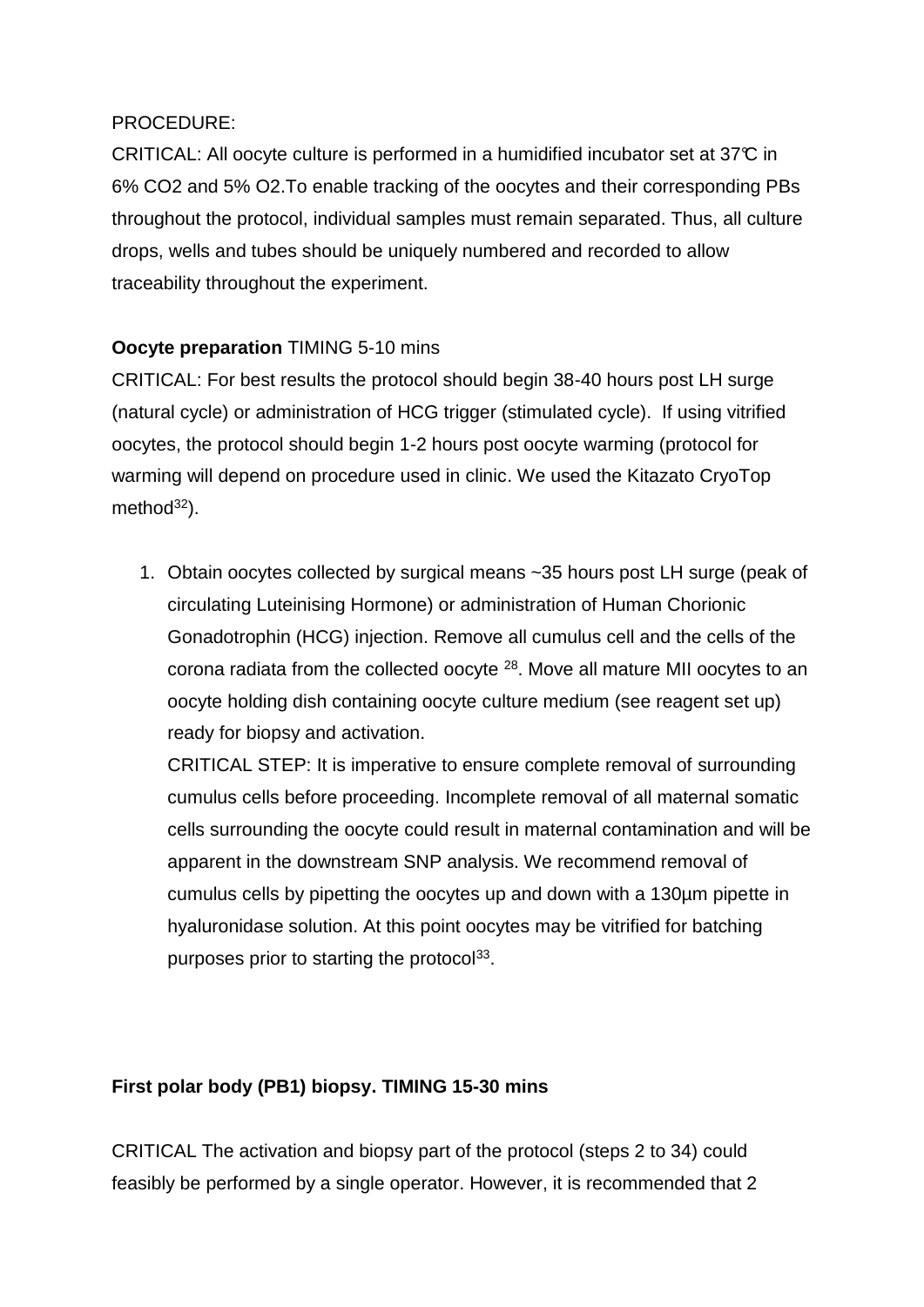operators work in tandem at time points where certain activities can be performed in parallel (e.g. biopsy and tubing) to avoid delays in processing, preserving the sample's integrity, especially when performing the protocol on more than six oocytes at the time. The biopsy should be performed as soon as possible following polar body extrusion. See troubleshooting table 3 for advice on polar body fragmentation.

- 2. At a stereo microscope work station, move the prepared oocytes using a 170um stripper from the culture dish in Step 1 to a biopsy dish (see reagent set-up) with individually numbered 10 µl microdrops of HEPES medium + 10% HSA under Sage oil. Use the one available wash drop per oocyte to ensure that each oocyte is free from any cellular debris by gently pipetting the oocyte up and down several times before allocating them to their biopsy working drop. The number of oocytes per dish is dependent on the skill of the operator. CRITICAL STEP: We recommend that no more than 15 minutes should pass between the oocytes entering the dish and being removed after biopsy (from 1-6 oocytes per dish)
- 3. Place the biopsy dish containing the oocytes on the inverted microscope (with micromanipulators and laser attached) to give a clear view of the PB and secure the oocyte by suction with the holding pipette ensuring that the oocyte is just above the bottom of the dish (Figure 2A).
- 4. Rotate the oocyte using the aspiration pipet until the PB is clearly in focus at 12 to 1 o'clock. If done correctly, the zona pellucida should also be clearly in focus (Figure 2A). CRITICAL STEP: It is essential to maintain a gentle yet constantly full seal between the holding pipette and the oocyte as even a small break in the seal could result in a poor outcome.
- 5. Once the oocyte is correctly positioned for biopsy make a small aperture with a series of laser pulses in the zona pellucida, no larger than the diameter of the aspiration pipette, adjacent to the PB on the side of the aspiration pipette. Work inwards from the outer surface of the zona. CRITICAL STEP: Attention must be given so as not to fire a laser pulse at the cytoplasm of the oocyte or PB.
- 6. Insert the aspiration pipette through the opening in the zona and position the lumen of the pipet adjacent to the PB.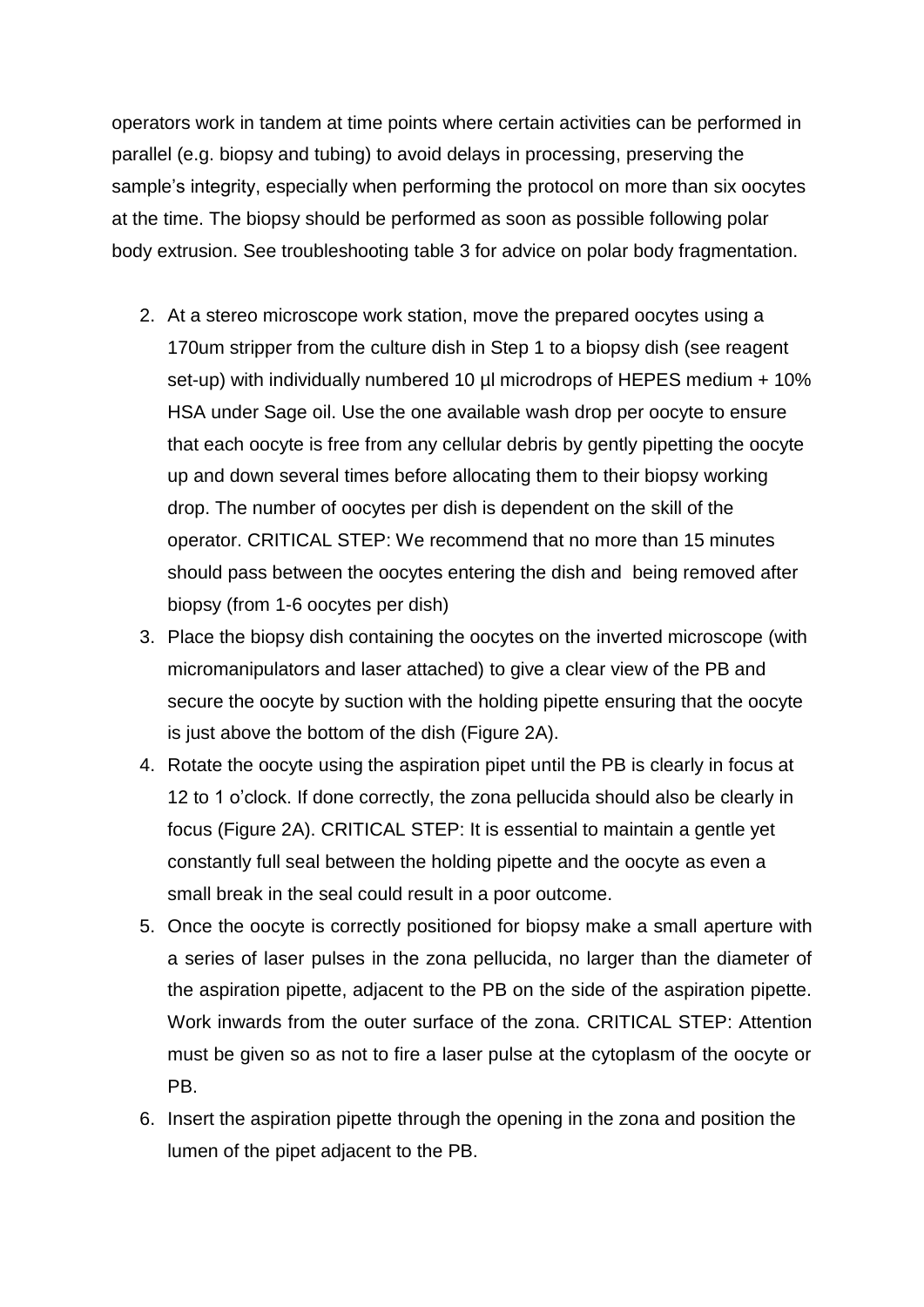7. Use the aspirator to create a small amount of suction and slowly withdraw to remove the PB. If the PB is still attached to the oocyte, break the intercellular bond using a single laser pulse, on the lowest intensity setting, at the cell junction to release the bond. CRITICAL STEP: Ideally the polar body should not fully enter the biopsy pipette. The suction created should simply allow the polar body to be drawn through the breach in the zona. Complete aspiration of the polar body may result in lysis, which may not affect amplification but makes tubing unreliable. If PB1 is fragmented during biopsy, ensure all fragments are removed for tubing.

# **Oocyte activation. TIMING 45-50mins**

- 8. Move the biopsy dish containing the biopsied oocytes to a stereo microscope work station immediately after completing biopsy of all oocytes contained within the dish. CRITICAL STEP: Care must be taken during this step onwards so as not to exert too much pressure on the biopsied oocytes when pipetting. Slow pipetting with gentle aspiration and expulsion is recommended using 170um stripper pipettes.
- 9. Identify both the PB and the oocyte under the stereo microscope. Use a 170um stripper pipette to transfer individual oocytes, one at a time, to individually numbered drops in an activation culture dish, leaving the biopsied PB1 behind in the biopsy dish for immediate tubing.
- 10. Use the available wash drops to gently wash each oocyte before allocating them to their activation culture drop.

CRITICAL STEP: care must be taken not to disturb the biopsied polar body when removing the oocytes from the biopsy dish. Failure to do so may result in the polar body being lost

11. Begin a 40 minute timer from the time the last oocyte is transferred to the activation culture dish and put the dish in the incubator until the 40 minute timer ends.

CRITICAL STEP: At this point, further PB1 biopsy can be performed following Steps 2-11). If so a second operator should perform the tubing procedure below in parallel.

# **PB1 Tubing. TIMING 15-30mins**

**CRITICAL:** Prepare liquid nitrogen bath in advance for PB storage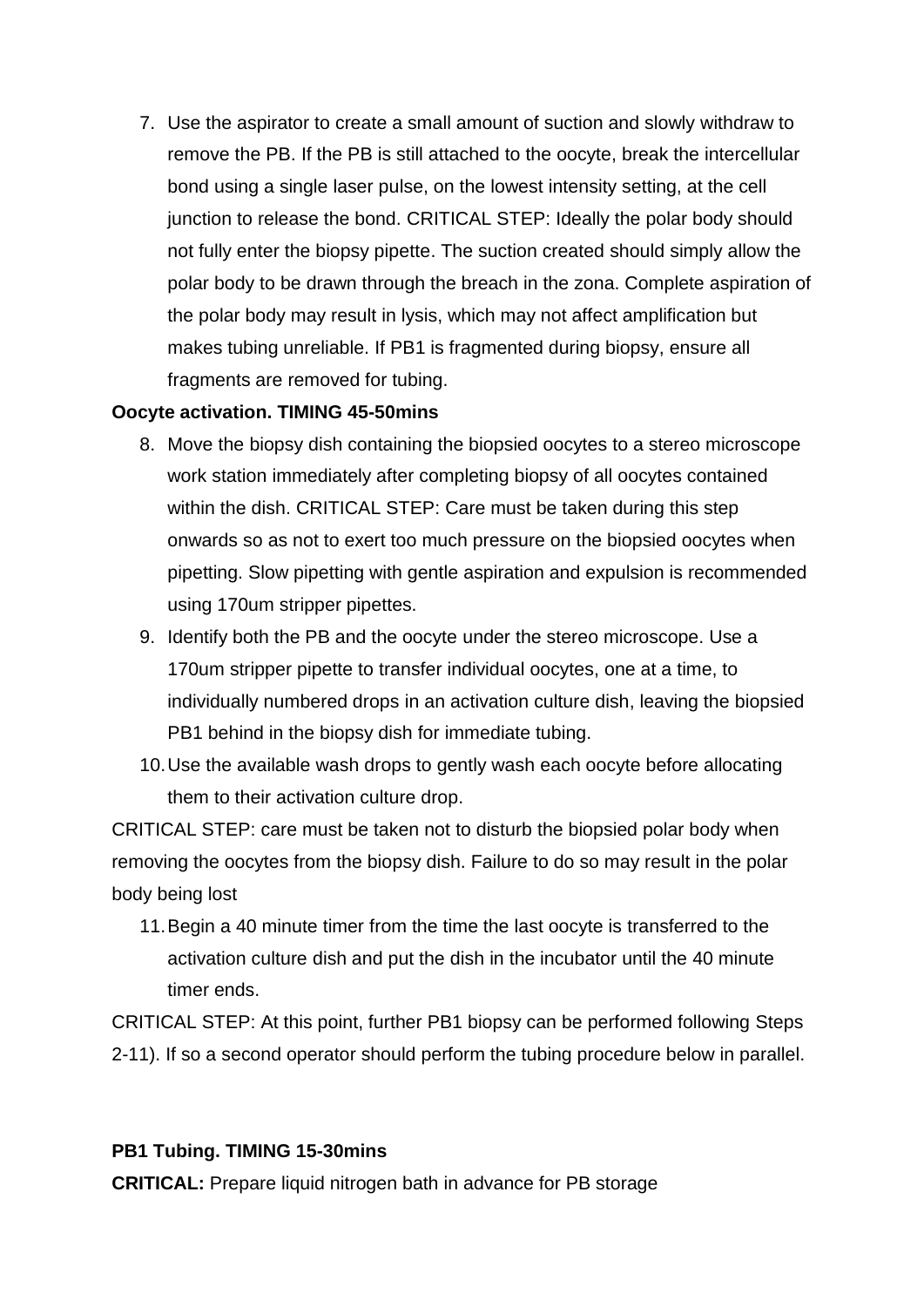- 12. Add 1ul of PBS to the appropriate number of 0.2 ml, RNase and DNase free thin walled, flat cap PCR tubes for the number of polar bodies and label each tube appropriately.
- 13. To avoid evaporation and contamination, close the cap on the tubes gently (loose cap). CRITICAL STEP: Caps should be closed but easily releasable for depositing the samples. The 1uL of PBS should remain at the bottom of the tubes. If small drops form on the side of the tube, give the tubes a quick spin on the micro centrifuge prior to depositing the samples.
- 14. Focus on the polar body from Step 7 with the stereo microscope using the mirror to create contrast for best visibility.
- 15. Set the stripper pipette to 1uL and using a 120um pipette tip prime as much as possible with PBS. Depress the plunger all the way, aspirating PBS into the pipette until the plunger is entirely released. CRITICAL STEP: For best results change to a new stripper tip for each sample.
- 16. Enter the drop with the pipette tip whilst gently expelling a small amount of PBS to ensure no oil blocks the tip. No more than 0.5uL should need to be expelled. CRITICAL STEP: If any oil droplets are visible in the pipette tip, try to clear it by vigorous aspiration in clean PBS or replace it and restart from Step 15.
- 17. Place the pipette tip over and adjacent to the PB and release the plunger entirely (PB should enter the pipette and remain there). CRITICAL STEP: Ensure that the plunger and the pipette are not moved abruptly at this stage as the sample could be lost.
- 18. Open a pre-primed and labelled PCR tube from Step 12 and hold the tube between thumb and index finger so as to have a clear view through the tube from top to bottom.
- 19. Insert the pipette containing the sample into the tube so that the tip enters the PBS. CRITICAL STEP: Avoid touching the sides of the tube or the bottom if possible.
- 20. Expel the contents of the pipette into the tube stopping when 1uL mark is reached. This should be when there is a point of more resistance when depressing the plunger.
- 21. Keep the plunger depressed to this point and re-enter the sample drop to expel the remaining PBS whilst observing any objects exiting the pipette.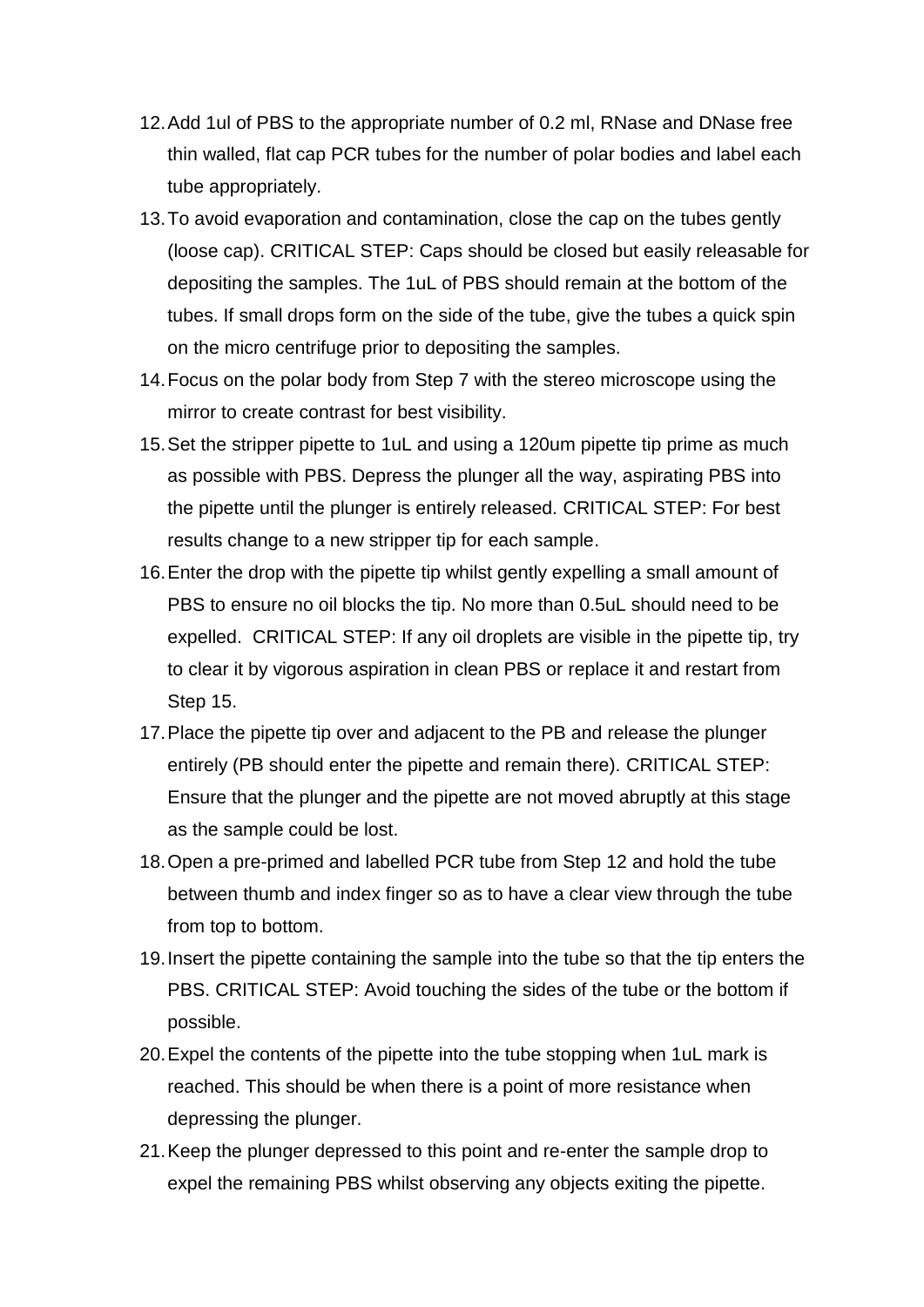Pipette up and down once or twice with the media in the drop to ensure the PB is not stuck to the pipette wall. If the PB can no longer be seen in the pipette tip, tightly cap the tube. Move on to the remaining samples repeating Steps 12-21.

- 22. Once all samples have been tubed, briefly centrifuge them to ensure all the samples and media are in the bottom of the tubes.
- 23.Submerge the bottom of every tube (not the entire tube) in a shallow liquid nitrogen bath to snap freeze and store tubes in racks at  $-20^{\circ}$ C.

PAUSE POINT. Samples can be stored at -20<sup>0</sup>C for several days prior to WGA. For best results WGA should be performed within 3 days.

### **Post activation culture. TIMING 16-18hrs**

CRITICAL Ideally, post activation culture should be performed within a time-lapse incubator (set to 37°C, 6% CO  $_2$  and 5% O<sub>2</sub>). This enables easy assessment of PB2 extrusion and pronuclear formation without having to repeatedly remove oocytes from the incubator. It also allows monitoring of embryo development, if using embryos instead of activated oocytes. For our protocol we specifically use the EmbryoScope system that has its own proprietary dishes (EmbryoSlides), however, we also provide below options for proceeding without the use of a time-lapse incubator.

- 24. After 40 minutes of activation in culture (using samples from Step 9), remove the activation culture dish containing the oocytes from the incubator and move it to the stereo microscope work station.
- 25. Follow option A for post-activation culture using the Embryoscope time-lapse incubator, or option B to proceed if a time-lapse incubator is not available:

A. Post-activation culture using Embryoscope time-lapse incubator

i) Move each oocyte to a separate well of an EmbryoSlide with a 170um pipette tip. Wash using gentle pipetting in the provided wash wells prior to depositing in the final post-activation culture micro well (see reagent set-up). CRITICAL STEP: Ensure each oocyte is positioned in the centre of the micro-well and that all bubbles are removed for best visibility on the time lapse system.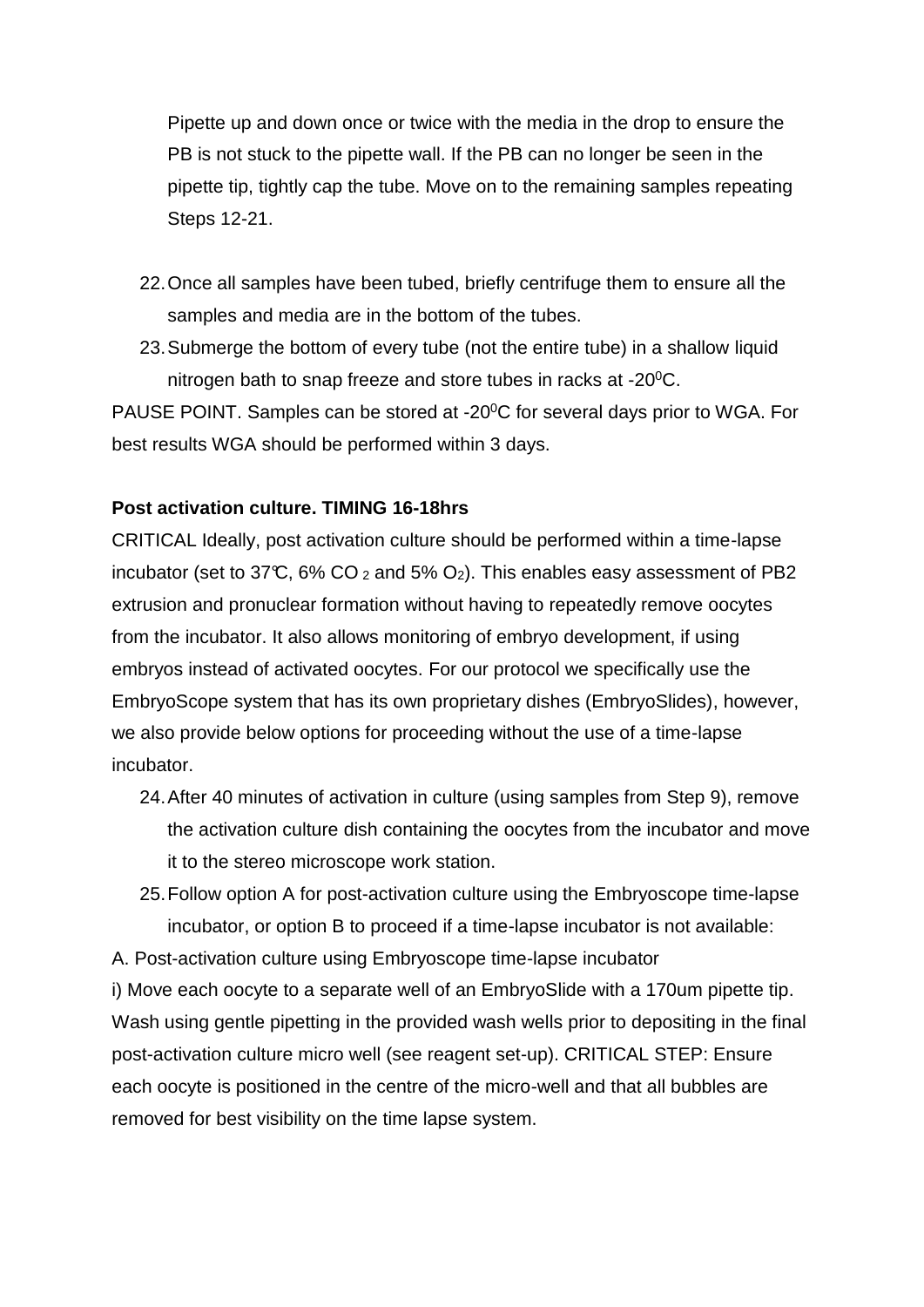ii) Move the EmbryoSlide to the EmbryoScope incubator unit and insert, following the prompts. CRITICAL STEP: It is important that the slide is seated in its position securely using substantial downward force.

B. Post-activation culture if time lapse incubator is not available

i) Move the oocytes to a post-activation dish containing individually labelled 30ul drops of post activation culture medium using a 170um stripper. Wash each oocyte thoroughly by gentle pipetting in a wash drop within the dish prior to depositing in the final culture drop.

ii) Place the dish in a standard incubator (set at  $37^{\circ}$  in 6% CO2 and 5% O2) until assessment of PB2 extrusion 16-18 hours after the oocytes are moved to post activation culture. "?TROUBLESHOOTING"

# **Assessing activation. TIMING 5-10mins**

26. Follow option A to assess activation using the Embryoscope time-lapse incubator, or option B to proceed if a time-lapse incubator is not available: A. Assessing activation using Embryoscope time-lapse incubator

i) After ~ 16 hours of post-activation culture, use the EmbryoScope time lapse viewer to scroll through the images of each oocyte whilst the EmryoScope slide containing the oocytes remains in the incubator unit. Scrolling at different focal depths may be necessary to properly identify PB2 extrusion. Pronuclei may also become visible by this time however normal activation is not dependent on it.

B. Assessing activation if time lapse incubator is not available

i) After ~ 16 hours of post-activation culture, move the dish containing the oocytes to the inverted microscope work station. Gradually focus through the oocytes to identify the presence of PB2. Again, pronuclei may also be visible by this time however normal activation is not dependent on it. If PB2 is not visible, check again in two hours.

# **PB2 Biopsy. TIMING 15-30mins**

27. Repeat Steps 2-7 to biopsy PB2 observed in step 25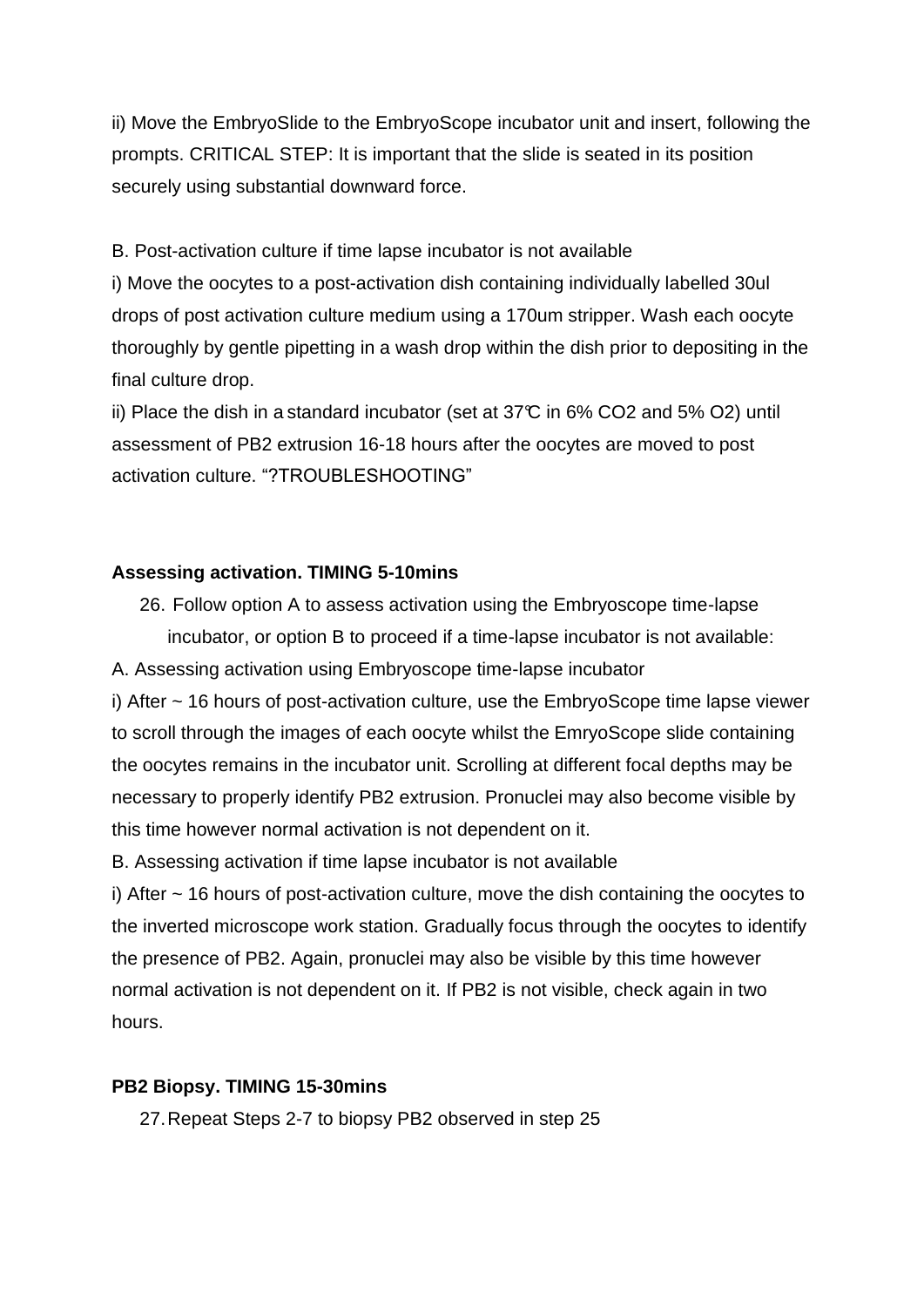CRITICAL STEP: Ensure extra care is taken when pipetting and that suction with the holding pipette (Steps 3-4) avoids the existing aperture in the zona pellucida (Figure 2B).

CRITICAL STEP**:** If PB2 biopsy is to be performed on more than one dish of activated oocytes (recommended maximum 6 oocytes per biopsy dish) a second operator should perform the tubing procedure below in parallel.

# **PB2 Tubing. TIMING 15-30mins**

28. Repeat steps 12-23 whist the oocyte remains in the drop with the PB2. CRITICAL STEP: It is important that the oocyte and PB2 are well separated in the drop and that the oocyte is avoided when pipettes enter the drop (steps 16, 17 & 21) (Figure 2). If working in tandem with another operator, move biopsy dish to inverted microscope for zona removal procedure (step 29-32).

PAUSE POINT If working alone, it is possible to leave the biopsy dish, now containing only the oocytes (devoid of their PB1 and PB2), on the heated stage of the stereo microscope for up to two hours

#### **Zona removal. TIMING 10-20mins**

- 29. Place the dish containing the oocytes on the inverted microscope (with micromanipulators and laser attached) to give a clear view of the zona pellucida and secure the oocyte by suction with the holding pipette ensuring that the oocyte is just above the bottom of the dish. Be careful to avoid the two existing apertures in the zona.
- 30. Once in position, make a large aperture in the zona pellucida using a series of laser pulses. The aperture should be between a quarter to a half of the zona around. Ablate the zona using laser pulses approximately the same diameter of the zona thickness, working in a circular fashion (figure 2C).
- 31. Insert the aspiration pipette under the zona and gently expel medium to displace the oocyte so that it is free from the zona. Ensure that the pipette contains sufficient media and be careful not to blow any bubbles. Gentle manual manipulation with the aspiration pipette to move the oocyte may also be necessary to help the displacement process.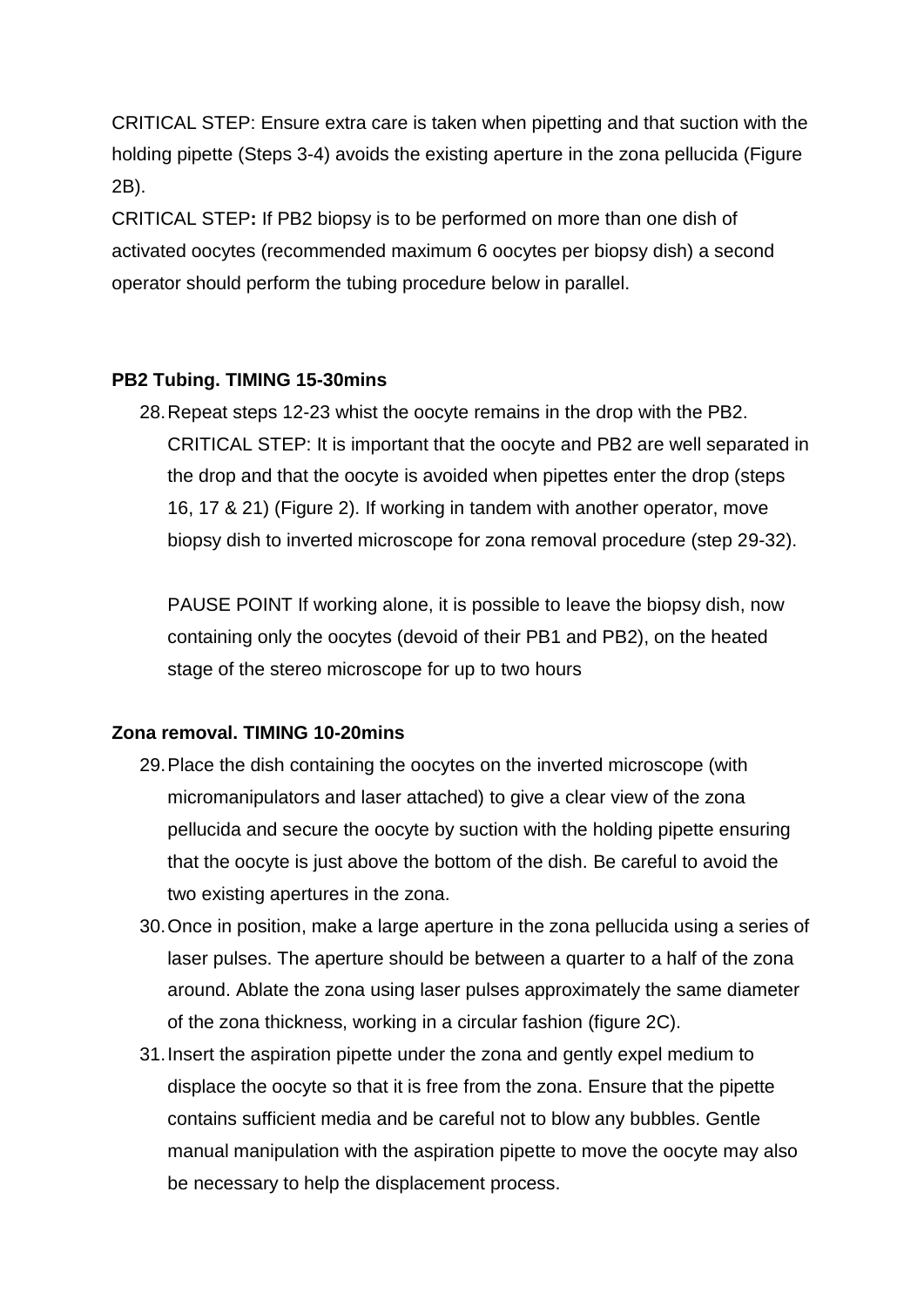32. Whilst still attached to the zona move the holding pipette to the edge of the drop and deposit the zona there leaving the oocyte in the centre of the drop.

# **Oocyte tubing. TIMING 15-30mins**

33. Repeat steps 12-23 to complete the tubing of the oocyte. CRITICAL STEP: avoid the empty zona pellucida when aspirating the oocyte (steps 16-17).

# **Whole genome amplification (WGA) and SNP genotyping. TIMING: 1-2 days**

CRITICAL: for further details refer to Natesan et. al 2014<sup>6</sup> .

- 34. Use a 10ul Gilson pipette to bring the three PCR tubes containing each of the trio samples (from steps 20,28  $&$  33) to an end volume of 4  $\mu$  with PBS.
- 35. Amplify the DNA by Multiple displacement amplification (MDA) using a kit according to the manufacturer's instructions (SureMDA, Illumina).
- 36. Process 400 ng of donor genomic DNA and 8 µl of each of the WGA products from the trio samples (PB1, PB2 and oocyte) on SNP genotyping beadchips (Human CytoSNP-12 or HumanKaryomap-12 v1.0 BeadChip, Illumina, San Diego CA, USA) for ~300K SNPs, following the instructions provided. CRITICAL STEP: This step in the protocol can be outsourced to a third party if necessary. If so, the samples can be shipped in racks on ice to the commissioned laboratory. Do not ship on dry ice. Ensure care is taken with the parcel and shipping time does not exceed 3 hours. "?TROUBLESHOOTING"

# **Meiomapping. TIMING: 1-2 days or as long as required.**

CRITICAL: Steps 41 [Query to author: Do you mean step 44 here?] onwards are carried out using a series of Visual Basic for Applications (VBA) macros in Microsoft Excel<sup>34</sup>. An example data set can be found in Supplementary Data (contact authors for further information regarding macros).

37. Import data generated from SNP genotyping into Microsoft Excel and sort according to (1) chromosome and (2) base pair (bp) position. Save file and archive following step 39.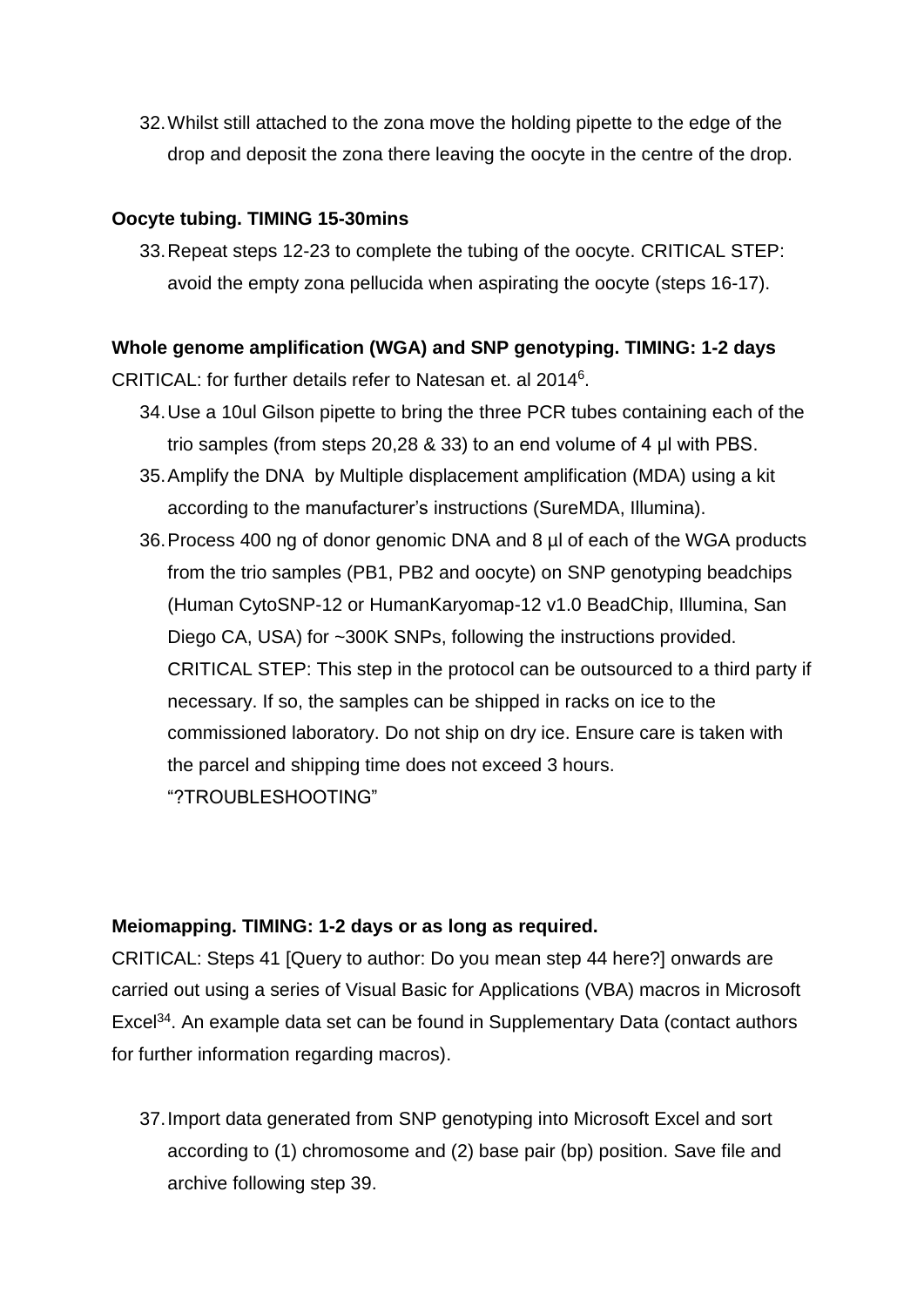- 38. Import the SNP genotype data for each of the 23 chromosomes into a second Excel spreadsheet for Meiomapping and arrange in columns side-by-side for each chromosome and each sample. CRITICAL STEP: Note that the original data and processed data are stored in separate Excel workbooks to keep the size of the files manageable.
- 39. Calculate the call rates and heterozygous call rates for all samples (please see 'Comparison to other methods' section for description of call rates).
- 40. Select a reference sample (either a PB2 or activated oocyte)

CRITICAL STEP**:** Note that to maximise the number of informative SNP loci a reference sample with a high call rate and low heterozygous call rate (ADI) should be selected. The call rates should exceed 80% although anything above 60% is acceptable and the heterozygosity rate should be in the region of 1-2%.

- 41. Identify all Informative maternal heterozygous SNP loci genotyped as homozygous in the reference sample (AA or BB), and defined as Maternal haplotype 1 (yellow) for each chromosome. See Table 1.
- 42. Compare sample genotypes at informative maternal SNP loci for each chromosome to the reference genotype and identify as (1) homozygous for the same allele – Maternal haplotype 1 (yellow), (2) homozygous for the other allele – Maternal haplotype 2 (green), (3) heterozygous – combination of Maternal haplotypes 1 and 2 (blue), or (4) no call (grey). See Figure 3 and Table 1. See troubleshooting table 3 for explanation of anomalies caused by aneuploidy in the reference sample.
- 43. Display the results of the previous step as a consecutive series of informative SNPs in vertical columns, colour coded with their bp position, for each chromosome. Arrange the vertical columns side-by-side for each sample and each chromosome (Figure 3). "?TROUBLESHOOTING"
- 44. Use a macro that detects transitions in maternal haplotypes (based on the colour of each cell) or manually annotate the positions of any crossovers indicated by the transitions described above For manual annotation, copy and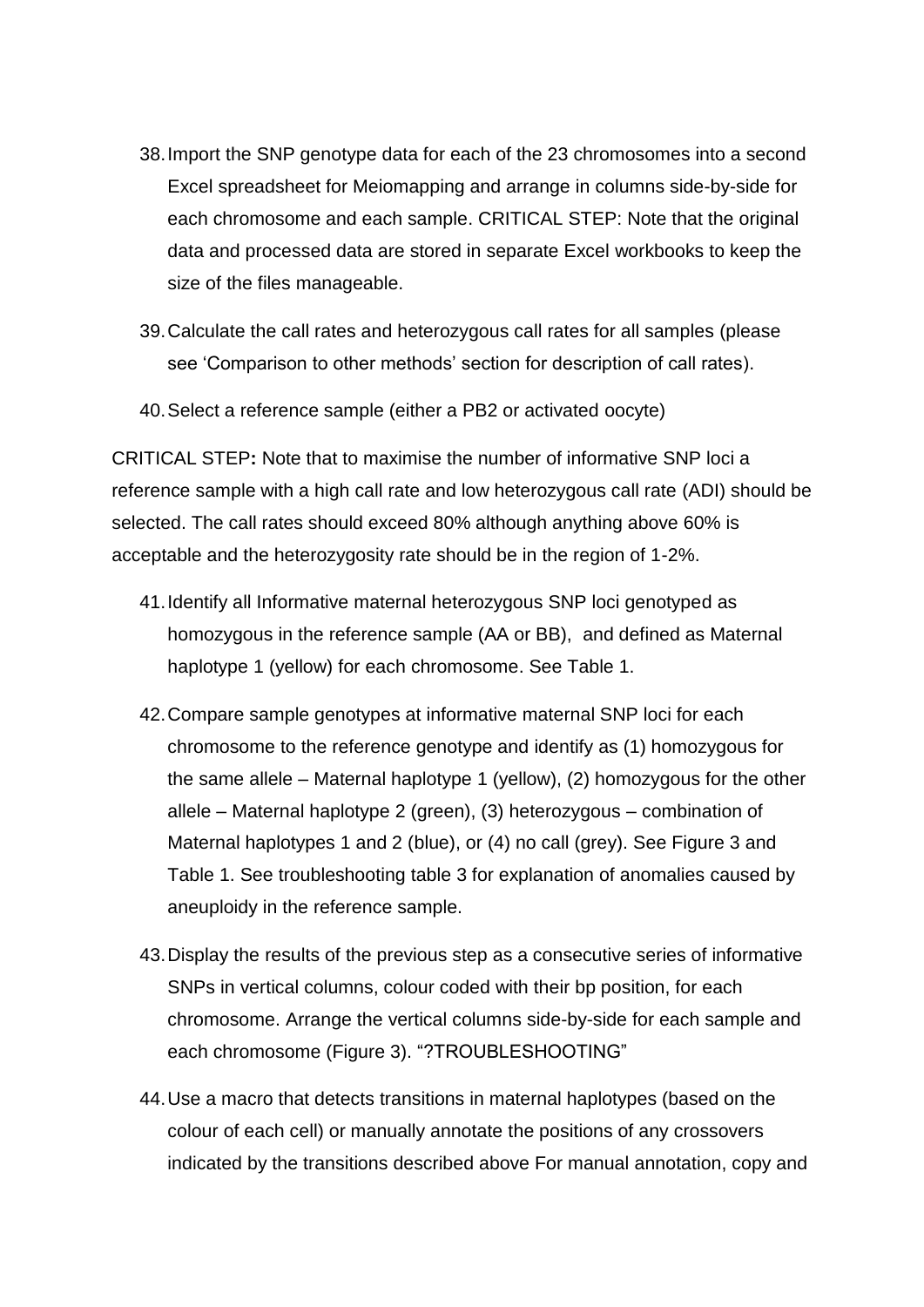paste the informative SNPs flanking the recombination into the adjacent righthand column, including the colour coding and bp position (Figure 3, enlarged region). See troubleshooting table 3 for advice on very closely spaced crossovers and for tagging transitions between heterozygous and homozygous haploblocks. CRITICAL STEP: Each recombination should always be present in two out of three of the products of meiosis at the same position. "?TROUBLESHOOTING"

- 45. Import the flanking SNP positions for each recombination event into a separate worksheet.
- 46. Remove common crossovers from each non-reference sample and add to the reference sample (Figure 4). CRITICAL STEP**:** It is essential to identify and remove common crossovers from all other samples and represent them only in the reference chromatid. Note that reciprocal recombination between sister chromatids in PB2 and the activated oocyte, one of which is the reference, will not be visible in the non-reference component either and needs to be added back to this component as well as the reference (Figure 4; red dotted boxed region). "?TROUBLESHOOTING"
- 47. Calculate the position of all crossovers as an average of the base pair position of the two SNPs flanking a crossover. For example, the average of two SNPs flanking the crossover shown in the enlarged box in Figure 3 is 39,416,076 (green SNP position: 39,354,517, yellow SNP position: 39,477,635) and so the crossover is inferred to have occurred at position 39,416,076.
- 48.Correct the haplotype colours across each true recombination following the removal of the common crossovers.
- 49. Display the pattern of crossovers in each component of each trio according to its position to generate the MeioMap (Figure 4). See troubleshooting table 3 about crossovers near to centromeres on chromosomes 1 and 9. "?TROUBLESHOOTING"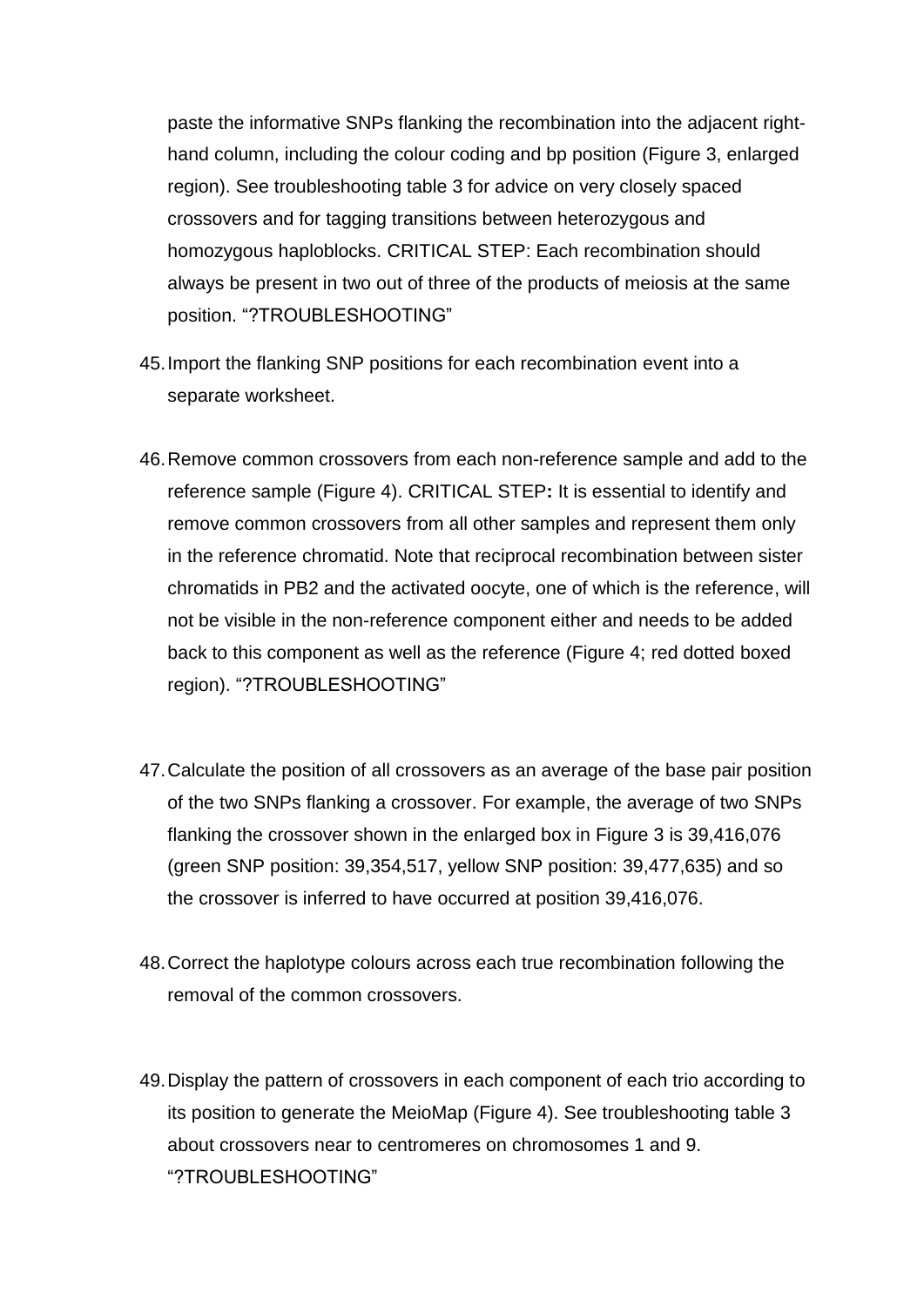50. Use further macros within Excel or manual counting to perform secondary analysis of the numbers and positions of the crossovers Detect various chromosome segregation errors by inferred atypical patterns of homozygous and heterozygous regions in the three components in the MeioMap. Please refer to Ottolini et al (2015) for comprehensive description of the various patterns<sup>7</sup>.

# TIMING

# Day One:

- Preparing oocytes: 5 10 minutes (step 1)
- PB1 biopsy: 15-30 minutes (steps 2-7)
- Oocyte activation: 45-50 minutes (steps (8-11)
- PB1 tubing: 15-30 minutes (steps 12-23)
- Post activation culture: 16 18 hours (overnight; steps 24-25)

# Day Two:

- Assessing activation: 5 10 minutes (step 26)
- PB2 biopsy: 15-30 minutes (step 27)
- PB2 tubing: 15-30 minutes (step 28)
- Zona removal: 10-20 minutes (step 29-32)
- Oocyte tubing: 15-30 minutes (step 33)
- Whole Genome Amplification (WGA) and shipment of samples: ~ 4 hours (step 34)
- **Time taken to receive the SNP genotyping results will depend on the turnaround time of the service lab.**

# Day Three onwards:

Meiomapping: The time taken will depend on the number of samples as the rate limiting step is the manual annotation of the crossover points, but as a guide allow 1-2 full working days. This stage of the protocol is all computerbased and so is less time-sensitive (steps 35-48)

# **TROUBLESHOOTING**

See Table 3 for troubleshooting guidance.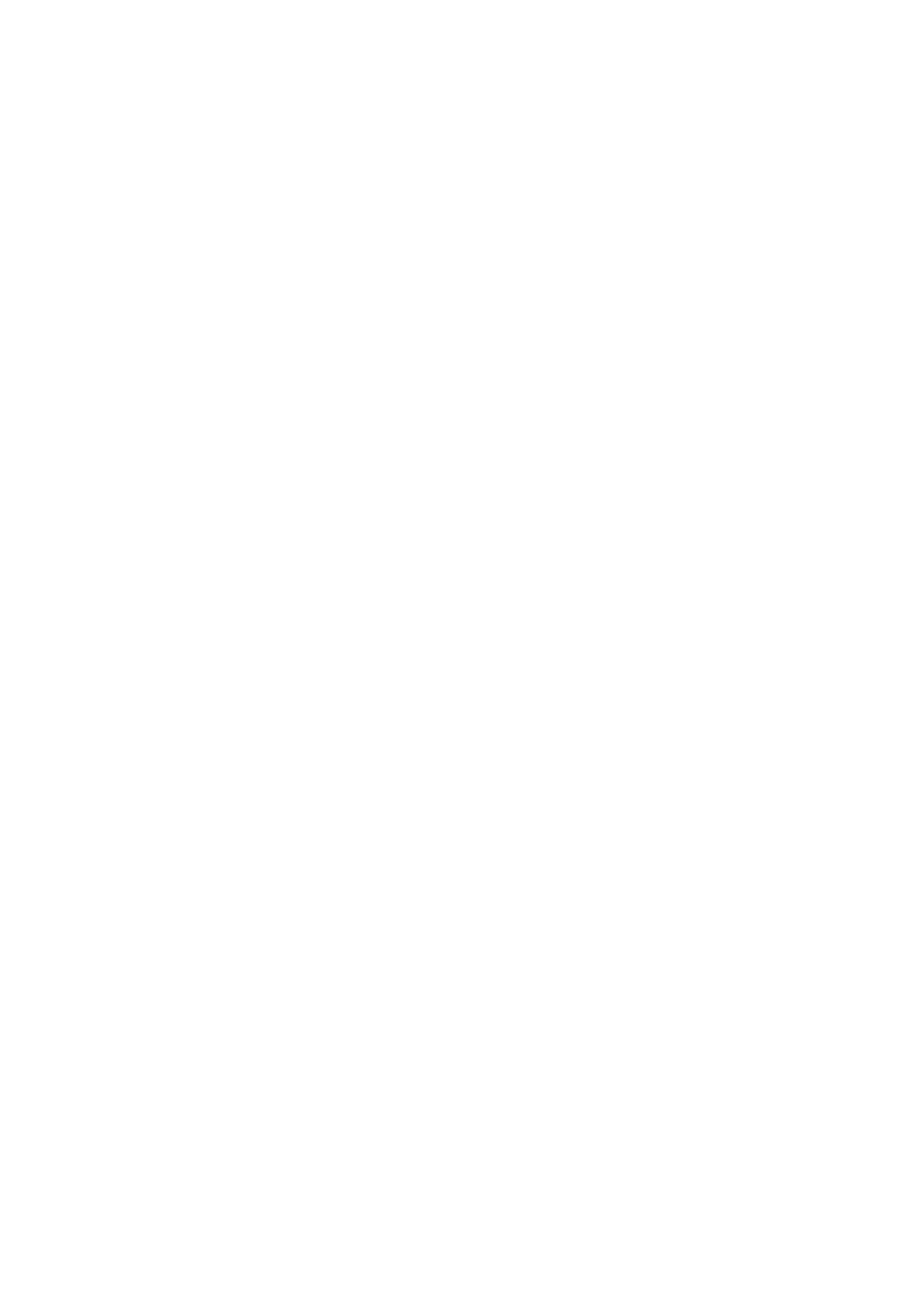# ANTICIPATED RESULTS

After mapping all of the crossovers genome-wide across all samples the data can be represented as a complete MeioMap (Figure 5A) with three columns for each chromosome representing the PB1, PB2 and activated oocyte. Note that for any given crossover, two out of the three elements are involved (i.e. each crossover is reciprocal). Additionally, every haploblock segregates in the predicted Mendelian ratios (2 green and 2 yellow chromatids at any given position). In the example shown, all chromosomes followed normal meiotic segregation pattern.

Non-canonical chromosome segregation patterns can also be detected in the meiomaps. Examples include reverse segregation where both homologs segregate their sister chromatids at meiosis  $I^7$ , precocious separation of sister chromatids and meiosis II non-disjunction (Figure 5B). Note that these non-canonical segregation events do not always result in a loss/gain in the oocyte.

Structural chromosome abnormalities can also be detected in MeioMaps. Frequently these are characterised by duplications on one arm of a metacentric chromosome. For example, a region of heterozygosity may exist on the q arm of PB1 and on the p arm of PB2 or oocyte (as shown in the example in Figure 5C). Structural chromosome abnormalities can also manifest as missing segments of a chromosome (Figure 5C; bottom)[Query to author: Editor has changed text, please check it is OK].

The total number of crossovers genome-wide together with the number of chromosome segregation errors can be counted for each oocyte-PB trio and used for subsequent data analysis.

# **CFI**

The authors declare that they have no competing financial interests.

# **Author contributions statement**

CO, AC, DC, LR and FU were responsible for donor consenting, oocyte collection and oocyte activation. LR, FU, AH oversaw ethical and legal regulation in Italy and the UK. AC, CO and DC carried out amplification, SNP array and array CGH experiments. AH, LJN and CO analysed the SNP data. AH and LJN generated the figures. AH, LJN and CO wrote the manuscript. AH, ERH and LJN edited the manuscript. All authors proof-read and accepted the manuscript.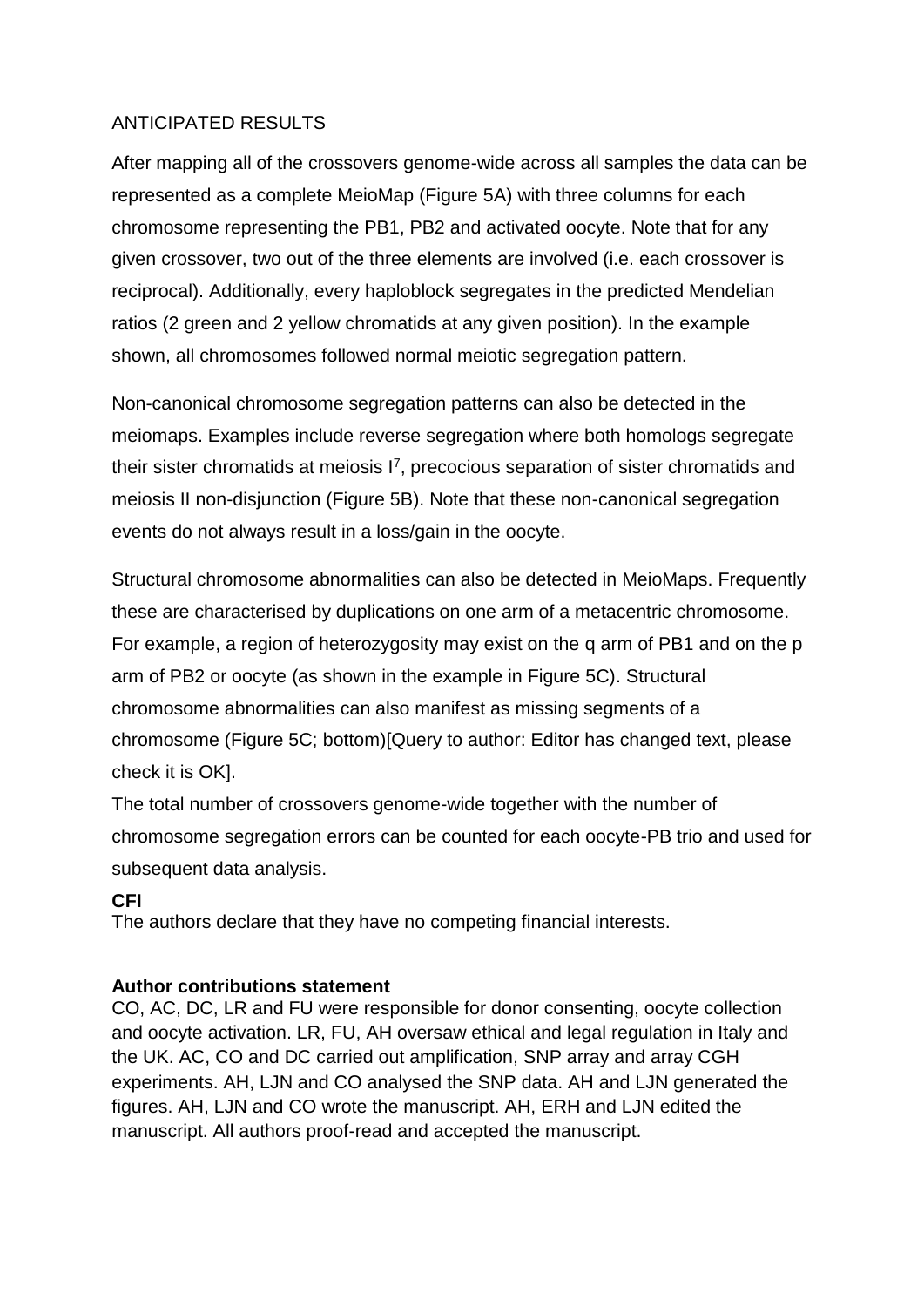|                |           |                                 |                 |                 |           |  |   |                                  |   | MeioMap                          |                |                         |
|----------------|-----------|---------------------------------|-----------------|-----------------|-----------|--|---|----------------------------------|---|----------------------------------|----------------|-------------------------|
| SN             |           | Haplotyp<br>e<br>$\overline{1}$ |                 |                 |           |  |   | PB <sub>1</sub><br>Haplotyp<br>е |   | PB <sub>2</sub><br>Haplotyp<br>e |                | oocyte<br>Haplotyp<br>е |
| $\mathsf{P}$   | MA        |                                 | PB              | PB              | oocyt     |  |   |                                  |   |                                  |                |                         |
| no.            | $\top$    | <b>REF</b>                      | 1               | $\overline{2}$  | e         |  | 1 | $\overline{2}$                   |   | $\overline{2}$                   | 1              | $\overline{2}$          |
| 1              | AA        |                                 | Not informative |                 |           |  |   |                                  |   |                                  |                |                         |
| $\overline{2}$ | <b>BB</b> |                                 |                 | Not informative |           |  |   |                                  |   |                                  |                |                         |
| 3              | <b>AB</b> | AA                              | AB              | AA              | <b>BB</b> |  | A | B                                | A |                                  |                | B                       |
| 4              | <b>AB</b> | <b>BB</b>                       | <b>BB</b>       | <b>NC</b>       | AA        |  | B |                                  |   |                                  |                | $\overline{A}$          |
| 5              | <b>AB</b> | AA                              | AB              | AA              | <b>NC</b> |  | Α | B                                | A |                                  |                |                         |
| 6              | <b>AB</b> | AA                              | AB              | <b>AA</b>       | <b>BB</b> |  | A | B                                | A |                                  |                | B                       |
| $\overline{7}$ | <b>AB</b> | AA                              | <b>NC</b>       | <b>BB</b>       | AA        |  |   |                                  |   | B                                | A              |                         |
| 8              | <b>AB</b> | <b>BB</b>                       | AB              | <b>NC</b>       | <b>BB</b> |  | B | A                                |   |                                  | B              |                         |
| 9              | <b>AB</b> | AA                              | <b>BB</b>       | <b>BB</b>       | <b>NC</b> |  |   | B                                |   | B                                |                |                         |
| 10             | <b>AB</b> | <b>BB</b>                       | AB              | <b>NC</b>       | <b>BB</b> |  | B | A                                |   |                                  | $\overline{B}$ |                         |
| 11             | <b>AB</b> | <b>BB</b>                       | <b>BB</b>       | AA              | AA        |  | B |                                  |   | A                                |                | $\mathsf{A}$            |
| 12             | <b>AB</b> | AA                              | AA              | <b>BB</b>       | <b>NC</b> |  | A |                                  |   | B                                |                |                         |
| 13             | <b>AB</b> | <b>BB</b>                       | <b>BB</b>       | <b>AB</b>       | AA        |  | B |                                  | B | A                                |                | A                       |
| 14             | <b>AB</b> | <b>BB</b>                       | <b>BB</b>       | AA              | AA        |  | B |                                  |   | $\overline{A}$                   |                | A                       |
| 15             | <b>AB</b> | AA                              | AA              | <b>BB</b>       | <b>BB</b> |  |   | B                                | A |                                  | A              |                         |
| 16             | <b>AB</b> | AA                              | AA              | <b>NC</b>       | <b>BB</b> |  |   | в                                |   |                                  | $\overline{A}$ |                         |
| 17             | <b>AB</b> | <b>BB</b>                       | <b>BB</b>       | AA              | <b>BB</b> |  |   | A                                | B |                                  |                | A                       |
| 18             | <b>AB</b> | <b>BB</b>                       | <b>BB</b>       | AA              | AA        |  |   | A                                | B |                                  | B              |                         |

**Table 1.** Table showing representation of phasing of maternal SNPs in oocyte-PB trios and illustrating some of the technical limitations that accompany SNP genotyping. Only heterozygous maternal SNPs are informative for phasing. The reference sample is from an independent oocyte-trio from the same donor. Where the sample SNP matches the reference (light pink) it is assigned maternal haplotype 1 and is colored yellow in the MeioMap. Where the sample SNP differs from the reference, it is assigned maternal haplotype 2 and colored green. Where both SNPs are present (AB) the region is heterozygous and is colored blue in the MeioMap. When neither SNP calls, the SNP is colored grey. Crossovers between homozygous regions of PB2 and oocyte occurs at SNP 6 as detected by a switch from yellow to green SNPs (and vice versa). A crossover between heterozygous and homozygous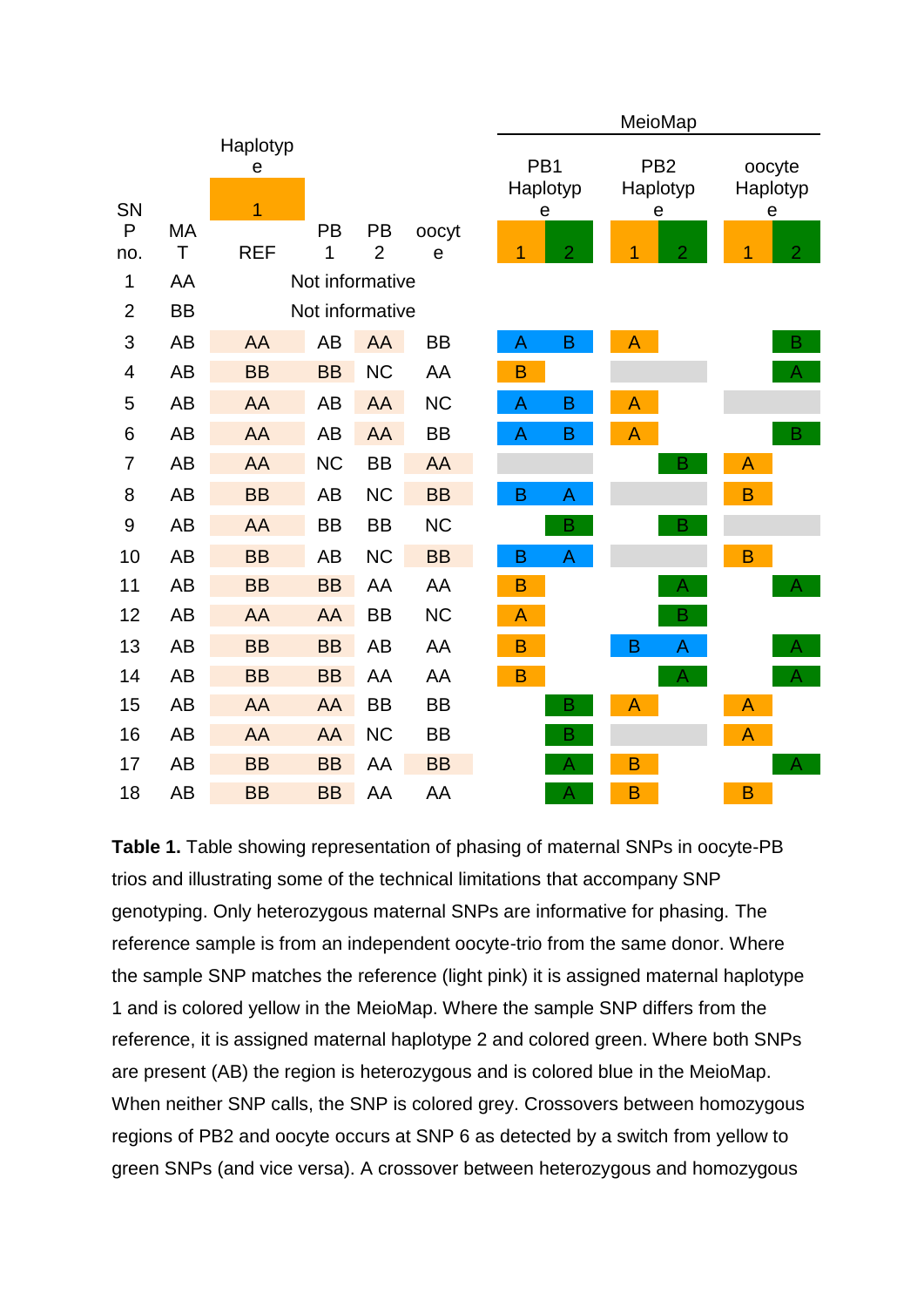regions in PB1 and oocyte, respectively occurs at SNP 10. A 'common crossover' (see Development of Protocol & Figure 4) occurs at SNP 14. Allele Drop Out (ADO) refers to when one SNP of a particular haplotype fails to call. If this occurs within a block of homozygosity, this will manifest as a 'no call' where neither haplotype is present for that particular SNP. In contrast, ADO in an otherwise heterozygous block will manifest as only one haplotype being present for that particular SNP (e.g. one green cell surrounded by a block of blue cells either side). Allele Drop In (ADI) refers to when the opposing haplotype calls for one particular SNP in an otherwise homozygous region (e.g. one blue cell surrounded by a block of green or yellow cells either side). Examples of allele drop out (ADO) and allele drop in (ADI) are as follows: ADO in homozygous region (grey cell, SNP 4 PB2) leads to loss of resolution; ADO in heterozygous region (SNP 4 or 9 in PB1) leads to loss of heterozygosity and creates 'noise' in the data; Double ADO (SNP 7 in PB1) results in no call and a reduced resolution; ADI without ADO (SNP 13 in PB2) results in erroneous heterozygous calls and 'noise' in the data; ADI with accompanying ADO at the same position (SNP 17 in oocyte) leads to erroneous call of opposing haplotype and 'noise' in the data.

**Table 2.** The relationship between the number of oocyte-PB trios per donor and the detection and assignment of crossovers by meiomap analysis

| No. of oocyte- | Crossovers detected and assigned                                                                                                                                                                                                                  |  |  |  |  |  |
|----------------|---------------------------------------------------------------------------------------------------------------------------------------------------------------------------------------------------------------------------------------------------|--|--|--|--|--|
| PB trios       |                                                                                                                                                                                                                                                   |  |  |  |  |  |
|                | All crossovers between homologous chromosomes detected but<br>cannot be assigned to the specific chromatid in PB2 or oocyte.<br>Meiomapping cannot detect crossovers occurring within<br>heterozygous regions of the chromosome remaining in PB1. |  |  |  |  |  |
|                | All crossovers between homologous chromosomes detected and<br>assigned to PB2 or oocyte in non-reference trio.                                                                                                                                    |  |  |  |  |  |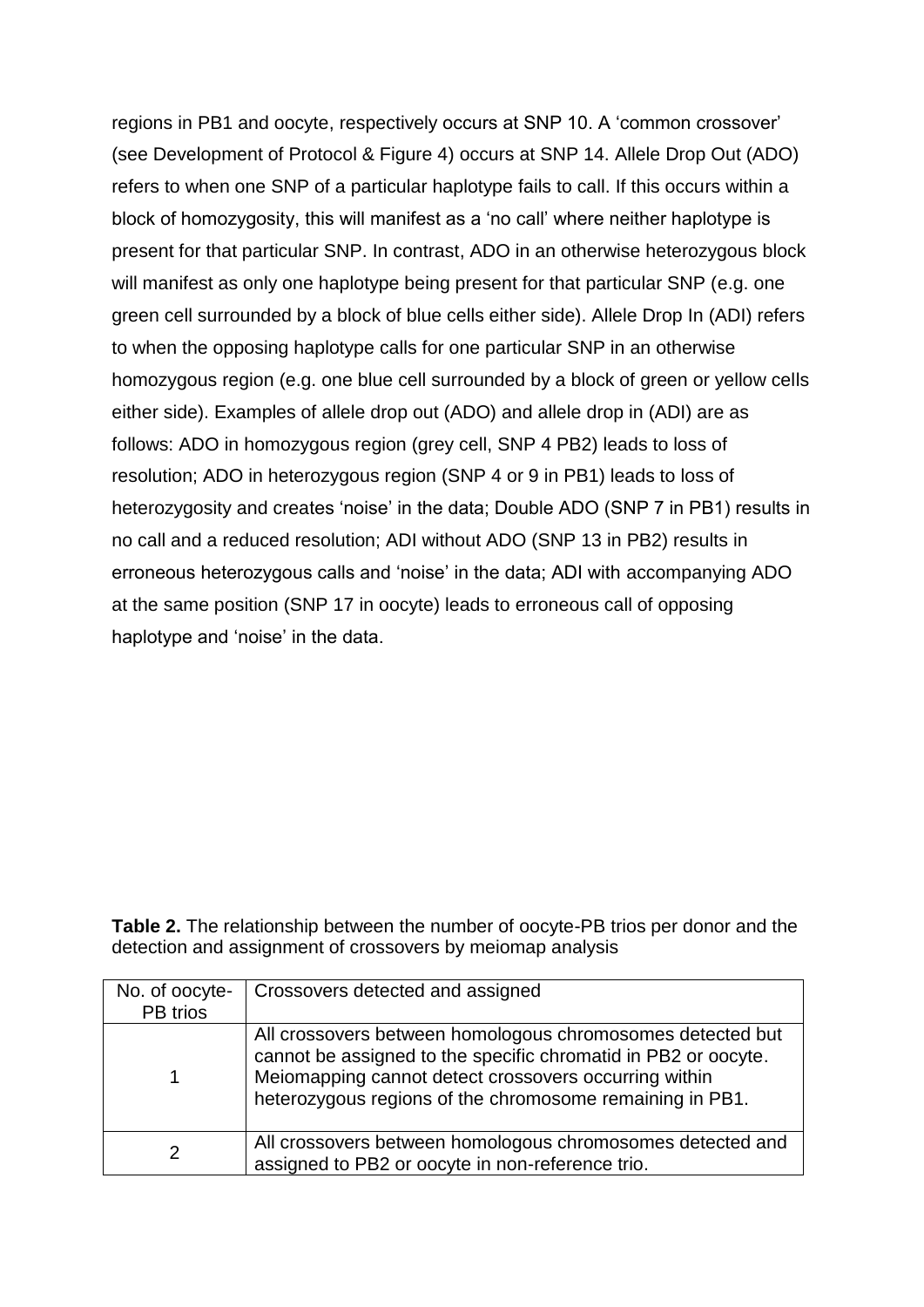|          | Crossovers between sister chromatids in PB2 and oocyte are<br>detected but cannot be assigned to a specific trio. Repeating the<br>meiomap analysis with the reference in the second trio allows<br>assignment in both trios                                                                                                  |
|----------|-------------------------------------------------------------------------------------------------------------------------------------------------------------------------------------------------------------------------------------------------------------------------------------------------------------------------------|
| $\geq$ 3 | All crossovers between homologous chromosomes detected and<br>assigned to PB2 or oocyte in all trios. Repeating the meiomap<br>analysis with a second reference in a different trio allows<br>complete assignment in the original ref trio and the other trios<br>Crossovers between sister chromatids detected in all trios. |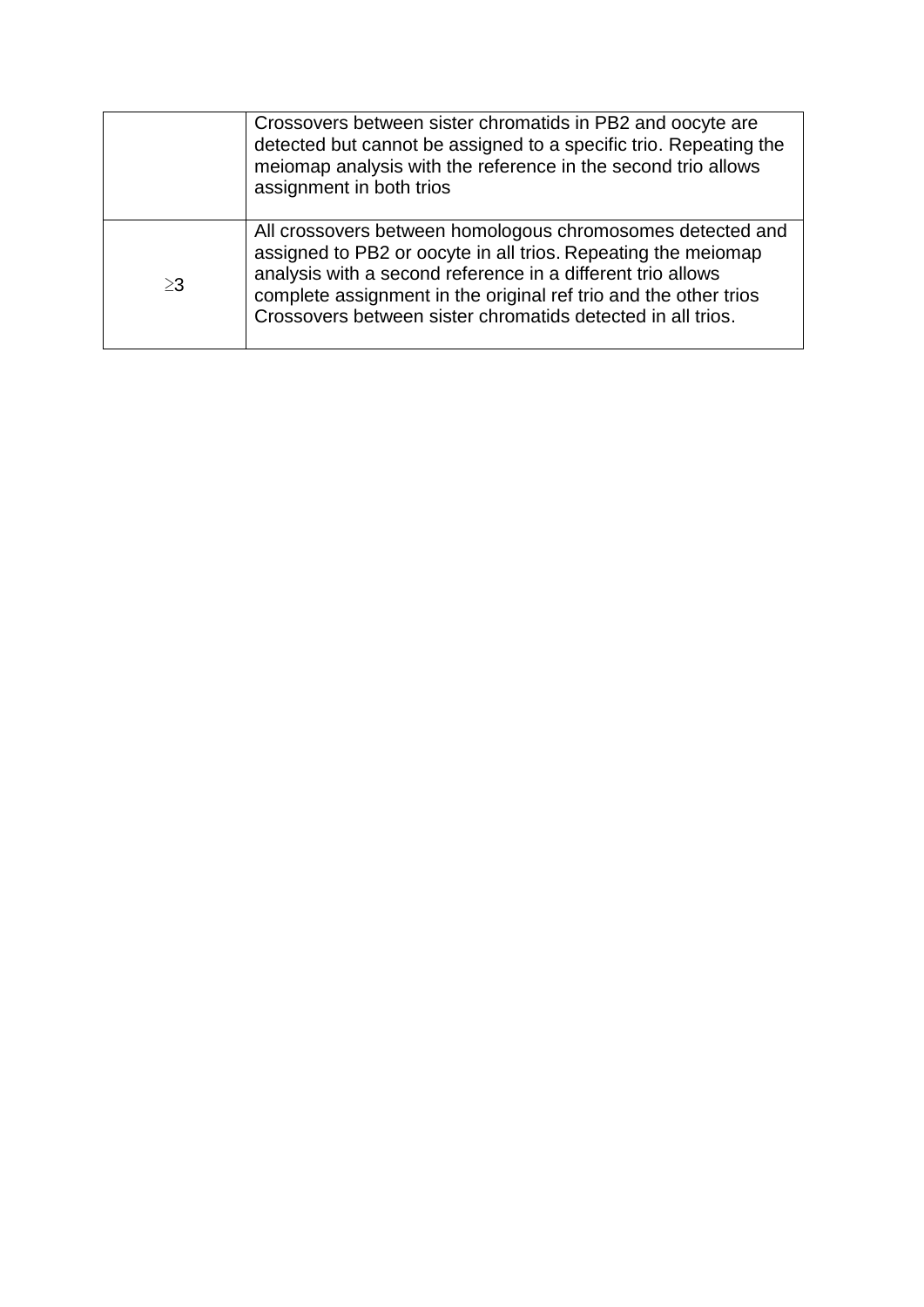| <b>Step</b><br>No. | Problem                                                                                              | <b>Possible Reason</b>                                                                                                                                                                                                                                                                                                                       | <b>Possible Solution</b>                                                                                                                                                                                                                                                                                                                                            |  |  |  |
|--------------------|------------------------------------------------------------------------------------------------------|----------------------------------------------------------------------------------------------------------------------------------------------------------------------------------------------------------------------------------------------------------------------------------------------------------------------------------------------|---------------------------------------------------------------------------------------------------------------------------------------------------------------------------------------------------------------------------------------------------------------------------------------------------------------------------------------------------------------------|--|--|--|
| $\overline{2}$     | Fragmentation<br>of the polar<br>bodies.                                                             | Biopsy taking place too<br>long after polar body<br>extrusion.                                                                                                                                                                                                                                                                               | If fragmentation occurs, try to<br>extract and tube all<br>fragments and make a note<br>of the sample that can be<br>referred back to if any non-<br>mendelian losses or gains<br>are observed. Performing the<br>biopsy immediately after<br>polar body extrusion should<br>minimise risk of<br>fragmentation.                                                     |  |  |  |
| 25                 | Inefficient<br>oocyte<br>activation.                                                                 | Calcium ionophore not<br>fully solubilised in stock<br>solution.                                                                                                                                                                                                                                                                             | Ensure calcium ionophore is<br>fully solubilised in DMSO<br>when preparing stock<br>solution.                                                                                                                                                                                                                                                                       |  |  |  |
| 36                 | Poor DNA<br>amplification.                                                                           | DNA may have partially<br>degraded.                                                                                                                                                                                                                                                                                                          | Keep samples on ice and<br>tubes capped whenever<br>possible to minimise<br>exposure to nucleases. You<br>can confirm the DNA<br>amplification step by running<br>the samples on a 1%<br>agarose gel.                                                                                                                                                               |  |  |  |
| 43                 | <b>Erroneous SNP</b><br>calling across<br>all samples for<br>one particular<br>chromosome.           | Aneuploidy (chromatid<br>loss or gain) in the<br>reference sample.                                                                                                                                                                                                                                                                           | Aneuploidy in the reference<br>requires that you use an<br>alternative reference for that<br>chromosome only. This<br>should restore the normal<br>haplotype patterning to the<br>samples                                                                                                                                                                           |  |  |  |
| 44                 | Very closely<br>positioned<br>crossovers that<br>give rise to very<br>short haplotype<br>blocks (1). | These could be genuinely<br>closely spaced crossovers<br>(see below). Alternatively,<br>they may be a crossover<br>very close to a common<br>crossover. In the rare<br>event that a crossover<br>occurs at the exact same<br>SNP position as a<br>common crossover, this<br>will render the common<br>crossover invisible in this<br>sample. | If this is caused by proximity<br>to a common crossover, this<br>should be apparent from<br>presence of the common<br>crossover across all<br>samples.<br>If a crossover occurs at the<br>exact same position to a<br>common crossover in the<br>reference this will be<br>detectable by the common<br>crossover 'missing' from one<br>sample. In this scenario, it |  |  |  |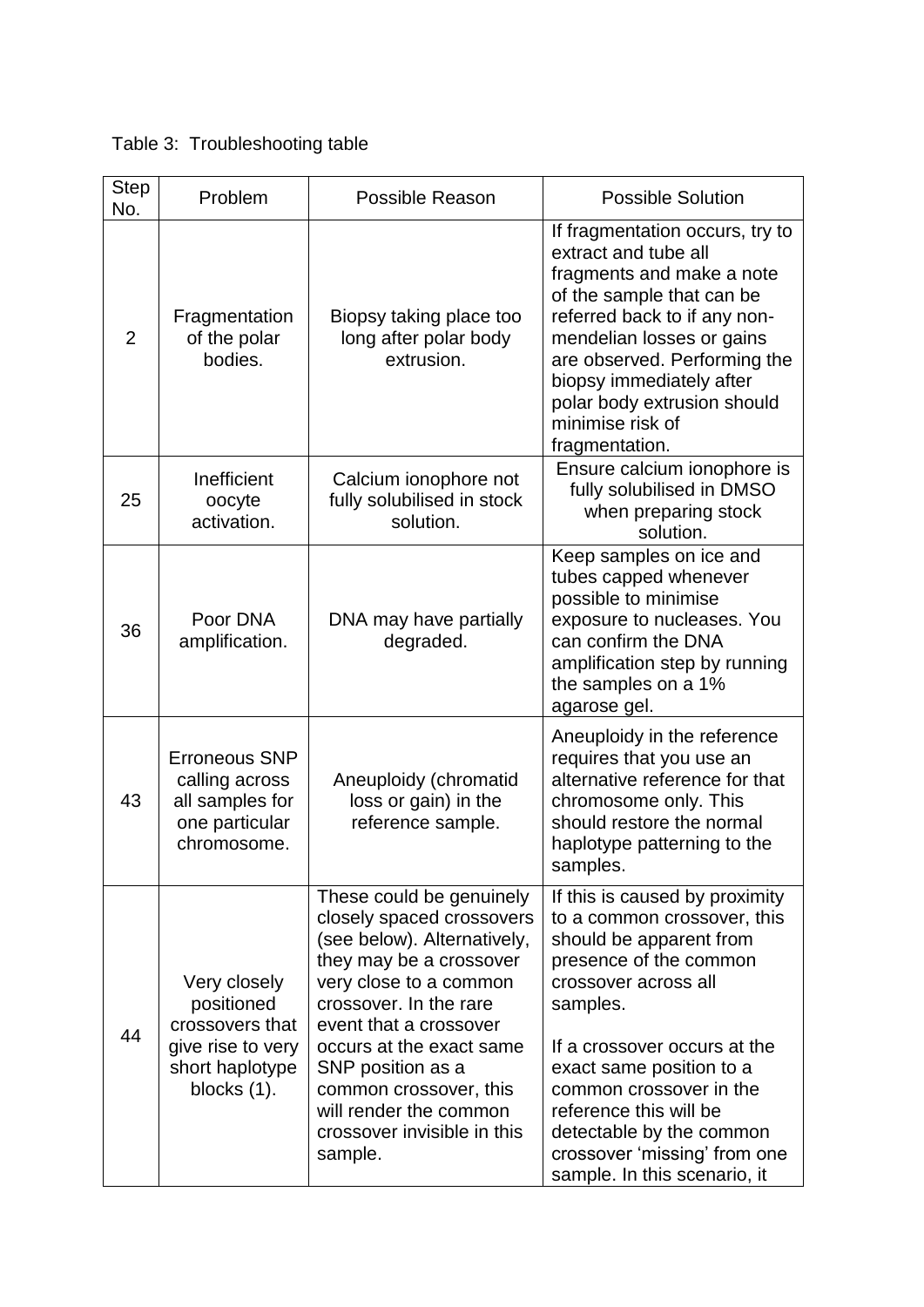|    |                                                                                                         |                                                                                                                                                                                                                                                                                               | becomes advantageous to<br>have multiple samples from<br>the same donor in order to<br>expose the sample with the<br>'missing' common crossover.<br>In either case, the true<br>pattern of crossovers can be<br>confirmed by using an<br>alternative reference for that<br>chromosome.                                                    |
|----|---------------------------------------------------------------------------------------------------------|-----------------------------------------------------------------------------------------------------------------------------------------------------------------------------------------------------------------------------------------------------------------------------------------------|-------------------------------------------------------------------------------------------------------------------------------------------------------------------------------------------------------------------------------------------------------------------------------------------------------------------------------------------|
| 44 | Very closely<br>positioned<br>crossovers that<br>give rise to very<br>short haplotype<br>blocks $(2)$ . | Although crossovers are<br>generally widely spaced<br>(owing to crossover<br>interference), sometimes<br>two crossovers can occur<br>in close proximity.                                                                                                                                      | It is therefore worth setting<br>the minimum number of<br>consecutive SNPs that are<br>required to define a<br>haploblock. This is also<br>applicable to crossovers that<br>occur very close to<br>telomeres. If allele drop in<br>(ADI) rates are particularly<br>high you may want to<br>increase the threshold of<br>consecutive SNPs. |
| 44 | <b>Tagging SNPs</b><br>flanking a<br>transition from<br>heterozygous to<br>homozygous<br>region.        | Regions of heterozygosity<br>indicate the presence of<br>two non-sister chromatids,<br>typically in PB1, tend to<br>have variable levels of<br>allele drop out and 'no<br>calls' (Table 1). This may<br>make it hard to judge<br>where to 'tag' the last<br>SNP of the heterozygous<br>block. | The nearest available<br>heterozygous (blue) SNP to<br>the crossover should<br>therefore be tagged along<br>with the first available SNP of<br>the next haplotype (yellow or<br>green). The reciprocal<br>transition in PB2 or the<br>activated oocyte can be used<br>to align the precise position<br>of the recombination event.        |
| 49 | Crossovers<br>occurring<br>across the<br>centromere of<br>chromosome 1<br>or 9.                         | Large regions of repetitive<br>sequences surround the<br>centromeres of both<br>chromosomes 1 and 9<br>and are therefore absent<br>from the SNP array.                                                                                                                                        | Since crossovers cannot be<br>mapped directly in these<br>regions be aware of<br>haplotype switches either<br>side of the centromere,<br>which would indicate a<br>crossover somewhere in this<br>'blind' region which can be<br>arbitrarily assigned to either<br>the p or q arm.                                                        |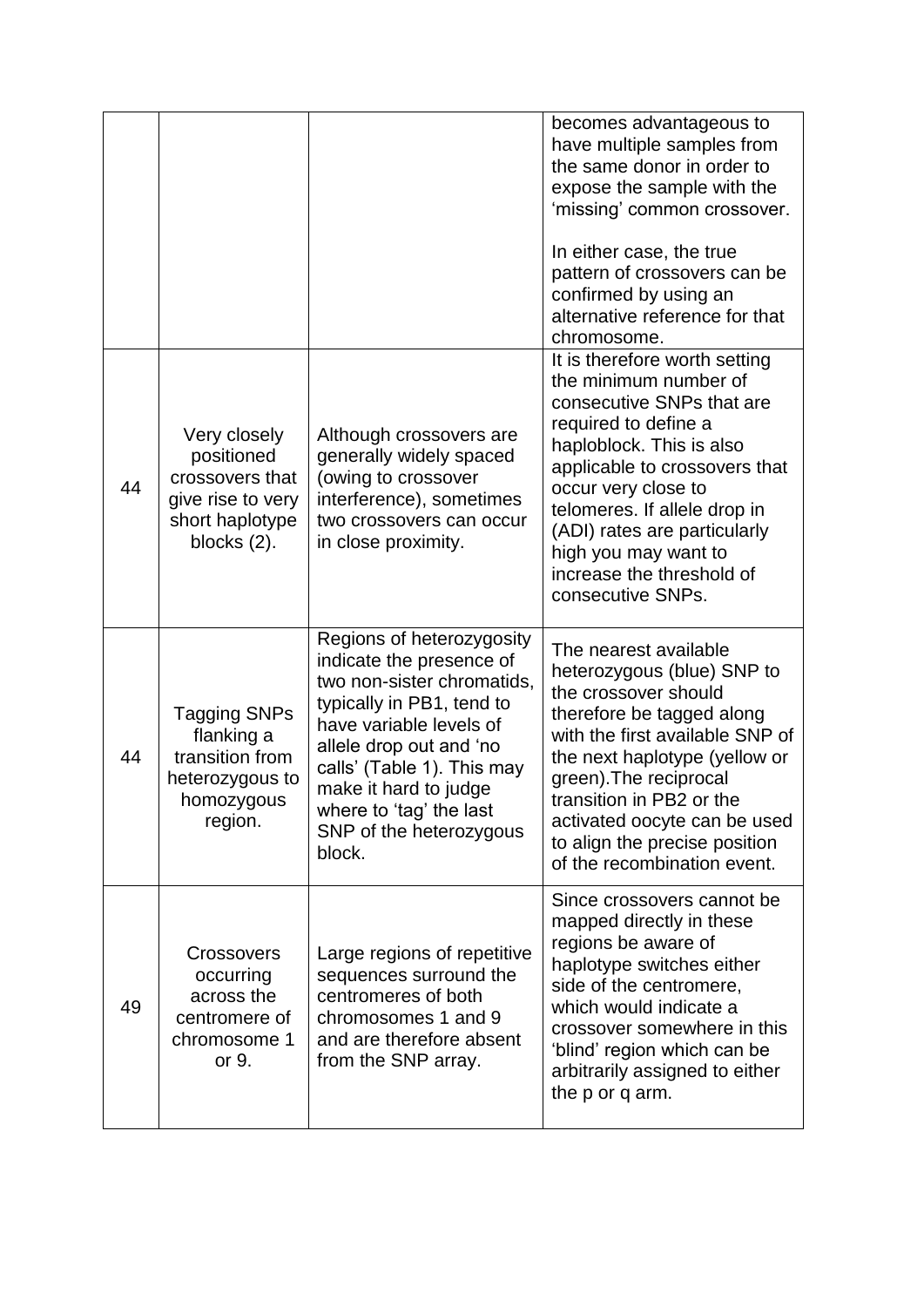**Figure 1.** Schematic showing an adult oocyte completing the first and second meiotic divisions. In the adult ovary, primary oocytes contain 23 pairs of homologous chromosomes held together by crossovers in the 'bivalent' configuration. Oocytes complete meiosis I in vivo and extrude one set of homologs into the first polar body (PB1), the mature oocyte then arrests at metaphase II. Completion of meiosis II normally only occurs upon fertilisation, but we utilise a calcium ionophore to trigger meiosis II without fertilisation by sperm. At meiosis II one pair of sister chromatids are extruded to the second polar body (PB2) resulting in a haploid oocyte.

**Figure 2.** Images showing oocyte activation and sequential biopsy of first and second polar bodies. (A) The first polar body (PB1) is biopsied and tubed ('polar body 1 biopsy'; steps 11-22). (B) The mature oocyte is then activated using a calcium ionophore and the second polar body (PB2) is then biopsied ('polar body 2 biopsy'; steps 27-30). Note the appearance of a pronucleus in the activated oocyte (black arrow). The position of the laser is shown by a red cross within a green circle. (C) Finally, the activated oocyte is isolated from the zona pellucida, ready for tubing (steps 31-32). Bars: 15 µm. Permission to perform this experiment was obtained from the Ethical Review board at GENERA clinic, Italy.

**Figure 3.** Screenshot of SNP patterns in a MeioMap showing a region of a single chromosome across an oocyte-polar body trio. Each cell represents the position of a single SNP and opposing maternal SNPs are shown as yellow or green cells. When both sets of maternal SNPs are present (i.e. in heterozygous regions), the cells are coloured blue. Grey cells denote SNPs that have failed to call (ADO). Transitions between haplotypes mark points of crossovers. Crossovers are 'tagged' (step 44) by copying the two SNPs flanking a crossover into the right-hand adjacent column. The red dashed box illustrates where a crossover has occurred in the reference resulting in a 'common crossover' at the same position across all homozygous samples. The boxed area is enlarged on the right to show the SNP positions in each cell. In this example the SNPs flanking the crossover are 123 kb apart. Screenshot is from data imported into a Microsoft Excel worksheet. [MPS: It is not necessary to be able to read the specific numbers on the right of this figure.]

**Figure 4.** Informative SNPs are phased using a reference chromatid to reveal positions of haplotype switches (crossovers). (A) A haploid cell containing a single chromatid (either PB2 or Oocyte) with a good call rate is chosen as the reference chromatid. Oocyte-PB trios from the same individual are compared to the reference chromatid and crossovers are mapped at positions where the haplotypes switch from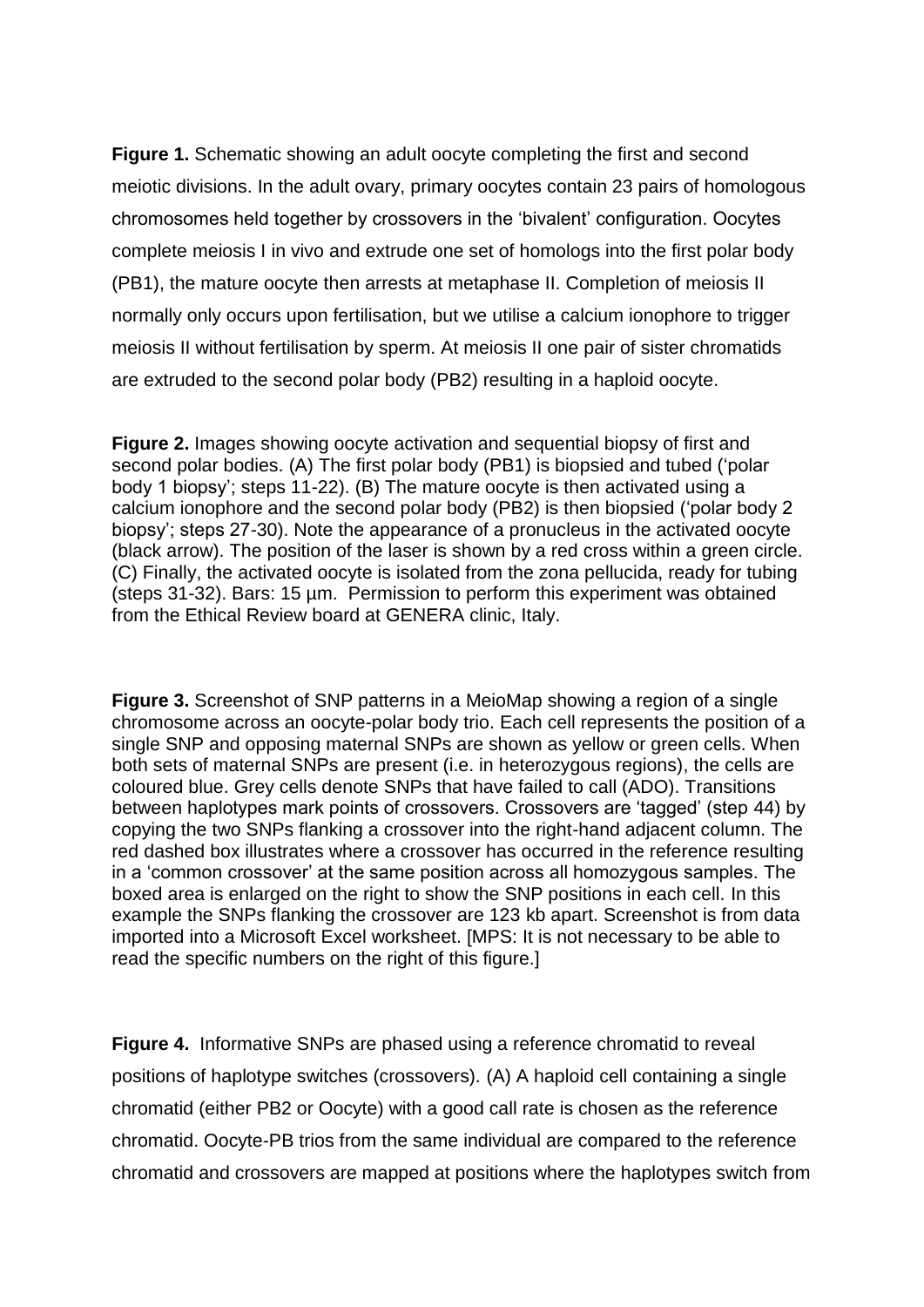the 'assumed ancestral phasing' in the reference. When a crossover occurs on the reference chromatid, this manifests as a 'common crossover' that appears across all homozygous samples at the same position (dotted red boxes). (B) These common crossovers are identified, removed and replaced to the reference chromatid using a macro. This process is repeated with a second reference to confirm crossover positions and the original ancestral phase of the two maternal haplotypes (C).

**Figure 5.** Anticipated results of Meiomapping. (A) An example of a complete Meiomap of an oocyte-PB trio. The three columns correspond to polar body 1 (PB1), polar body 2 (PB2) and oocyte. Green and yellow maternal haplotypes are shown and where both are present (in PB1) this is represented in blue. Regions where SNPs are not available on the array are shown in white (centromeres of chromosomes 1 and 9) or gray (rDNA). Black boxes indicate the centromeres. (B) Three example meiomaps (of a single chromosome) following non-canonical chromosome segregation patterns. This includes reverse segregation where both homologs segregate their sister chromatids at meiosis I, characterised by a PB1 with heterozygous SNPs (blue) around the centromere<sup>7</sup>. In the example of precocious separation of sister chromatids, an extra chromatid segregated into the PB1 with a corresponding loss in PB2. Meiosis II non-disjunction is characterised by a normal PB1 (two chromatids homozygous at the centromere) but with a gain and corresponding loss in the PB2/oocyte. Schematic representations of the inferred patterns of chromosome segregation shown to the right. (C) Two examples of structural chromosome rearrangements. Top example; an extra segment from the parm of chromosome 8 segregated to the oocyte. Bottom example; a large segment of the q-arm of chromosome 22 is missing in the oocyte. Schematic representations of the inferred patterns of chromosome segregation shown to the right.

#### **Supplementary Data**

An example Excel spreadsheet containing the raw data and assimilated MeioMap for chromosome 1 with three oocyte-PB trios.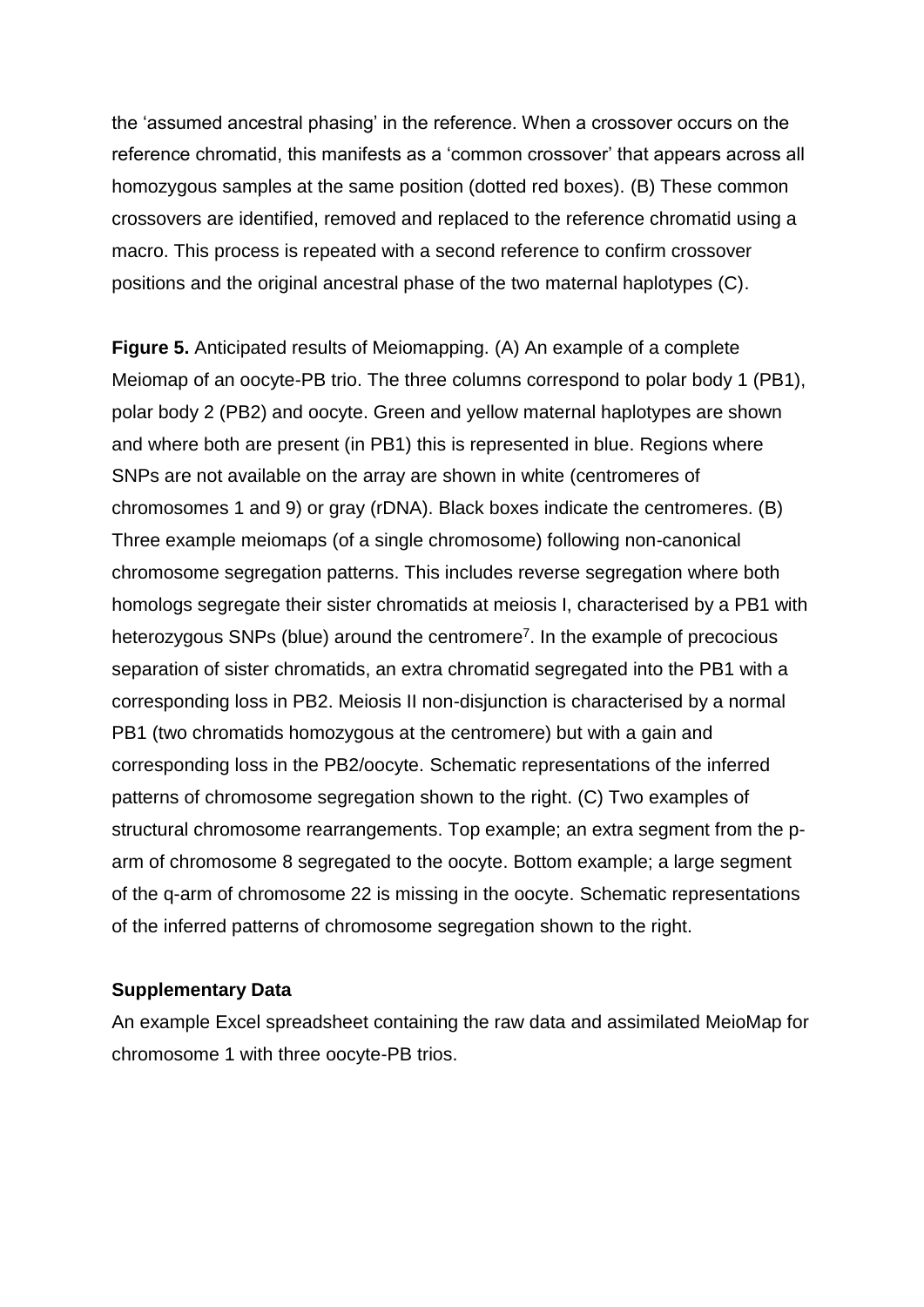# **References**

- 1 Hassold, T. & Hunt, P. To err (meiotically) is human: the genesis of human aneuploidy. Nat Rev Genet **2**, 280-291, (2001).
- 2 Nagaoka, S. I., Hassold, T. J. & Hunt, P. A. Human aneuploidy: mechanisms and new insights into an age-old problem. Nat Rev Genet **13**, 493-504, (2012).
- 3 Angell, R. First-meiotic-division nondisjunction in human oocytes. Am J Hum Genet **61**, 23-32, (1997).
- 4 Handyside, A. H. et al. Multiple meiotic errors caused by predivision of chromatids in women of advanced maternal age undergoing in vitro fertilisation. Eur J Hum Genet **20**, 742-747, (2012).
- 5 Handyside, A. H. et al. Karyomapping: a universal method for genome wide analysis of genetic disease based on mapping crossovers between parental haplotypes. J Med Genet **47**, 651-658, (2010).
- 6 Natesan, S. A. et al. Genome-wide karyomapping accurately identifies the inheritance of single-gene defects in human preimplantation embryos in vitro. Genet Med, **16**, 838-845 doi:10.1038/gim.2014.45 (2014).
- 7 Ottolini, C. S. et al. Genome-wide maps of recombination and chromosome segregation in human oocytes and embryos show selection for maternal recombination rates. Nat Genet **47**, 727-735, (2015).
- 8 Hou, Y. et al. Genome analyses of single human oocytes. Cell **155**, 1492- 1506, (2013).
- 9 Fulton, B. P. & Whittingham, D. G. Activation of mammalian oocytes by intracellular injection of calcium. Nature **273**, 149-151 (1978).
- 10 Winston, N., Johnson, M., Pickering, S. & Braude, P. Parthenogenetic activation and development of fresh and aged human oocytes. Fertil Steril **56**, 904-912 (1991).
- 11 Taylor, A. S. & Braude, P. R. The early development and DNA content of activated human oocytes and parthenogenetic human embryos. Hum Reprod **9**, 2389-2397 (1994).
- 12 Liu, Y. et al. Three-day-old human unfertilized oocytes after in vitro fertilization/intracytoplasmic sperm injection can be activated by calcium ionophore a23187 or strontium chloride and develop to blastocysts. Cellular reprogramming **16**, 276-280, (2014).
- 13 de Fried, E. P. et al. Human parthenogenetic blastocysts derived from noninseminated cryopreserved human oocytes. Fertil Steril **89**, 943-947, (2008).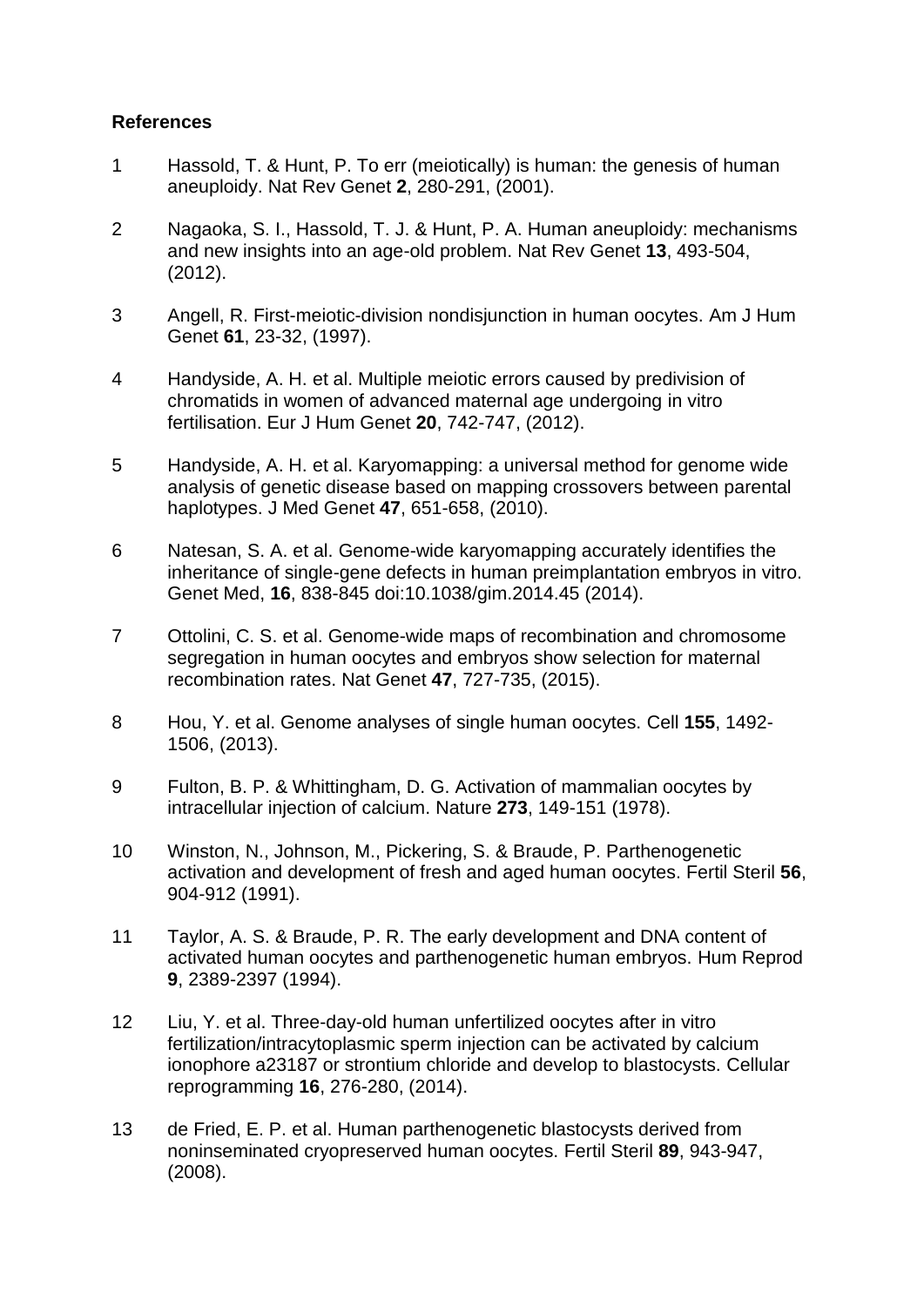- 14 Escrich, L. et al. Spontaneous in vitro maturation and artificial activation of human germinal vesicle oocytes recovered from stimulated cycles. J Assist Reprod Genet **28**, 111-117, (2011).
- 15 Montag, M., Koster, M., van der Ven, K., Bohlen, U. & van der Ven, H. The benefit of artificial oocyte activation is dependent on the fertilization rate in a previous treatment cycle. Reprod Biomed Online **24**, 521-526, (2012).
- 16 Kuentz, P. et al. Assisted oocyte activation overcomes fertilization failure in globozoospermic patients regardless of the DPY19L2 status. Hum Reprod **28**, 1054-1061, (2013).
- 17 Heindryckx, B., Van der Elst, J., De Sutter, P. & Dhont, M. Treatment option for sperm- or oocyte-related fertilization failure: assisted oocyte activation following diagnostic heterologous ICSI. Hum Reprod **20**, 2237-2241, (2005).
- 18 Heindryckx, B., De Gheselle, S., Gerris, J., Dhont, M. & De Sutter, P. Efficiency of assisted oocyte activation as a solution for failed intracytoplasmic sperm injection. Reprod Biomed Online **17**, 662-668 (2008).
- 19 Ebner, T. et al. Treatment with Ca2+ ionophore improves embryo development and outcome in cases with previous developmental problems: a prospective multicenter study. Hum Reprod **30**, 97-102, (2015).
- 20 Hassold, T., Merrill, M., Adkins, K., Freeman, S. & Sherman, S. Recombination and maternal age-dependent nondisjunction: molecular studies of trisomy 16. Am J Hum Genet **57**, 867-874 (1995).
- 21 Oliver, T. R. et al. New insights into human nondisjunction of chromosome 21 in oocytes. PLoS Genet **4**, e1000033, (2008).
- 22 Middlebrooks, C. D. et al. Evidence for dysregulation of genome-wide recombination in oocytes with nondisjoined chromosomes 21. Hum Mol Genet, **2,** 408-417 doi:10.1093/hmg/ddt433 (2013).
- 23 Kong, A. et al. Recombination rate and reproductive success in humans. Nat Genet **36**, 1203-1206, (2004).
- 24 Gruhn, J. R., Rubio, C., Broman, K. W., Hunt, P. A. & Hassold, T. Cytological studies of human meiosis: sex-specific differences in recombination originate at, or prior to, establishment of double-strand breaks. PLoS One **8**, e85075, (2013).
- 25 Tease, C., Hartshorne, G. M. & Hulten, M. A. Patterns of meiotic recombination in human fetal oocytes. Am J Hum Genet **70**, 1469-1479, (2002).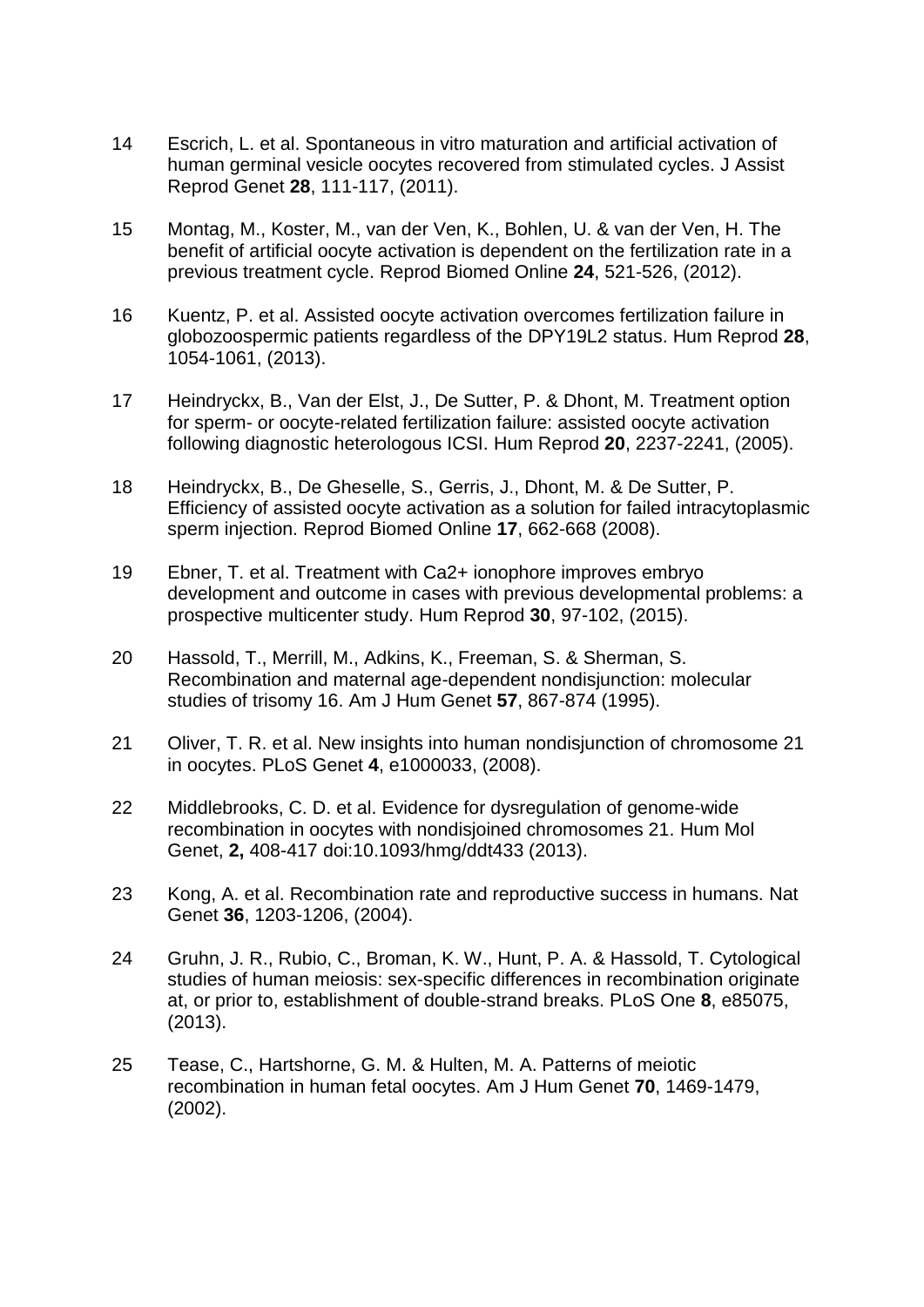- 26 Holloway, J. K., Booth, J., Edelmann, W., McGowan, C. H. & Cohen, P. E. MUS81 generates a subset of MLH1-MLH3-independent crossovers in mammalian meiosis. PLoS Genet **4**, e1000186, (2008).
- 27 Zaragoza, M. V. et al. Nondisjunction of human acrocentric chromosomes: studies of 432 trisomic fetuses and liveborns. Hum Genet **94**, 411-417 (1994).
- 28 Capalbo, A. et al. Sequential comprehensive chromosome analysis on polar bodies, blastomeres and trophoblast: insights into female meiotic errors and chromosomal segregation in the preimplantation window of embryo development. Hum Reprod **28**, 509-518, (2013).
- 29 Christopikou, D. et al. Polar body analysis by array comparative genomic hybridization accurately predicts aneuploidies of maternal meiotic origin in cleavage stage embryos of women of advanced maternal age. Hum Reprod **28**, 1426-1434, (2013).
- 30 Palermo, G. D., Cohen, J., Alikani, M., Adler, A. & Rosenwaks, Z. Development and implementation of intracytoplasmic sperm injection (ICSI). Reproduction, fertility, and development **7**, 211-217; discussion 217-218 (1995).
- 31 Findlay, I., Ray, P., Quirke, P., Rutherford, A. & Lilford, R. Allelic drop-out and preferential amplification in single cells and human blastomeres: implications for preimplantation diagnosis of sex and cystic fibrosis. Hum Reprod **10**, 1609-1618 (1995).
- 32 Bonetti, A. et al. Ultrastructural evaluation of human metaphase II oocytes after vitrification: closed versus open devices. Fertil Steril **95**, 928-935, (2011).
- 33 Kuwayama, M. Highly efficient vitrification for cryopreservation of human oocytes and embryos: the Cryotop method. Theriogenology **67**, 73-80, (2007).
- 34 Alexander, M. & Kusleika, D. Excel 2016 Power Programming with VBA 2016. John Wiley & Sons.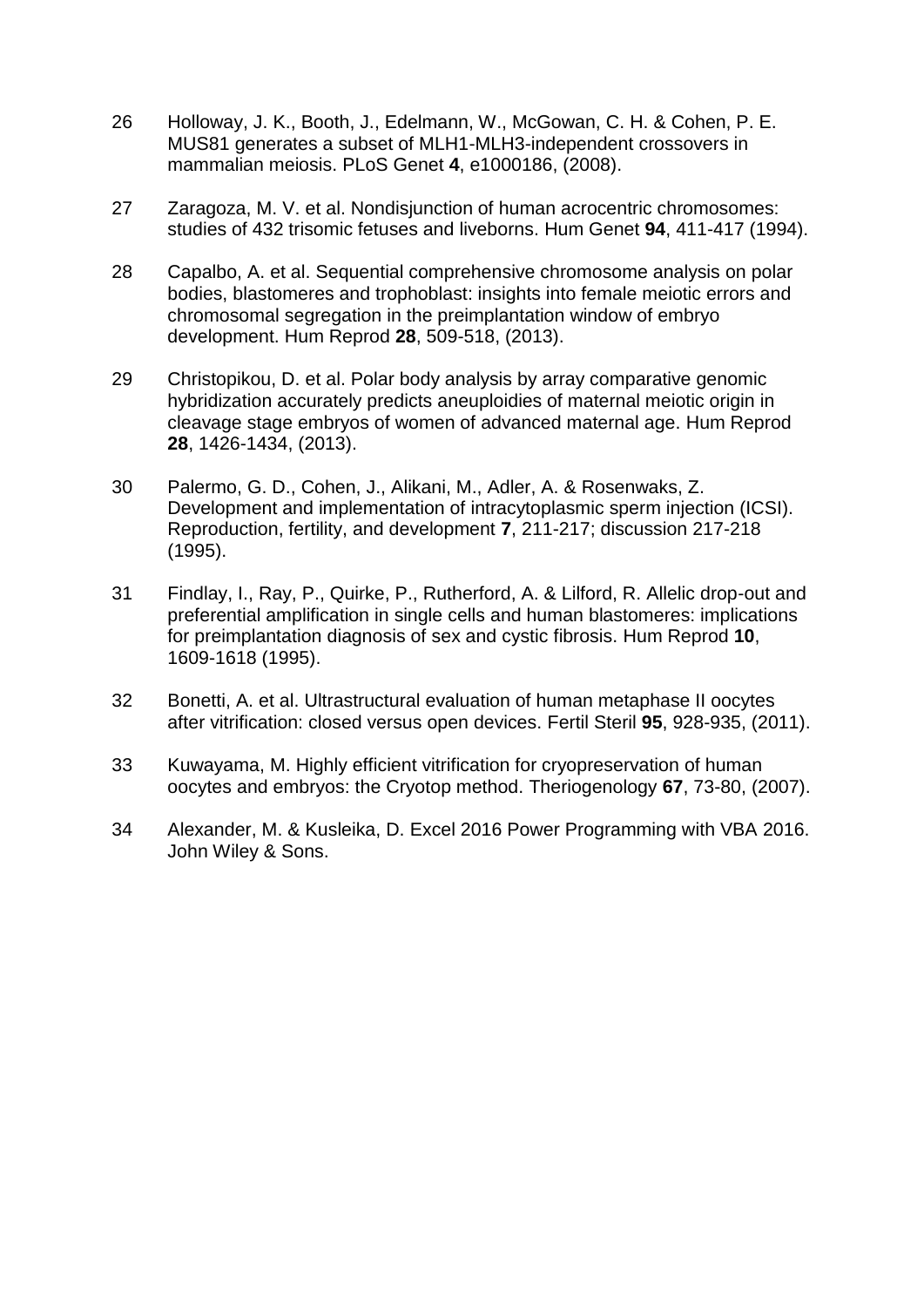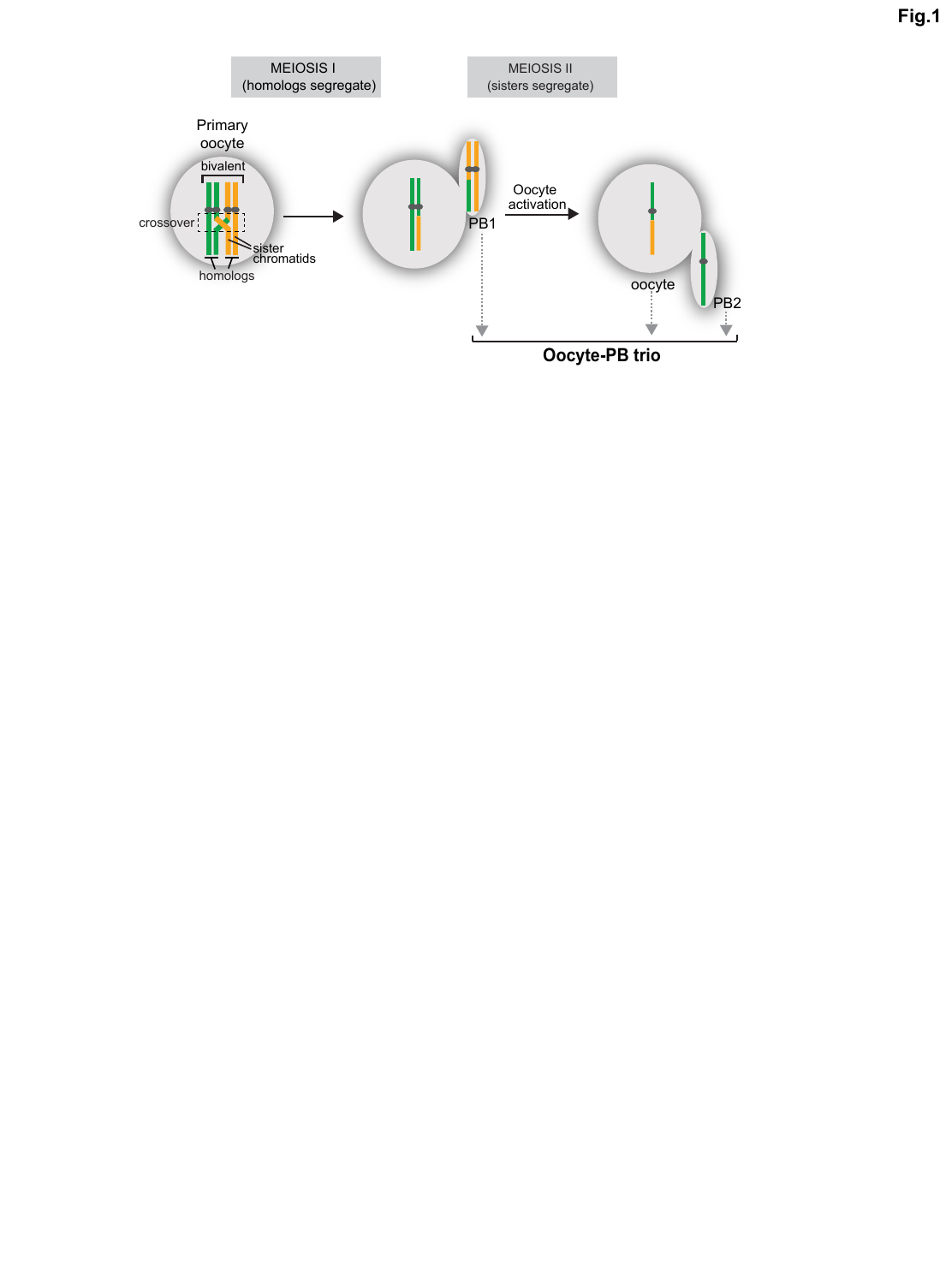

EmbryoScope Images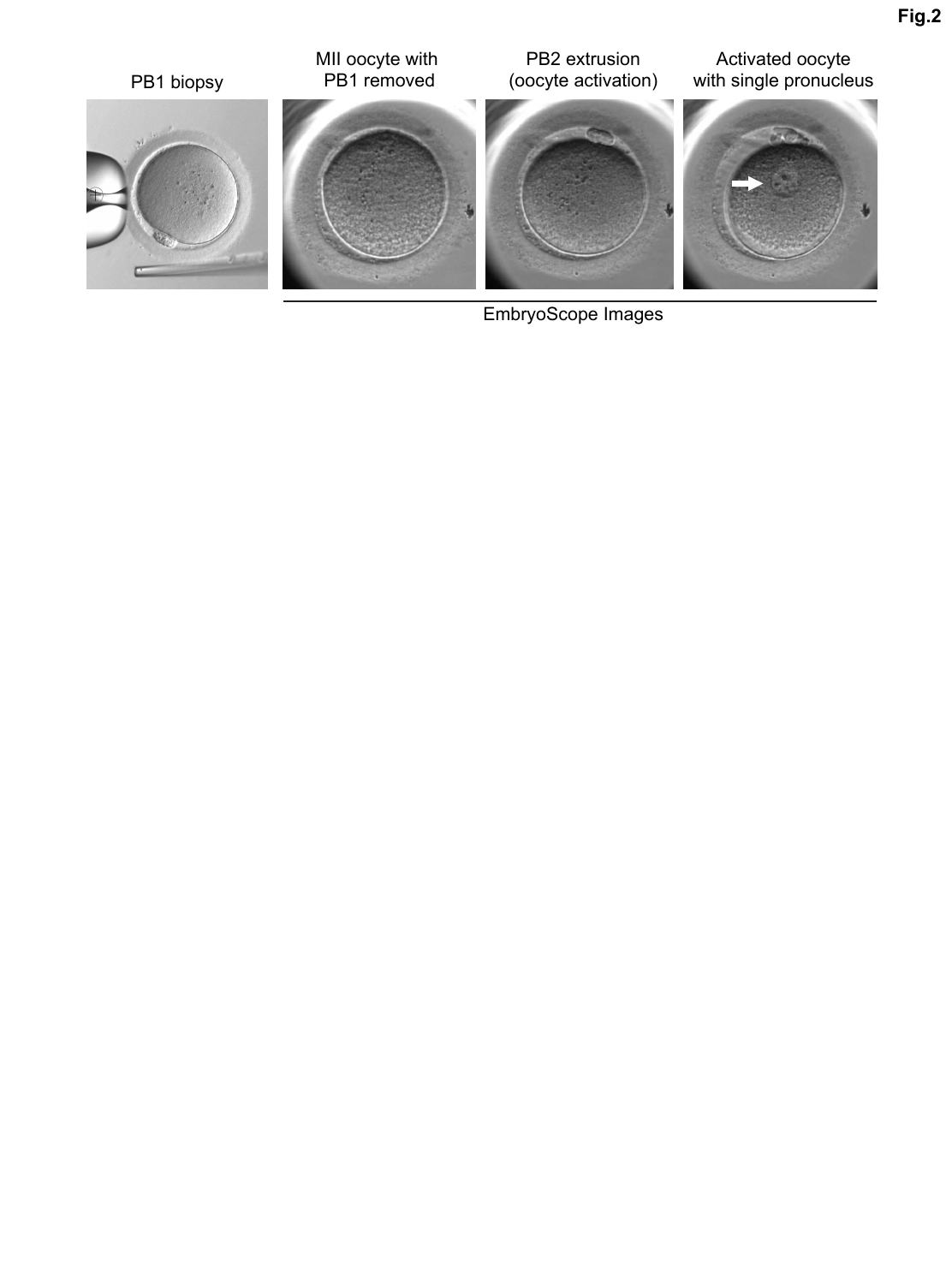